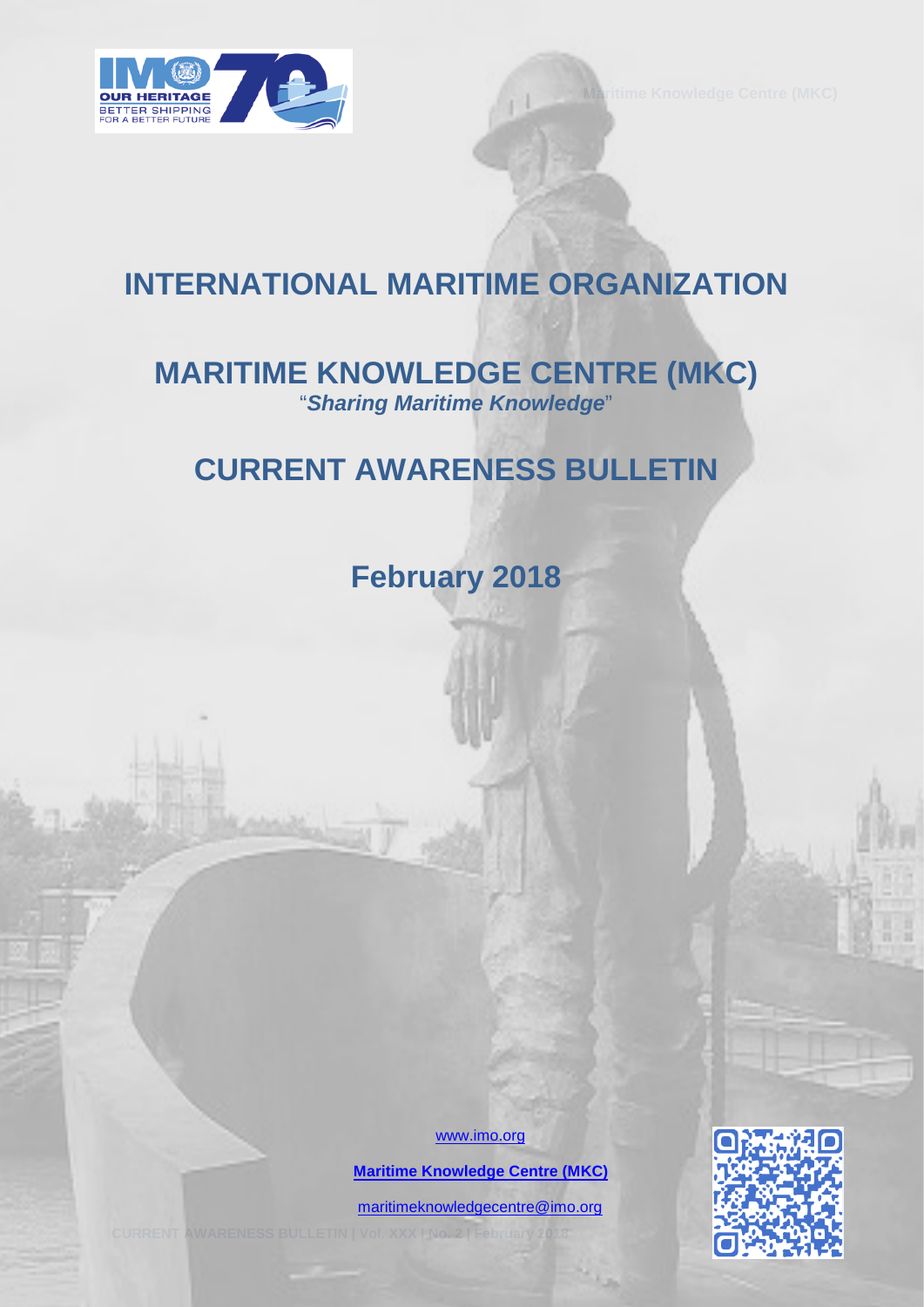

## About the MKC Current Awareness Bulletin (CAB)

The aim of the MKC Current Awareness Bulletin (CAB) is to provide a digest of news and publications focusing on subject areas related to the work of IMO. Each CAB issue presents headlines from the previous month. For copyright reasons, the Current Awareness Bulletin (CAB) contains excerpts only. Links to the complete articles or abstract on publishers' sites are included when available, though access may require payment or subscription.

The MKC Current Awareness Bulletin is disseminated monthly and issues from the current and the past year are free to download from this page.

**Email us** if you would like to receive email notification when the most recent Current Awareness Bulletin is available to be downloaded.

The MKC Current Awareness Bulletin (CAB) is compiled by the Maritime Knowledge Centre and is not an official IMO publication. Inclusion does not imply any endorsement by IMO.

## **CONTENTS**

| CASUALTIES.          |  |
|----------------------|--|
|                      |  |
|                      |  |
|                      |  |
| <b>IMO</b>           |  |
|                      |  |
|                      |  |
|                      |  |
|                      |  |
|                      |  |
| <b>MIGRANTS</b>      |  |
|                      |  |
| PIRACY.              |  |
|                      |  |
|                      |  |
|                      |  |
| <b>SALVAGE</b>       |  |
|                      |  |
|                      |  |
| <b>SHIP RECYLING</b> |  |
|                      |  |
| <b>SHIPPING</b>      |  |
|                      |  |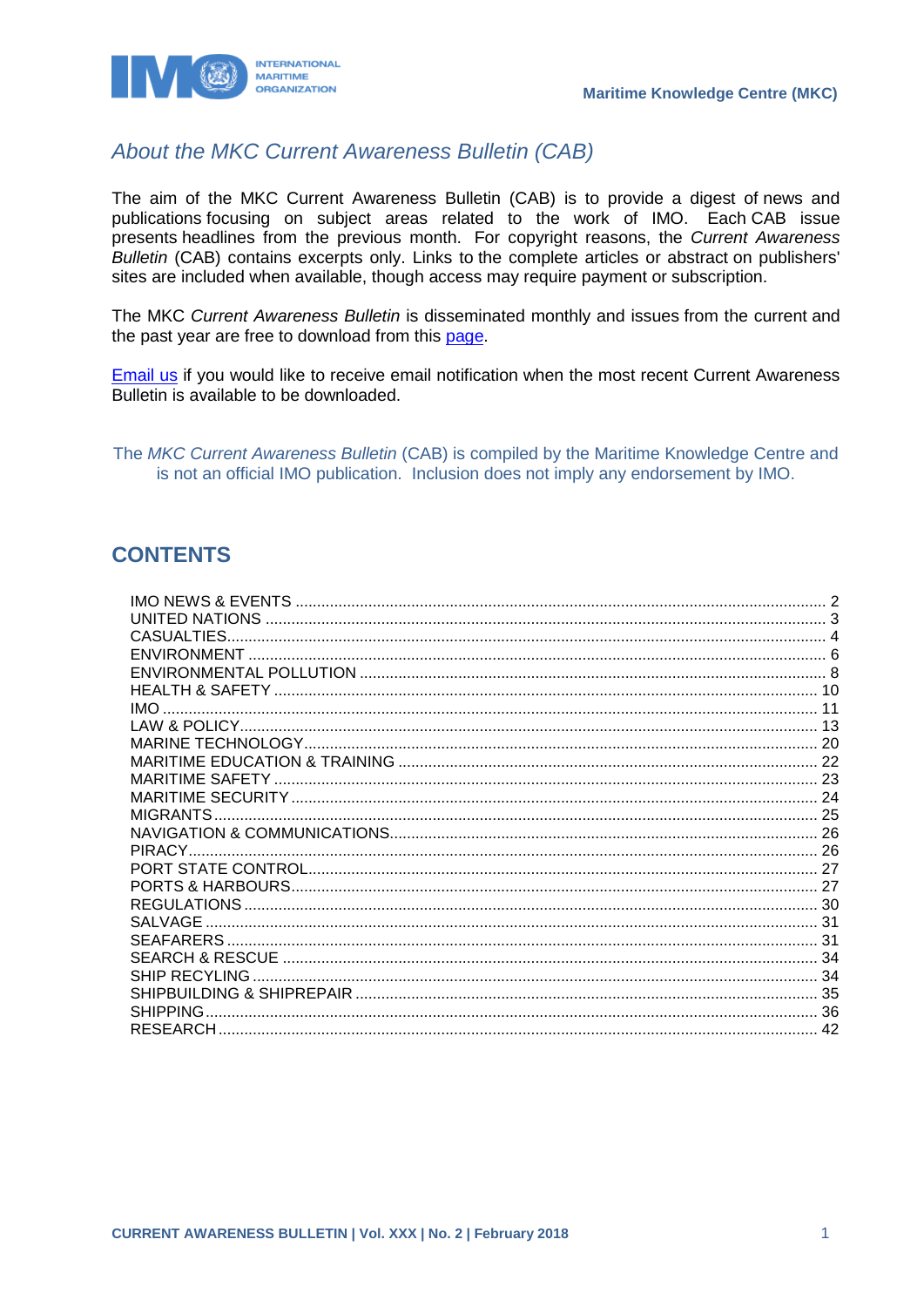

# <span id="page-2-0"></span>*IMO NEWS & EVENTS*

### *[WHAT'S NEW](http://www.imo.org/en/MediaCentre/WhatsNew/Pages/default.aspx)*

#### **UN maritime organization celebrates 70 years with Her Majesty Queen Elizabeth II**

Seventy years to the day since the treaty establishing the United Nations International Maritime Organization (IMO) was adopted, Her Majesty Queen Elizabeth II marked the occasion at IMO Headquarters in London on Tuesday (6 March).

Accompanied by IMO Secretary-General Kitack Lim, Her Majesty Queen Elizabeth II unveiled a commemorative plaque and cut an anniversary cake. Her Majesty also met some of the guests attending the event, including representatives of IMO Member States, intergovernmental and international non-governmental organizations, and IMO Secretariat staff.

"We are celebrating 70 years of achievement, in which the truly vital industry of shipping has become safer, cleaner and greener, thanks to the work of IMO. We are also looking ahead to the exciting new challenges on the horizon," said IMO Secretary-General Lim. *[Full Story](http://www.imo.org/en/MediaCentre/PressBriefings/Pages/05IMO70.aspx)* **Photos** [click here](https://www.flickr.com/photos/imo-un/sets/72157693430958444) 

### **[IMO MEETINGS FOR 2018](http://www.imo.org/en/MediaCentre/MeetingSummaries/Pages/Default.aspx)**

[Sub-Committee on Navigation, Communications and Search and Rescue \(NCSR\)](http://www.imo.org/en/MediaCentre/MeetingSummaries/NCSR/Pages/NCSR5.aspx)  5th session, 19/02/2018 – 23/02/2018

[Sub-Committee on Pollution Prevention and Response \(PPR\)](http://www.imo.org/en/MediaCentre/MeetingSummaries/PPR/Pages/PPR-5th-Session.aspx)  $5<sup>th</sup>$  session,  $5/02/2018 - 9/02/2018$ 

### **[RECENT SPEECHES BY IMO SECRETARY-GENERAL KITACK LIM](http://www.imo.org/en/MediaCentre/SecretaryGeneral/SpeechesByTheSecretaryGeneral/Pages/Default.aspx)**

[International Conference on Harmonized implementation of the Polar Code](http://www.imo.org/en/MediaCentre/SecretaryGeneral/SpeechesByTheSecretaryGeneral/Pages/Finnish-Transport-Safety-Agency.aspx)

[International Mobile Satellite Organization \(IMSO\) Seminar on LRIT](http://www.imo.org/en/MediaCentre/SecretaryGeneral/SpeechesByTheSecretaryGeneral/Pages/IMSOLRIT.aspx)

Sub-Committee on Navigation, Communications and Search and Rescue (NCSR)  $5<sup>th</sup>$  session, 19/02/2018 – 23/02/2018 [Opening](http://www.imo.org/en/MediaCentre/SecretaryGeneral/Secretary-GeneralsSpeechesToMeetings/Pages/NCSR5opening.aspx) address

Sub-Committee on Pollution Prevention and Response (PPR)  $5<sup>th</sup>$  session,  $5/02/2018 - 9/02/2018$  [Opening](http://www.imo.org/en/MediaCentre/SecretaryGeneral/Secretary-GeneralsSpeechesToMeetings/Pages/PPR-5-opening.aspx) address

**IMO NEWS MAGAZINE** [Winter 2017](https://issuu.com/imo-news/docs/imo_news_-_winter_-_2017)

**IMO PUBLISHING** [Just Published: 2018](http://www.imo.org/Publications/Pages/JustPublished.aspx) [February 2018 Newsletter](http://www.imo.org/en/Publications/Documents/Newsletters%20and%20Mailers/Newsletters/feb_b2c.html)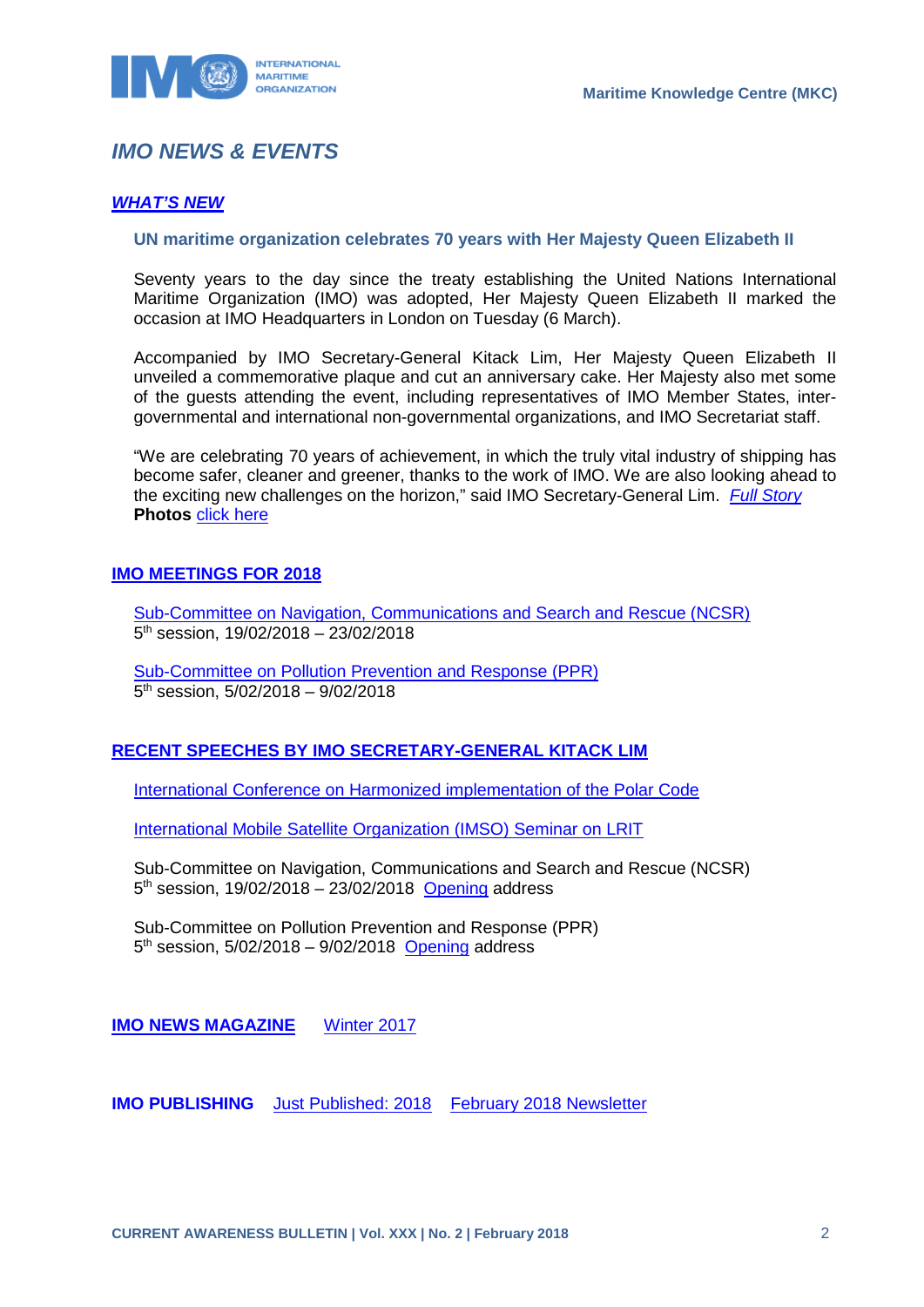

# <span id="page-3-0"></span>*UNITED NATIONS*

**Global Opportunity Report 2018**. *UN Global Compact*. 1 February 2018. Available from: [https://www.unglobalcompact.org/docs/publications/Global\\_Opportunity\\_Report\\_2018.pdf](https://www.unglobalcompact.org/docs/publications/Global_Opportunity_Report_2018.pdf) <sub>卫</sub> It has been said many times and in many ways that the Sustainable Development Goals (SDGs) create business opportunities. [Business Action Platform for the Ocean](https://www.unglobalcompact.org/take-action/action/ocean)  [Ten new markets earmarked as opportunities to boost lagging Sustainable Development Goals](https://www.unglobalcompact.org/news/4351-02-01-2018) 

#### **UN will 'not tolerate' sexual harassment in its ranks - Guterres**. *UN News Centre*.

2 February 2018. Available from: <https://news.un.org/en/story/2018/02/1001861> Secretary-General António Guterres on Friday made clear that the United Nations will not tolerate sexual harassment "anytime, anywhere," within its ranks and laid out a five-point plan to ensure equality across the Organization, which he said was critical to tackle on the challenge of such behavior.

#### **Korean nuclear crisis, Middle East quagmire eroding global security, UN chief tells Munich summit**. *United Nations*. 16 February 2018. Available from:

<https://news.un.org/en/story/2018/02/1003022> **A** nuclear threat on the Korean Peninsula and a quagmire in the Middle East are "two qualitative changes" that further eroded global security over the past year, United Nations Secretary-General António Guterres told an annual conference on international security policy in Munich, Germany.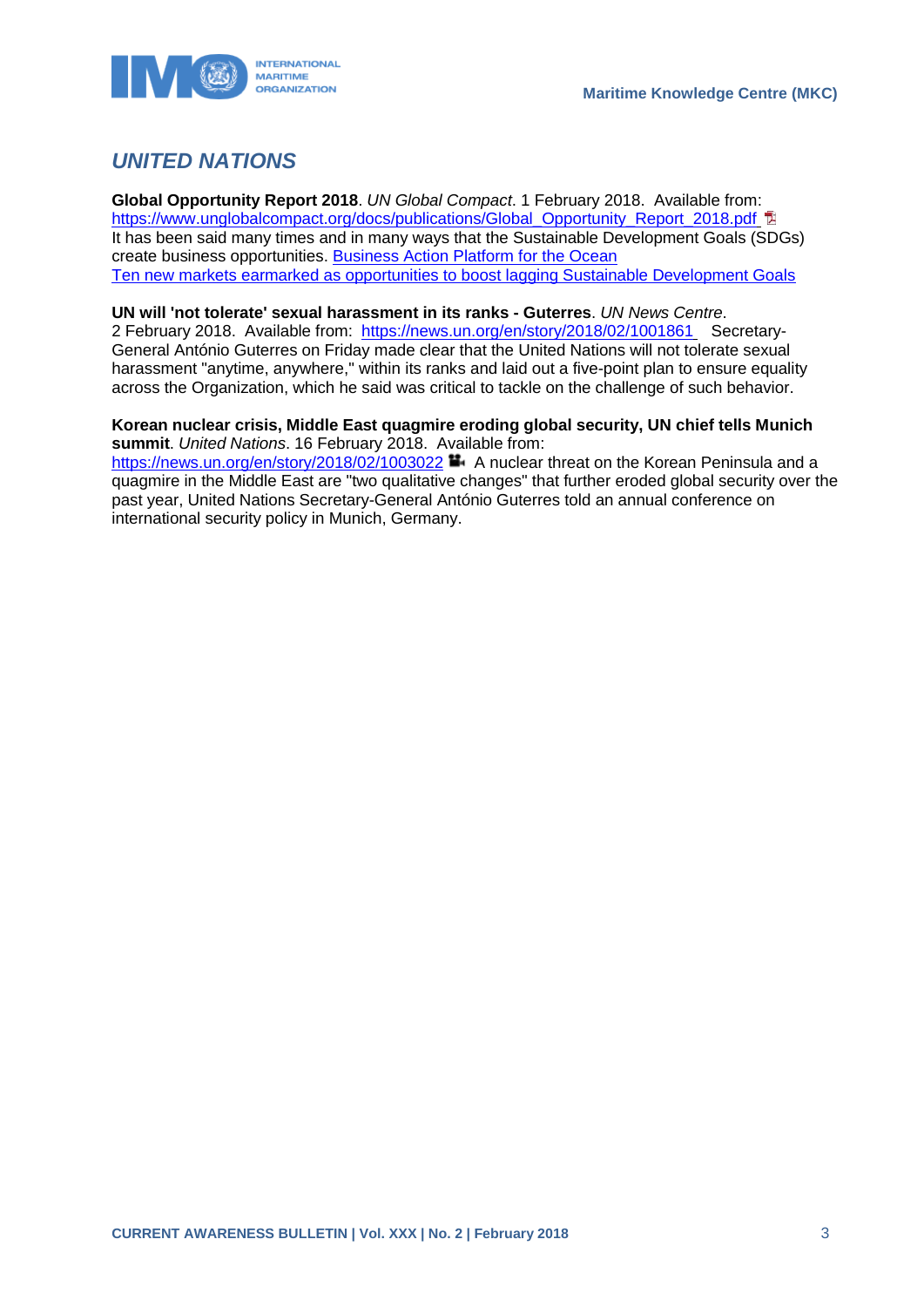

# <span id="page-4-0"></span>*CASUALTIES*

**Crew evacuated as cargoship holed in Black Sea**. **By Gary Dixon**. *TradeWinds*. 1 February 2018. Available from: [http://www.tradewindsnews.com/casualties/1424949/crew](http://www.tradewindsnews.com/casualties/1424949/crew-evacuated-as-cargoship-holed-in-black-sea)[evacuated-as-cargoship-holed-in-black-sea](http://www.tradewindsnews.com/casualties/1424949/crew-evacuated-as-cargoship-holed-in-black-sea) Tug brings Turkish vessel into port after it took on water off Crimea.

**UPDATE - Two crew members aboard drifting container ship medevaced to Queen Charlotte with injuries**. *BC Local News (Canada)*. 1 February 2018. Available from: [https://www.bclocalnews.com/news/update-two-crew-members-aboard-drifting-container-ship](https://www.bclocalnews.com/news/update-two-crew-members-aboard-drifting-container-ship-medevaced-to-queen-charlotte-with-injuries/)[medevaced-to-queen-charlotte-with-injuries/](https://www.bclocalnews.com/news/update-two-crew-members-aboard-drifting-container-ship-medevaced-to-queen-charlotte-with-injuries/) Two crew members who were aboard the drifting container ship *MOL Prestige* have been medevaced to Haida Gwaii.

**MOL boxship suffers engine fire off Canada, two crew injured**. **By Jason Jiang**. *Splash 24/7*. 2 February 2018. Available from: [http://splash247.com/mol-boxship-suffers-engine-fire-off-canada](http://splash247.com/mol-boxship-suffers-engine-fire-off-canada-two-crew-injured/)[two-crew-injured/](http://splash247.com/mol-boxship-suffers-engine-fire-off-canada-two-crew-injured/) Containership *MOL Prestige*, owned by Japan's Mitsui O.S.K. Lines, suffered a fire in its engine room, causing the ship to lose propulsion near the Canadian Island Haida Gwaii on Wednesday while it was sailing from Vancouver to Tokyo.

**Disabled containership** *MOL Prestige* **under tow off British Columbia**. **By Mike Schuler**. *GCaptain*. 6 February 2018. Available from: [http://gcaptain.com/disabled-containership-mol](http://gcaptain.com/disabled-containership-mol-prestige-under-tow-off-british-columbia/)[prestige-under-tow-off-british-columbia/](http://gcaptain.com/disabled-containership-mol-prestige-under-tow-off-british-columbia/) The disabled containership *MOL Prestige* is under tow back to Canada after suffering an engine room fire last week that left the ship adrift off British Columbia, Canada.

**Sinking of US Cargo Vessel** *SS El Faro* **... October 1, 2015**. *US National Transportation Safety Board (NTSB)*. 7 February 2018. Available from: <https://www.ntsb.gov/investigations/AccidentReports/Pages/MAR1701.aspx> On October 1, 2015, during Hurricane Joaquin, the US-flagged cargo ship *SS El Faro* sank in the Atlantic Ocean about 40 nautical miles northeast of Acklins and Crooked Island, Bahamas. [Accident Report](https://www.ntsb.gov/investigations/AccidentReports/Reports/MAR1701.pdf)

**NTSB releases its final report on the** *El Faro* **tragedy**. *Maritime Executive*. 7 February 2018. Available from: [https://www.maritime-executive.com/article/ntsb-releases-its-final-report-on-the-el](https://www.maritime-executive.com/article/ntsb-releases-its-final-report-on-the-el-faro-tragedy)[faro-tragedy](https://www.maritime-executive.com/article/ntsb-releases-its-final-report-on-the-el-faro-tragedy) On Wednesday, the U.S. National Transportation Safety Board released its final report on the tragic sinking of the con/ro *El Faro*, which went down with all hands in October 2015.

#### **Endangered turtle dies as oil reaches Japan's coastline after Iranian tanker collision**. *Japan Times*. 9 February 2018. Available from:

[https://www.japantimes.co.jp/news/2018/02/09/national/endangered-turtle-dies-oil-reaches-japans](https://www.japantimes.co.jp/news/2018/02/09/national/endangered-turtle-dies-oil-reaches-japans-coastline-iranian-tanker-collision)[coastline-iranian-tanker-collision](https://www.japantimes.co.jp/news/2018/02/09/national/endangered-turtle-dies-oil-reaches-japans-coastline-iranian-tanker-collision) A green turtle died as oil reached the southern Amami-Oshima Island coast, the local government said Thursday, but it was not clear whether the oil came from an Iranian tanker that sank in nearby waters last month.

#### *MSC Napoli***: The casualty that changed the course of container safety**. **By Janet Porter**. *Lloyd's List*. 9 February 2018. Available from:

<https://lloydslist.maritimeintelligence.informa.com/LL1121042> Around 20% of containers inspected after the *MSC Napoli* grounding were considerably heavier than declared - a discovery that eventually led to mandatory weight declaration regulations for containerised cargoes.

#### **Captain of ship which ran aground describes ordeal**. **By Sarah Carabott**. *Times of Malta*. 12 February 2018. Available from:

[https://www.timesofmalta.com/articles/view/20180212/local/captain-of-ship-which-ran-aground-on](https://www.timesofmalta.com/articles/view/20180212/local/captain-of-ship-which-ran-aground-on-sunday-describes-ordeal.670452)[sunday-describes-ordeal.670452](https://www.timesofmalta.com/articles/view/20180212/local/captain-of-ship-which-ran-aground-on-sunday-describes-ordeal.670452)  $\blacksquare$  In his seafaring experience spanning a quarter of a century, Joynal Abedin admits he never experienced the sort of weather conditions that drove his bunkering vessel aground at Qawra Point on Saturday.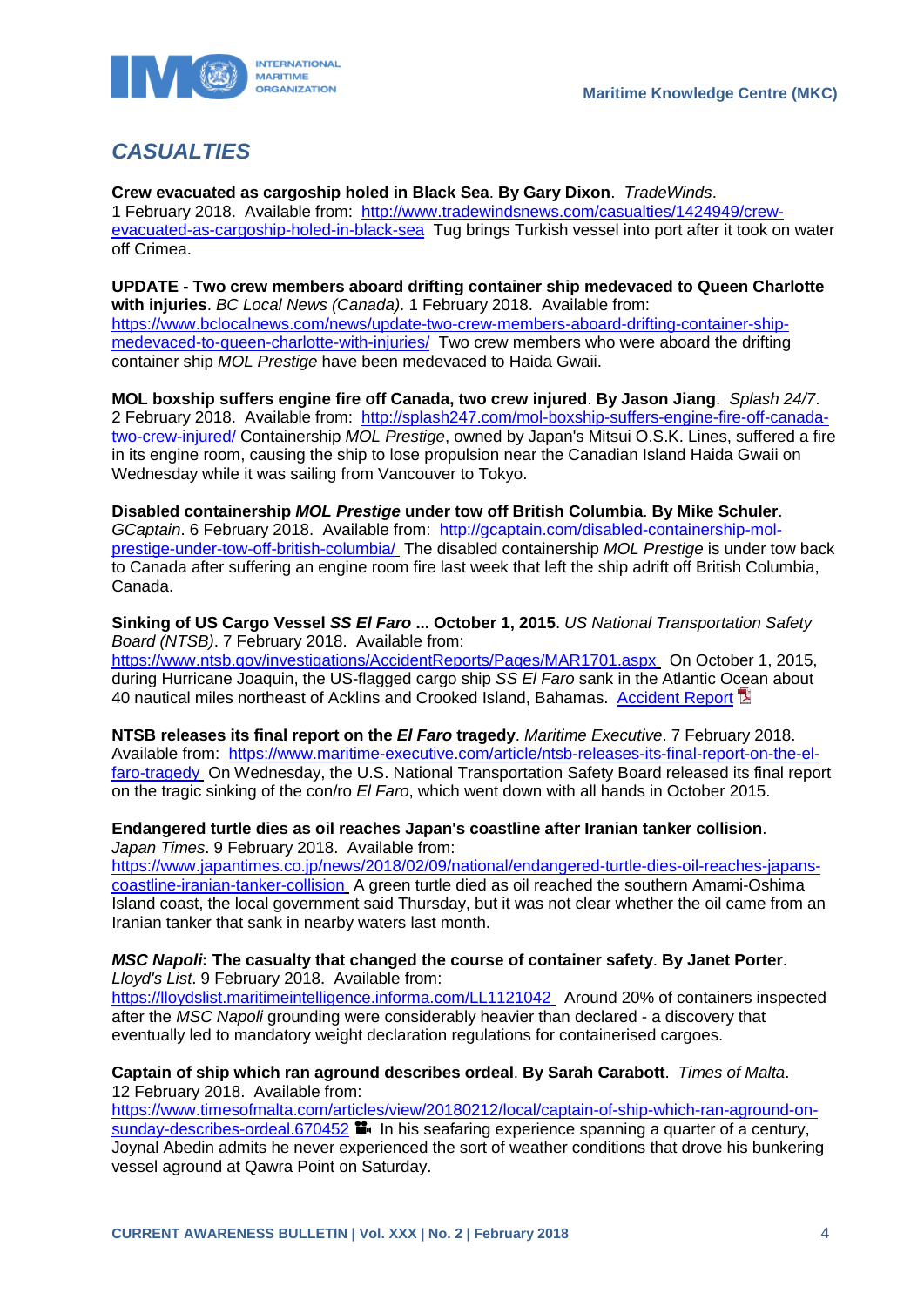

**Sunken tanker black boxes delivered to Iran**. *MEHR News Agency (Iran)*. 13 February 2018. Available from: <https://en.mehrnews.com/news/132129/Sunken-tanker-black-boxes-delivered-to-Iran> Iran's Ports and Maritime Organization announced on Tuesday that it has received both black boxes for sunken *Sanchi* oil tanker, adding the data has remained untouched.

**Fire on ship under repair at Cochin Shipyard, 5 killed**. *Times of India*. 13 February 2018. Available from: [https://timesofindia.indiatimes.com/videos/city/kochi/fire-on-ship-under-repair-at](https://timesofindia.indiatimes.com/videos/city/kochi/fire-on-ship-under-repair-at-cochin-shipyard-5-killed/videoshow/62899035.cms)[cochin-shipyard-5-killed/videoshow/62899035.cms](https://timesofindia.indiatimes.com/videos/city/kochi/fire-on-ship-under-repair-at-cochin-shipyard-5-killed/videoshow/62899035.cms) Five people were killed and 11 got injured after a fire took place at Cochin shipyard.

**Five killed in Cochin Shipyard blast, four critical in hospital**. *The Hindu (India)*. 13 February 2018. Available from: [http://www.thehindu.com/news/national/kerala/four-killed-in](http://www.thehindu.com/news/national/kerala/four-killed-in-blast-at-cochin-shipyard/article22738868.ece)[blast-at-cochin-shipyard/article22738868.ece](http://www.thehindu.com/news/national/kerala/four-killed-in-blast-at-cochin-shipyard/article22738868.ece) Five workers were killed and 12 others seriously injured in an explosion on an ONGC rig that was under repair at the Cochin Shipyard on Tuesday.

**Acetylene leak led to explosion at Cochin shipyard**. *Maritime Executive*. 14 February 2018. Available from: [https://www.maritime-executive.com/article/acetylene-leak-led-to-explosion-at](https://www.maritime-executive.com/article/acetylene-leak-led-to-explosion-at-cochin-shipyard)[cochin-shipyard](https://www.maritime-executive.com/article/acetylene-leak-led-to-explosion-at-cochin-shipyard) Investigators looking into the deadly blast aboard the drillship *Sagar Bhushan* announced Wednesday that it was likely caused by leakage of acetylene gas.

**Crewman died from chest injury on Greek cargoship**. **By Gary Dixon**. *TradeWinds*. 16 February 2018. Available from: [http://www.tradewindsnews.com/casualties/1435730/crewman](http://www.tradewindsnews.com/casualties/1435730/crewman-died-from-chest-injury-on-greek-cargoship)[died-from-chest-injury-on-greek-cargoship](http://www.tradewindsnews.com/casualties/1435730/crewman-died-from-chest-injury-on-greek-cargoship) A UK inquest has heard an Albanian seafarer died from a chest injury on a Greek cargoship earlier this month.

**'No real risk of pollution' as photos show oil slick leaking out of doomed Qawra vessel**. *Times of Malta*. 17 February 2018. Available from: [https://www.timesofmalta.com/articles/view/20180217/local/photos-show-oil-slick-leaking-out-of](https://www.timesofmalta.com/articles/view/20180217/local/photos-show-oil-slick-leaking-out-of-doomed-qawra-vessel.670935)[doomed-qawra-vessel.670935](https://www.timesofmalta.com/articles/view/20180217/local/photos-show-oil-slick-leaking-out-of-doomed-qawra-vessel.670935) Aerial pictures taken on Saturday morning showed an oil slick coming out of a bunkering vessel which ran aground at Qawra Point last week.

**Muddy waters: How China-Japan territorial disputes delayed the response to the** *Sanchi* **oil spill**. **By Mark J.Valencia**. *South China Morning Post* . 22 February 2018. Available from: [http://www.scmp.com/comment/insight-opinion/article/2134058/muddy-waters-how-china-japan](http://www.scmp.com/comment/insight-opinion/article/2134058/muddy-waters-how-china-japan-territorial-disputes-delayed)[territorial-disputes-delayed](http://www.scmp.com/comment/insight-opinion/article/2134058/muddy-waters-how-china-japan-territorial-disputes-delayed) The world's largest tanker spill in nearly 30 years may be causing a stealthy environmental catastrophe in the East China Sea.

**Ferry blast injures passengers in Playa del Carmen, Mexico** . *CBC News (Canada)*. 21 February 2018. Available from: [http://www.cbc.ca/news/world/mexico-ferry-explosion-playa-del](http://www.cbc.ca/news/world/mexico-ferry-explosion-playa-del-carmen-1.4545914)[carmen-1.4545914](http://www.cbc.ca/news/world/mexico-ferry-explosion-playa-del-carmen-1.4545914) An explosion ripped through a ferry as it unloaded passengers in the Caribbean beach city of Playa del Carmen on Wednesday, hurting as many as 25 people, but authorities said none of the injuries were life-threatening.

**Canadian navy ship spills 30,000 litres of fuel in Strait of Georgia**. **By Chad Pawson**. *CBC News (Canada)*. 25 February 2018. Available from: [http://www.cbc.ca/news/canada/british](http://www.cbc.ca/news/canada/british-columbia/hmcs-calgary-fuel-spill-1.4551467)[columbia/hmcs-calgary-fuel-spill-1.4551467](http://www.cbc.ca/news/canada/british-columbia/hmcs-calgary-fuel-spill-1.4551467) Officials with Canada's Department of National Defence say one of its vessels in the Strait of Georgia — *HMCS Calgary* — spilled 30,000 litres of fuel on Saturday morning.

#### **Coast Guard monitors multi-day transit of vessel after explosion**. *United States Coast Guard*. 23 February 2018. Available from:

<https://content.govdelivery.com/accounts/USDHSCG/bulletins/1dd571c> Coast Guard personnel are monitoring a 653-foot bulk carrier, with 21 crew members aboard, 120 miles west of the Columbia River entrance after main diesel engine components malfunctioned onboard and caused a localized explosion, Thursday.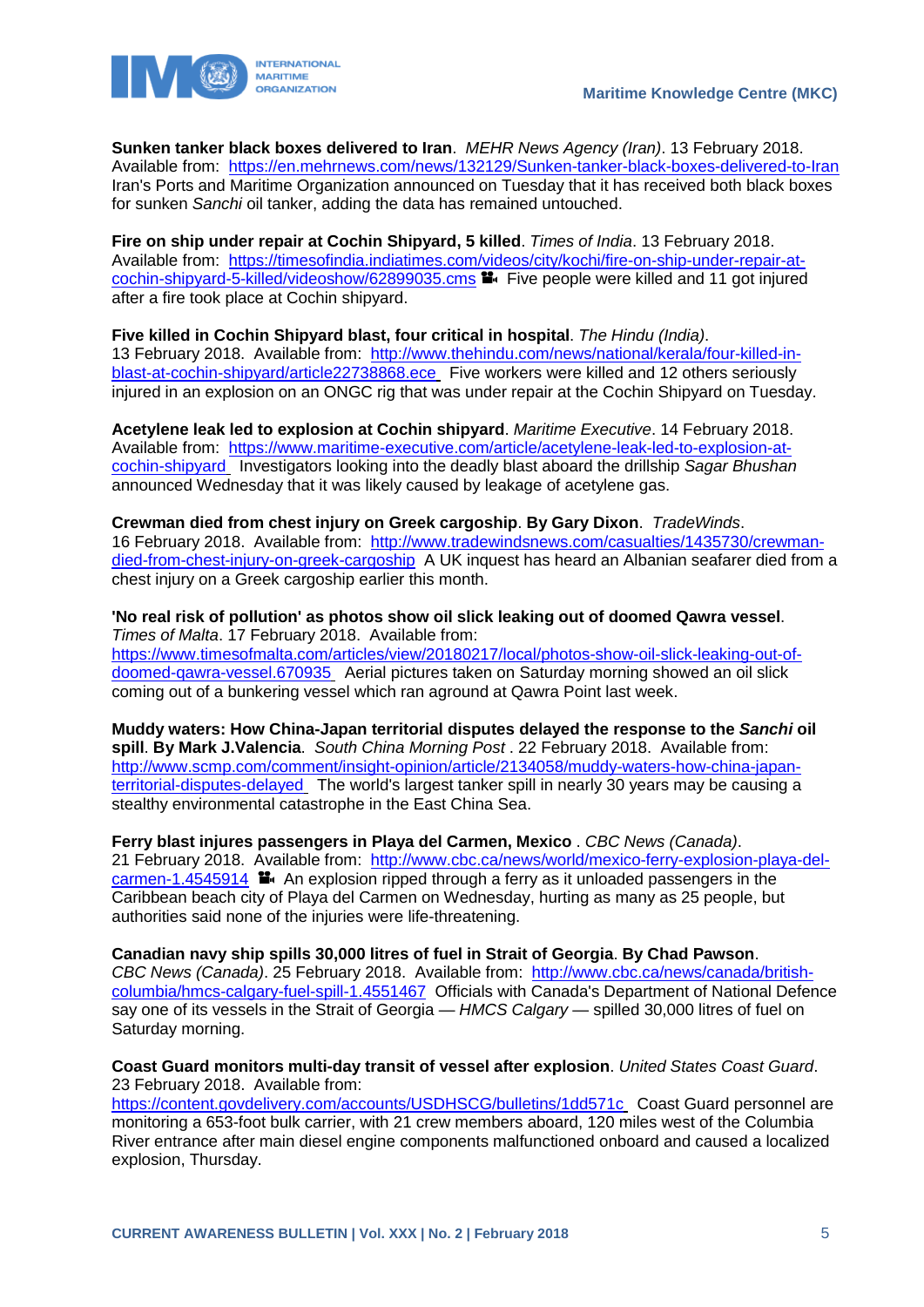



# <span id="page-6-0"></span>*ENVIRONMENT*

**Norway moves on UN's ocean sustainability cause**. **By Darrin Griggs**. *TradeWinds*. 1 February 2018. Available from: [http://www.tradewindsnews.com/finance/1425984/norway-moves](http://www.tradewindsnews.com/finance/1425984/norway-moves-on-uns-ocean-sustainability-cause)[on-uns-ocean-sustainability-cause](http://www.tradewindsnews.com/finance/1425984/norway-moves-on-uns-ocean-sustainability-cause) The Norwegian government stepped forward in Oslo today as the very first national sponsor the UN Global Compact's new "Business Action Platform for the Ocean" along with many well-known companies in Norway

**Researcher uses drones to learn how whales respond to noise pollution**. **By Cassandra Profita**. *Oregon Public Broadcasting (OPB)*. 1 February 2018. Available from: <https://www.opb.org/news/article/drones-whales-noise-pollution/>The whales off the West Coast depend on sound to communicate, navigate and find food.

**To understand the sea, focus on the seabed**. *Phys.Org*. 2 February 2018. Available from: <https://phys.org/news/2018-02-sea-focus-seabed.html> A new review, led by Plymouth Marine Laboratory scientists, sets priorities for the benefit of future benthic research.

**Maritime NZ helps protect Poor Knights marine reserve**. *Maritime New Zealand*. 8 February 2018. Available from: [https://www.maritimenz.govt.nz/public/news/media-releases-](https://www.maritimenz.govt.nz/public/news/media-releases-2018/20180208a.asp)[2018/20180208a.asp](https://www.maritimenz.govt.nz/public/news/media-releases-2018/20180208a.asp) Maritime NZ is helping protect our marine environment with a campaign against ships encroaching into the Poor Knights Islands Marine Reserve area off Northland.

**Caution, whale crossing**. **By Andrew Wight**. *Hakai Magazine*. 8 February 2018. Available from: <https://www.hakaimagazine.com/news/caution-whale-crossing/>In the sad saga of ships killing whales, the Panama Canal is a bright spot.

**Whale of a tale: Protecting Panama's humpbacks from ship collisions**. **By Andrew J. Wight**. *Mongabay*. 8 February 2018. Available from: [https://news.mongabay.com/2018/02/whale-of-a-tale](https://news.mongabay.com/2018/02/whale-of-a-tale-protecting-panamas-humpbacks-from-ship-collisions/)[protecting-panamas-humpbacks-from-ship-collisions/](https://news.mongabay.com/2018/02/whale-of-a-tale-protecting-panamas-humpbacks-from-ship-collisions/) Areas rich in wildlife and human vehicle traffic rarely make for good news - think of the number of rare and endangered species killed on highways.

**Fiji maps plan to cut greenhouse gas emissions**. **By Ashna Kumar**. *Fiji Sun Online*. 9 February 2018. Available from: [http://fijisun.com.fj/2018/02/09/fiji-maps-plan-to-cut-greenhouse](http://fijisun.com.fj/2018/02/09/fiji-maps-plan-to-cut-greenhouse-gas-emissions/)[gas-emissions/](http://fijisun.com.fj/2018/02/09/fiji-maps-plan-to-cut-greenhouse-gas-emissions/) "The key question for the workshop was how we can effectively align ourselves towards the IMO targets on GHG emission reduction without compromising the transport needs of our small island states," said Assistant Minister for Infrastructure and Transport Vijay Nath.

**CO2 remains the highest hurdle**. **By Malcolm Latarche**. *ShipInsight*. 9 February 2018. Available from: <https://shipinsight.com/co2-remains-highest-hurdle/> For over two decades, engine makers have been obliged to reduce emissions to meet MARPOL and other regulations, with no new emission targets on the horizon what will drive future development?

**Leaked draft summary of UN special report on 1.5C climate goal - in full**. **By Megan Darby**. *Climate Home News*. 13 February 2018. Available from: [http://www.climatechangenews.com/2018/02/13/leaked-draft-summary-un-special-report-1-5c](http://www.climatechangenews.com/2018/02/13/leaked-draft-summary-un-special-report-1-5c-climate-goal-full/)[climate-goal-full/](http://www.climatechangenews.com/2018/02/13/leaked-draft-summary-un-special-report-1-5c-climate-goal-full/) Read the draft summary for policymakers of the most important climate science report of the year, on the challenge of holding global warming to 1.5C.

**Are you in a toxic relationship?** *United Nations Environment Programme.* 12 February 2018. Available from:<https://www.unenvironment.org/news-and-stories/video/are-you-toxic-relationship> This short UN Environment #CleanSeas video takes a lighter look at the issue of marine litter and asks everyone around the world to break-up with single-use plastics and make their pledge at cleanseas.org.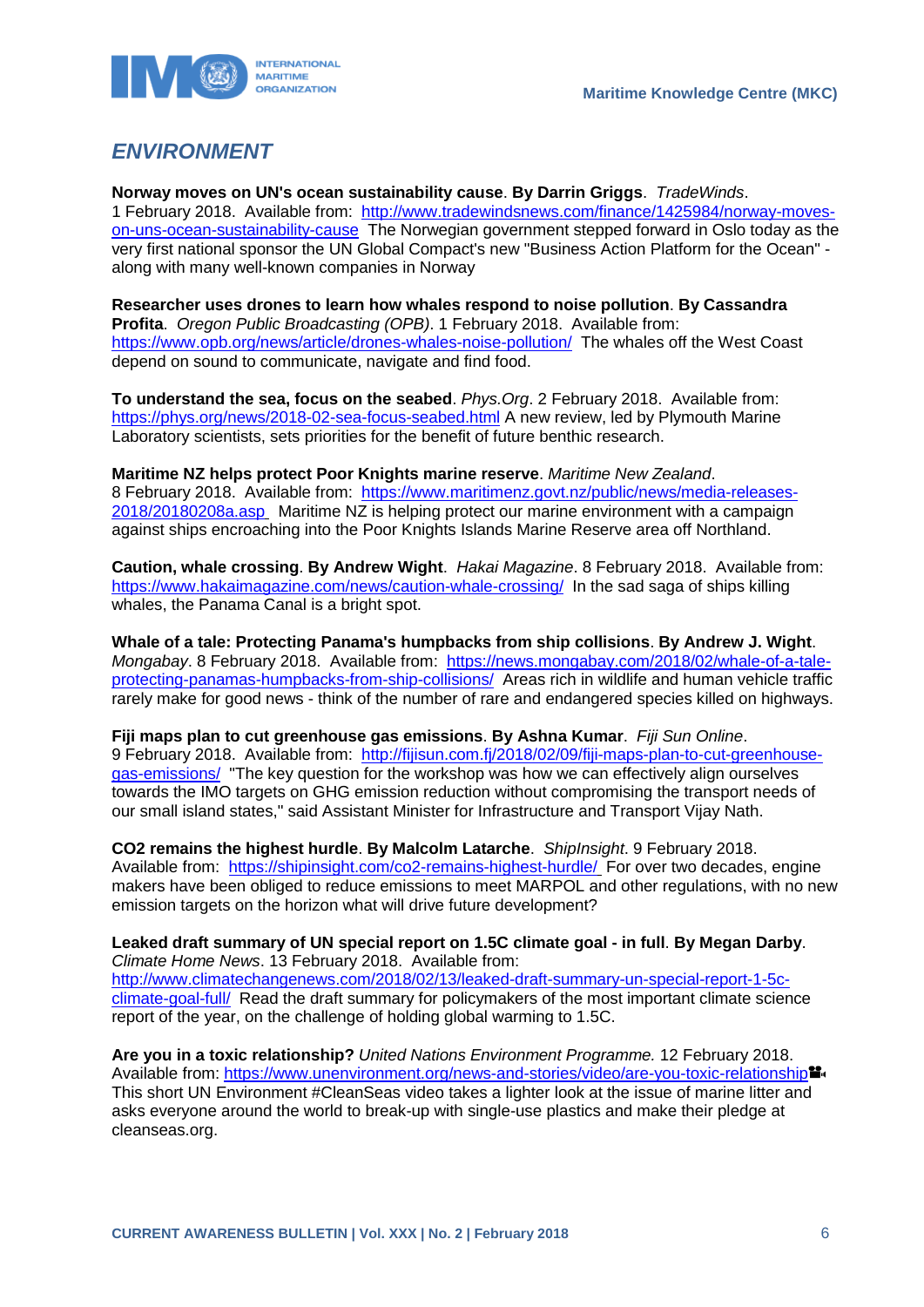

**Coral reefs: We continue to take more than we give**. *United Nations Environment Programme* 

14 February 2018. Available from: [https://www.unenvironment.org/news-and-stories/story/coral](https://www.unenvironment.org/news-and-stories/story/coral-reefs-we-continue-take-more-we-give)[reefs-we-continue-take-more-we-give](https://www.unenvironment.org/news-and-stories/story/coral-reefs-we-continue-take-more-we-give) Figures released today on international financial support being given to protect and sustainably manage the world's coral reefs reveal funding contributions are not only inadequate, but disproportionate to how much the fragile ecosystems offer humans in food, livelihoods, medicine and environmental protection.

#### **Ocean science research is key for a sustainable future**. **By Martin Visbeck**.

*Nature Communications*. 15 February 2018. Available from: <https://www.nature.com/articles/s41467-018-03158-3>Human activity has already affected all parts of the ocean, with pollution increasing and fish-stocks plummeting.

**How listening to right whales could prevent more deaths of the imperilled species**. **By Bill Trotter**. *Bangor Daily News (US)*. 15 February 2018. Available from: [https://bangordailynews.com/2018/02/15/environment/how-listening-to-right-whales-could-prevent](https://bangordailynews.com/2018/02/15/environment/how-listening-to-right-whales-could-prevent-more-deaths-of-the-imperiled-species/)[more-deaths-of-the-imperiled-species/](https://bangordailynews.com/2018/02/15/environment/how-listening-to-right-whales-could-prevent-more-deaths-of-the-imperiled-species/) Using sound to track the presence of North Atlantic right whales could help protect the critically endangered species from further deadly interactions with humans research finds.

**The secret on the ocean floor**. **By David Shukman**. *BBC News*. 19 February 2018. Available from: [http://www.bbc.co.uk/news/resources/idt-sh/deep\\_sea\\_mining](http://www.bbc.co.uk/news/resources/idt-sh/deep_sea_mining)  $\mathbb{I}_1$  In the summer of 1974, a large and highly unusual ship set sail from Long Beach in California.

**Sea-level legacy: 20cm more rise by 2300 for each 5-year delay in peaking emissions**. *Potsdam Institute for Climate Impact Research (Germany)*. 20 February 2018. Available from: [https://www.pik-potsdam.de/news/press-releases/sea-level-legacy-20cm-more-rise-by-2300-for](https://www.pik-potsdam.de/news/press-releases/sea-level-legacy-20cm-more-rise-by-2300-for-each-5-year-delay-in-peaking-emissions)[each-5-year-delay-in-peaking-emissions](https://www.pik-potsdam.de/news/press-releases/sea-level-legacy-20cm-more-rise-by-2300-for-each-5-year-delay-in-peaking-emissions) "Man-made climate change has already pre-programmed a certain amount of sea-level rise for the coming centuries, so for some it might seem that our present actions might not make such a big difference – but our study illustrates how wrong this perception is."

**Seychelles' conservation commitment comes to life**. *Nature Conservancy*. 21 February 2018. Available from: [https://www.nature.org/ourinitiatives/regions/africa/explore/seychelles-conservation](https://www.nature.org/ourinitiatives/regions/africa/explore/seychelles-conservation-commitment-comes-to-life.xml)[commitment-comes-to-life.xml](https://www.nature.org/ourinitiatives/regions/africa/explore/seychelles-conservation-commitment-comes-to-life.xml) Curious sea turtles and plump dugongs glide confidently through the clear ocean waters.

**Fishermen are harvesting more than half of the world's oceans**. **By Erik Stokstad**. *Science*. 22 February 2018. Available from: [http://www.sciencemag.org/news/2018/02/fishermen-are](http://www.sciencemag.org/news/2018/02/fishermen-are-harvesting-more-half-world-s-oceans)[harvesting-more-half-world-s-oceans](http://www.sciencemag.org/news/2018/02/fishermen-are-harvesting-more-half-world-s-oceans) No one really knows how many of the world's seas are being fished by commercial vessels-some scientists say nearly all of them.

**A natural anti-corrosion agent**. **By Aswathi Pacha**. *The Hindu (India)*. 24 February 2018. Available from: [http://www.thehindu.com/sci-tech/science/a-natural-anti-corrosion](http://www.thehindu.com/sci-tech/science/a-natural-anti-corrosion-agent/article22845115.ece)[agent/article22845115.ece](http://www.thehindu.com/sci-tech/science/a-natural-anti-corrosion-agent/article22845115.ece) Seaweed can now help protect the steel body of ships from corrosive bacteria.

**S. Korea says no oil spill from sunken Iranian tanker in its waters**. *Yonhap News Agency (South Korea)*. 26 February 2018. Available from: <http://english.yonhapnews.co.kr/news/2018/02/26/0200000000AEN20180226002800320.html>Oil spills from a sunken Iranian tanker have not affected South Korean waters since the worst maritime incident in decades took place in the East China Sea more than a month ago, Seoul's oceans ministry said Monday.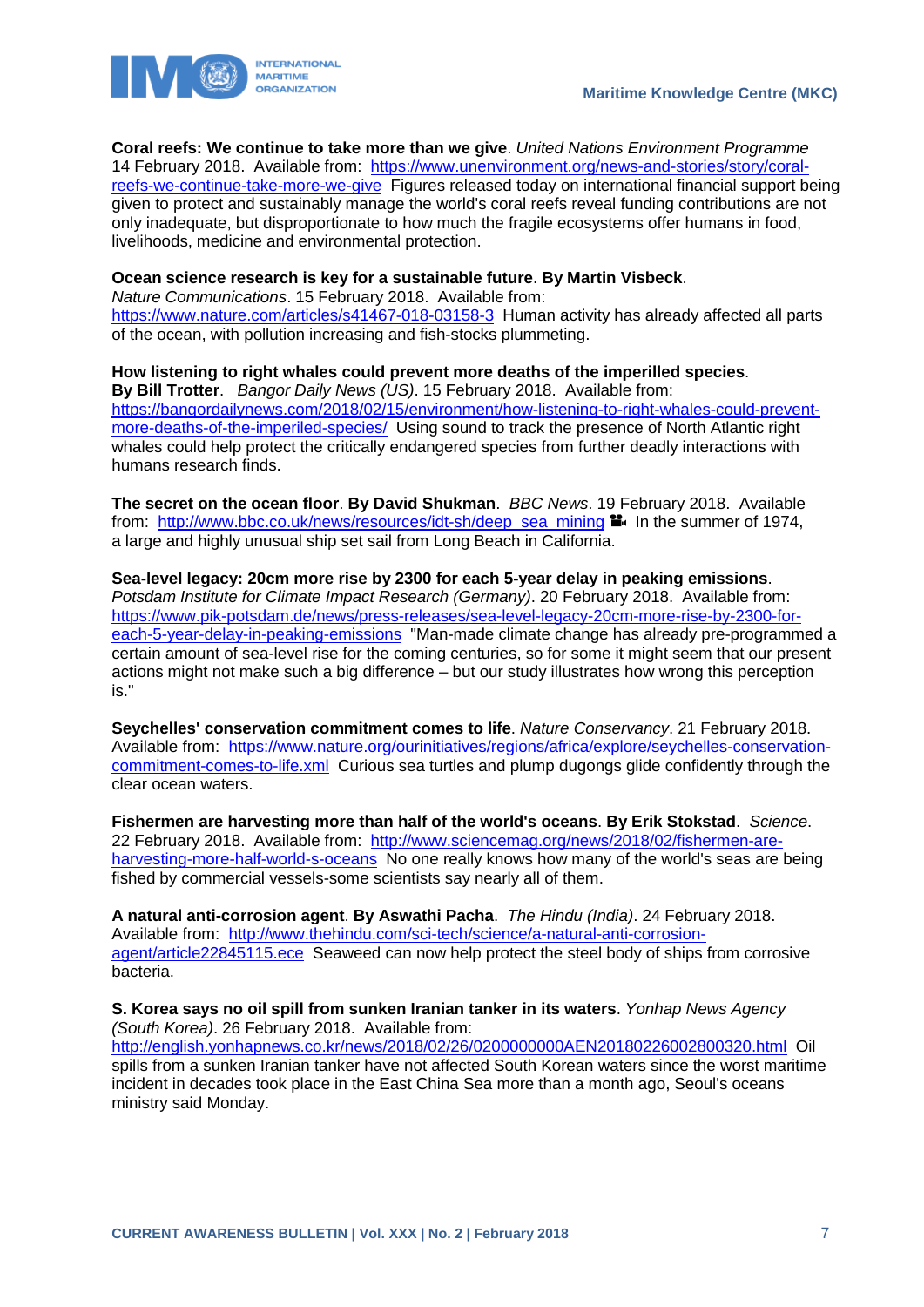

# <span id="page-8-0"></span>*ENVIRONMENTAL POLLUTION*

**Where plastic goes, coral disease follows**. **By Andrea Thompson**. *Scientific American*. 30 January 2018. Available from: [https://www.scientificamerican.com/article/where-plastic-goes](https://www.scientificamerican.com/article/where-plastic-goes-coral-disease-follows/)[coral-disease-follows/](https://www.scientificamerican.com/article/where-plastic-goes-coral-disease-follows/) An onslaught of bottles, bags and other litter makes reefs 20 times more likely to get sick.

**Analysis: Trump offshore plan could cause more than 5,000 oil spills**. *Center for Biological Diversity*. 31 January 2018. Available from:

[http://www.biologicaldiversity.org/news/press\\_releases/2018/offshore-drilling-01-31-2018.php](http://www.biologicaldiversity.org/news/press_releases/2018/offshore-drilling-01-31-2018.php) The Trump administration's proposal to dramatically ramp up offshore drilling could lead to 5,571 oil spills dumping 34.4 million gallons of oil into ocean waters off Alaska, the West Coast, East Coast and Gulf of Mexico, according to a new Center for Biological Diversity analysis.

**China coordinates clean-up efforts after oil tanker sinking**. **By Lifang**. *Xinhuanet (China)*. 1 February 2018. Available from: [http://www.xinhuanet.com/english/2018-02/01/c\\_136942448.htm](http://www.xinhuanet.com/english/2018-02/01/c_136942448.htm) Chinese authorities have coordinated efforts to continue clean-up operations in the East China Sea where an Iranian tanker sank more than two weeks ago, officials said Thursday.

**China vows efforts to clean** *Sanchi* **oil spill**. **By Shan Xin**. *People's Daily Online (China)*. 2 February 2018. Available from: <http://en.people.cn/n3/2018/0202/c90000-9423036.html>About 418 square kilometers of the polluted East China Sea have been cleaned up after the worst oil tanker spill in decades, China's Ministry of Transport said on Thursday.

**Chinese salvage crews race to remove 1,900 tonnes of oil from sunken tanker to lessen environmental damage**. **By Catherine Wong**. *South China Morning Post*. 2 February 2018. Available from: [http://www.scmp.com/news/china/society/article/2131664/chinese-salvage-crews](http://www.scmp.com/news/china/society/article/2131664/chinese-salvage-crews-race-remove-oil-sunken-tanker-lessen)[race-remove-oil-sunken-tanker-lessen](http://www.scmp.com/news/china/society/article/2131664/chinese-salvage-crews-race-remove-oil-sunken-tanker-lessen) 1,900 tonnes of heavy bunker fuel must be removed from sunken *Sanchi* to prevent marine pollution, Chinese transport ministry official warned.

**Royal Caribbean plans to eliminate plastic**. *Green4Sea*. 2 February 2018. Available from: <https://www.green4sea.com/royal-caribbean-plans-to-eliminate-plastic/>Royal Caribbean Cruise Line, world's largest cruise company, revealed plans to eliminate single-use plastics from its fleet operations on its three lines, Celebrity Cruises, Azamara Club Cruises and Royal Carribean International.

#### **Air pollution from UK shipping is four times higher than previously thought**. **By Josh Gabbatiss**. *The Independent*. 3 February 2018. Available from:

[http://www.independent.co.uk/environment/air-pollution-uk-shipping-levels-record-environment](http://www.independent.co.uk/environment/air-pollution-uk-shipping-levels-record-environment-fumes-damage-nitrogen-dioxide-sulphur-a8189691.html)[fumes-damage-nitrogen-dioxide-sulphur-a8189691.html](http://www.independent.co.uk/environment/air-pollution-uk-shipping-levels-record-environment-fumes-damage-nitrogen-dioxide-sulphur-a8189691.html) Figures raise concerns that emissions from ships are having a significant but overlooked impact on health in port and coastal towns.

**Gulf ship-to-ship transfer spills common and neglected?** *World Maritime News*.

5 February 2018. Available from: <https://worldmaritimenews.com/archives/243040/>An oil slick was spotted on January 25 on the beaches of Aqqah, Fujairah, a home to renowned beach resorts in the United Arab Emirates (UAE), satellite imagery provided by Tanker Trackers, a pro-bono website that monitors the flow of oil at sea, shows.

### **Cleaner ship fuels will benefit health, but affect climate too**. **By Karen B.Roberts**.

*University of Delaware (US)*. 6 February 2018. Available from:

<http://www.udel.edu/udaily/2018/february/shipping-fuel-health/>  $\mathbf{H}_1$ . Marine shipping fuels will get a whole lot cleaner in 2020 when a regulation by the International Maritime Organization (IMO) requires fuels to contain 80-86 percent less sulphur.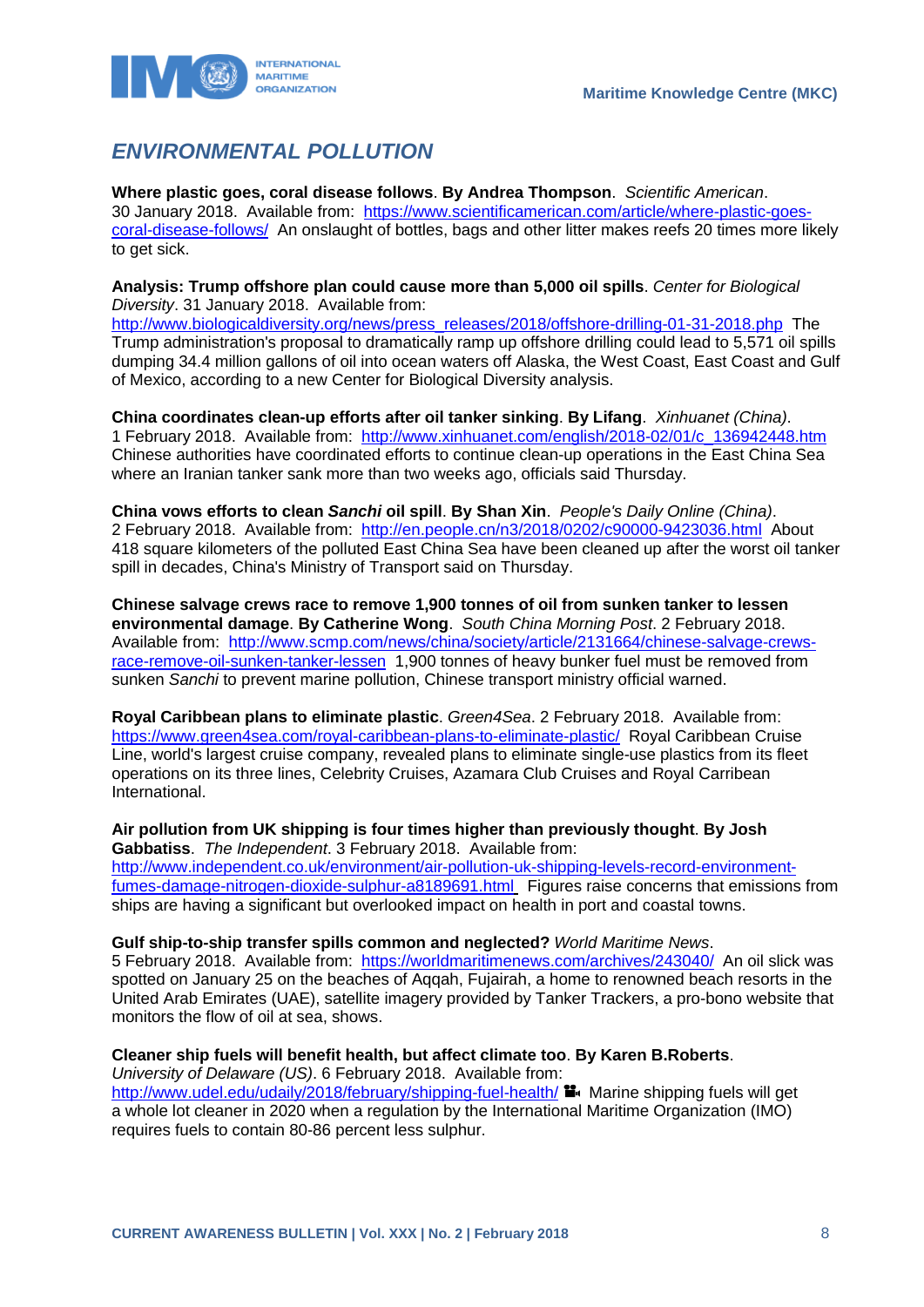

**Coral reefs may be at risk from** *Sanchi* **oil tanker contamination**. *UK National Oceanography Centre.* 6 February 2018. Available from: [http://www.noc.ac.uk/news/coral-reefs-may-be-risk](http://www.noc.ac.uk/news/coral-reefs-may-be-risk-sanchi-oil-tanker-contamination)[sanchi-oil-tanker-contamination](http://www.noc.ac.uk/news/coral-reefs-may-be-risk-sanchi-oil-tanker-contamination) Water polluted by the *Sanchi* oil tanker may reach coral reefs in the Ryukyu Island chain, according to the latest ocean model simulation by scientists from the National Oceanography Centre (NOC) and the University of Southampton, using the leading edge, highresolution global ocean circulation model, NEMO.

**Microplastics: No small problem for filter-feeding ocean giants**. *Phys.Org*. 6 February 2018. Available from: <https://phys.org/news/2018-02-microplastics-small-problem-filter-feeding-ocean.html> Plastic pollution has recently gained increasing attention for its effects on marine mammals, fish and birds.

**Oil-loving microbes could gobble up slicks and spills**. **By Richard Gray**. *HORIZON - the EU Research & Innovation Magazine*. 7 February 2018. Available from: [https://horizon](https://horizon-magazine.eu/article/oil-loving-microbes-could-gobble-slicks-and-spills_en.html)[magazine.eu/article/oil-loving-microbes-could-gobble-slicks-and-spills\\_en.html](https://horizon-magazine.eu/article/oil-loving-microbes-could-gobble-slicks-and-spills_en.html) Spills of crude oil that devastate huge areas of the oceanic environment could be cleaned up by naturally occurring microorganisms.

**Plastic waste 'building up' in Arctic**. **By Roger Harrabin**. *BBC News*. 8 February 2018. Available from: <http://www.bbc.co.uk/news/science-environment-42947155>  $\blacksquare$ . Plastic waste is building up in the supposedly pristine wilderness of the Norwegian Arctic, scientists say.

**Probe into oil spill around southern islands**. *NHK World (Japan Broadcasting Corporation)*. 12 February 2018. Available from: [https://www3.nhk.or.jp/nhkworld/en/news/20180212\\_07/](https://www3.nhk.or.jp/nhkworld/en/news/20180212_07/) The Japanese government is investigating the impact of several oily objects that have washed ashore on its southern islands.

**A nearly invisible oil spill threatens some of Asia's richest fisheries**. **By Steven Lee Myers and Javier C.Hernández**. *New York Times*. 12 February 2018. Available from: <https://www.nytimes.com/2018/02/12/world/asia/china-condensate-oil-spill-tanker-cleanup.html> A fiery collision that sank an Iranian tanker in the East China Sea a month ago has resulted in an environmental threat that experts say is unlike any before.

#### **Microplastics pollute most remote and uncharted areas of the ocean**. **By Sandra Laville**. *The Guardian*. 12 February 2018. Available from:

[https://www.theguardian.com/environment/2018/feb/12/microplastics-pollute-most-remote-and](https://www.theguardian.com/environment/2018/feb/12/microplastics-pollute-most-remote-and-uncharted-areas-of-the-ocean)[uncharted-areas-of-the-ocean](https://www.theguardian.com/environment/2018/feb/12/microplastics-pollute-most-remote-and-uncharted-areas-of-the-ocean) First data ever gathered from extremely remote area of the South Indian Ocean has a surprisingly high volume of plastic particles, say scientists.

### **Fujairah oil spill caused by tankers 'illegally cleaning their holds'**. **By John Dennehy**.

*The National (United Arab Emirates)*. 14 February 2018. Available from: [https://www.thenational.ae/uae/environment/fujairah-oil-spill-caused-by-tankers-illegally-cleaning](https://www.thenational.ae/uae/environment/fujairah-oil-spill-caused-by-tankers-illegally-cleaning-their-holds-1.704397)[their-holds-1.704397](https://www.thenational.ae/uae/environment/fujairah-oil-spill-caused-by-tankers-illegally-cleaning-their-holds-1.704397) General manager of Fujairah port Capt Mousa Murad calls for 24-hour monitoring to clamp down on the problem.

#### **Predicting the fate of oil spills in a frozen world**. **By Nancy Bazilchuk**. *Norwegian University of*

*Science and Technology (NTNU)*. 15 February 2018. Available from: <https://geminiresearchnews.com/2018/02/predicting-fate-oil-spills-frozen-world/>  $\blacksquare$  Global warming and political decisions are opening the Arctic and its frosty seas to increased development.

#### **Why do seabirds eat plastic? It smells like fish to them.** *National Geographic*.

18 February 2018. Available from: [http://www.nationalgeographic.com.au/animals/why-do-seabirds](http://www.nationalgeographic.com.au/animals/why-do-seabirds-eat-plastic-it-smells-like-fish-to-them.aspx)[eat-plastic-it-smells-like-fish-to-them.aspx](http://www.nationalgeographic.com.au/animals/why-do-seabirds-eat-plastic-it-smells-like-fish-to-them.aspx) A sweeping look at 10 species of seabirds gives insight into why their numbers have plummeted over the past 60 years.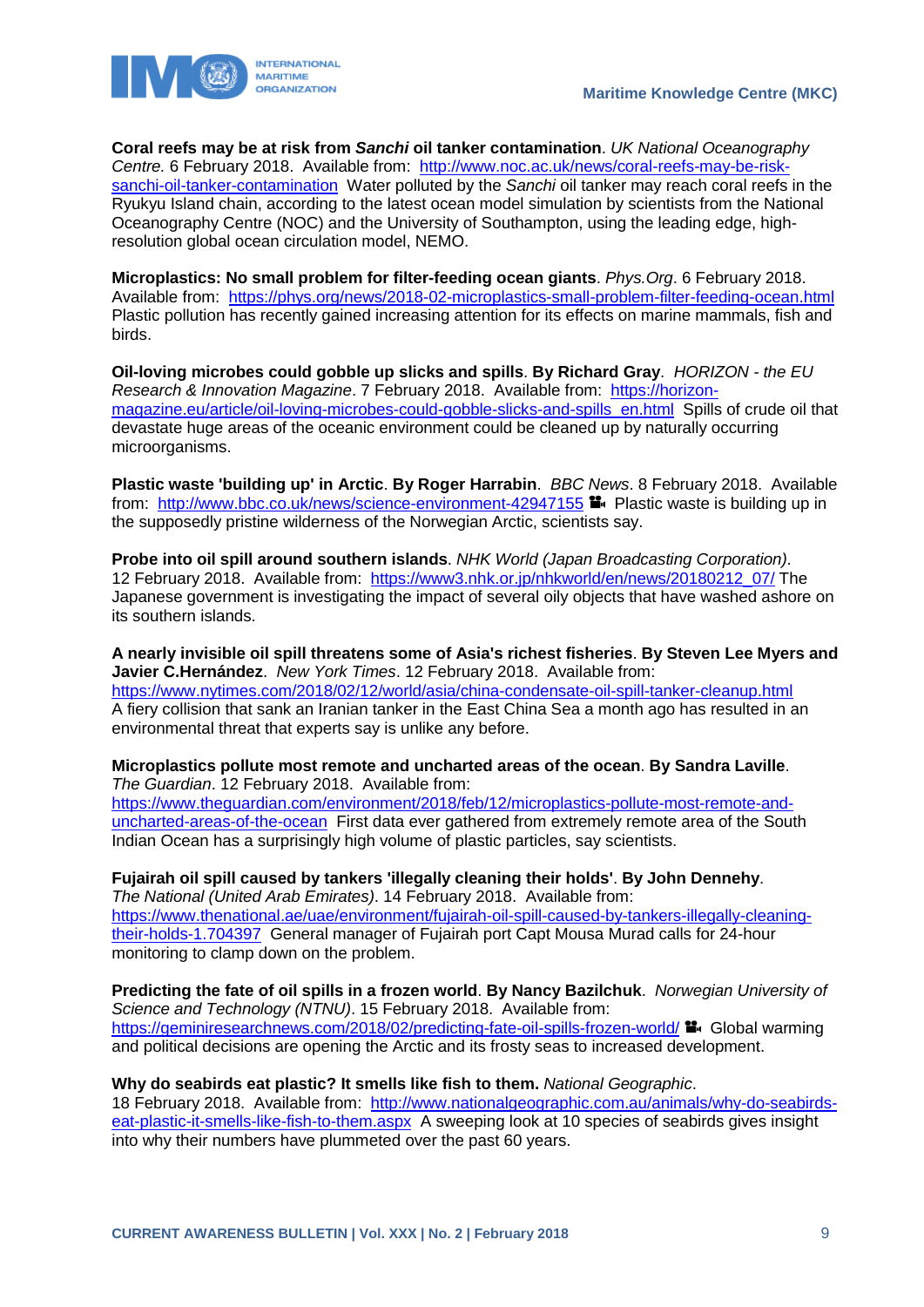

**Oil-eating microbes are challenged in the Arctic**. **By Peter Bondo**. *Arctic Science Partnership*  19 February 2018. Available from: [http://www.asp-net.org/content/oil-eating-microbes-are](http://www.asp-net.org/content/oil-eating-microbes-are-challenged-arctic)[challenged-arctic](http://www.asp-net.org/content/oil-eating-microbes-are-challenged-arctic) New economic developments in the Arctic, such as trans-Arctic shipping and oil exploitation, will bring along unprecedented risks of marine oil spills.

**Ocean plastic tide 'violates the law'**. **By Roger Harrabin**. *BBC News*. 20 February 2018. Available from: <http://www.bbc.co.uk/news/science-environment-43115486> <sup>1</sup> They have been urging for a new global treaty to tackle the problem.

**Enhanced education could help turn the tide on marine litter**. **By Alan Williams**. *Plymouth University* 21 February 2018. Available from: <https://www.plymouth.ac.uk/news/enhanced-education-could-help-turn-the-tide-on-marine-litter> Finding a solution to the causes and impacts of marine litter is now widely recognised as one of the major environmental challenges of our time.

**'Fishing continued' after East China sea oil spill**. **By Navin Singh Khadka**. *BBC News*. 23 February 2018. Available from: <http://www.bbc.co.uk/news/science-environment-43142538> Most of the fishing vessels in the affected region were identified as Chinese.

**South Africa's ecological 'nightmare' after plastic pellets spill**. *Sky News*. 24 February 2018. Available from: [https://news.sky.com/story/south-africas-ecological-nightmare-after-plastic-pellets](https://news.sky.com/story/south-africas-ecological-nightmare-after-plastic-pellets-spill-11264554)[spill-11264554](https://news.sky.com/story/south-africas-ecological-nightmare-after-plastic-pellets-spill-11264554)  $\blacksquare$  Some people call them "high density plastic" or "pre-production micro-plastic" but individuals in the industry refer to them as nurdles - a silly sounding name for a lentil-sized pellet that is the building block of all-known plastic products.

**A 5-year voyage to tackle plastic pollution**. *United Nations Environment Programme (UNEP)*. 22 February 2018. Available from: [https://www.unenvironment.org/news-and-stories/story/5-year](https://www.unenvironment.org/news-and-stories/story/5-year-voyage-tackle-plastic-pollution)[voyage-tackle-plastic-pollution](https://www.unenvironment.org/news-and-stories/story/5-year-voyage-tackle-plastic-pollution) It's possible to cross all of the world's oceans without using a single drop of fossil fuels: the *Race for Water* is proof.

**Weekend fuel spill highlights risks to endangered whales, marine life experts say**. **By Ainslie Cruickshank**. *Metro News (Canada)*. 27 February 2018. Available from: [http://www.metronews.ca/news/vancouver/2018/02/26/weekend-fuel-spill-highlights-risks-to](http://www.metronews.ca/news/vancouver/2018/02/26/weekend-fuel-spill-highlights-risks-to-endangered-whales-marine-life-experts-say.html)[endangered-whales-marine-life-experts-say.html](http://www.metronews.ca/news/vancouver/2018/02/26/weekend-fuel-spill-highlights-risks-to-endangered-whales-marine-life-experts-say.html) While the type of fuel that spilled in the Salish Sea this weekend evaporates quickly, it can be "acutely toxic" for mammals that breach the surface waters to breathe before it fades away.

**BSEE releases Marine Trash and Debris Training Video**. *US Bureau of Safety and Environmental Enforcement (BSEE)*. 27 February 2018. Available from: [https://www.bsee.gov/newsroom/latest](https://www.bsee.gov/newsroom/latest-news/statements-and-releases/press-releases/bsee-releases-marine-trash-and-debris)[news/statements-and-releases/press-releases/bsee-releases-marine-trash-and-debris](https://www.bsee.gov/newsroom/latest-news/statements-and-releases/press-releases/bsee-releases-marine-trash-and-debris) Ensuring oil and gas companies protect the environment during operations is at the heart of the Bureau of Safety and Environmental Enforcement's mission. [Marine Trash and Debris Program](https://www.bsee.gov/debris)

# <span id="page-10-0"></span>*HEALTH & SAFETY*

**Marine contracting industry launches personal resilience awareness programme**. *International Marine Contractors Association (IMCA)*. 30 January 2018. Available from: [https://www.imca-int.com/news/2018/01/30/marine-contracting-industry-launches-personal](https://www.imca-int.com/news/2018/01/30/marine-contracting-industry-launches-personal-resilience-awareness-programme/)[resilience-awareness-programme/](https://www.imca-int.com/news/2018/01/30/marine-contracting-industry-launches-personal-resilience-awareness-programme/) Leading members of the International Marine Contractors Association (IMCA) have come together to develop the IMCA Resilience Awareness Programme tailored specifically for the men and women working in the marine contracting industry.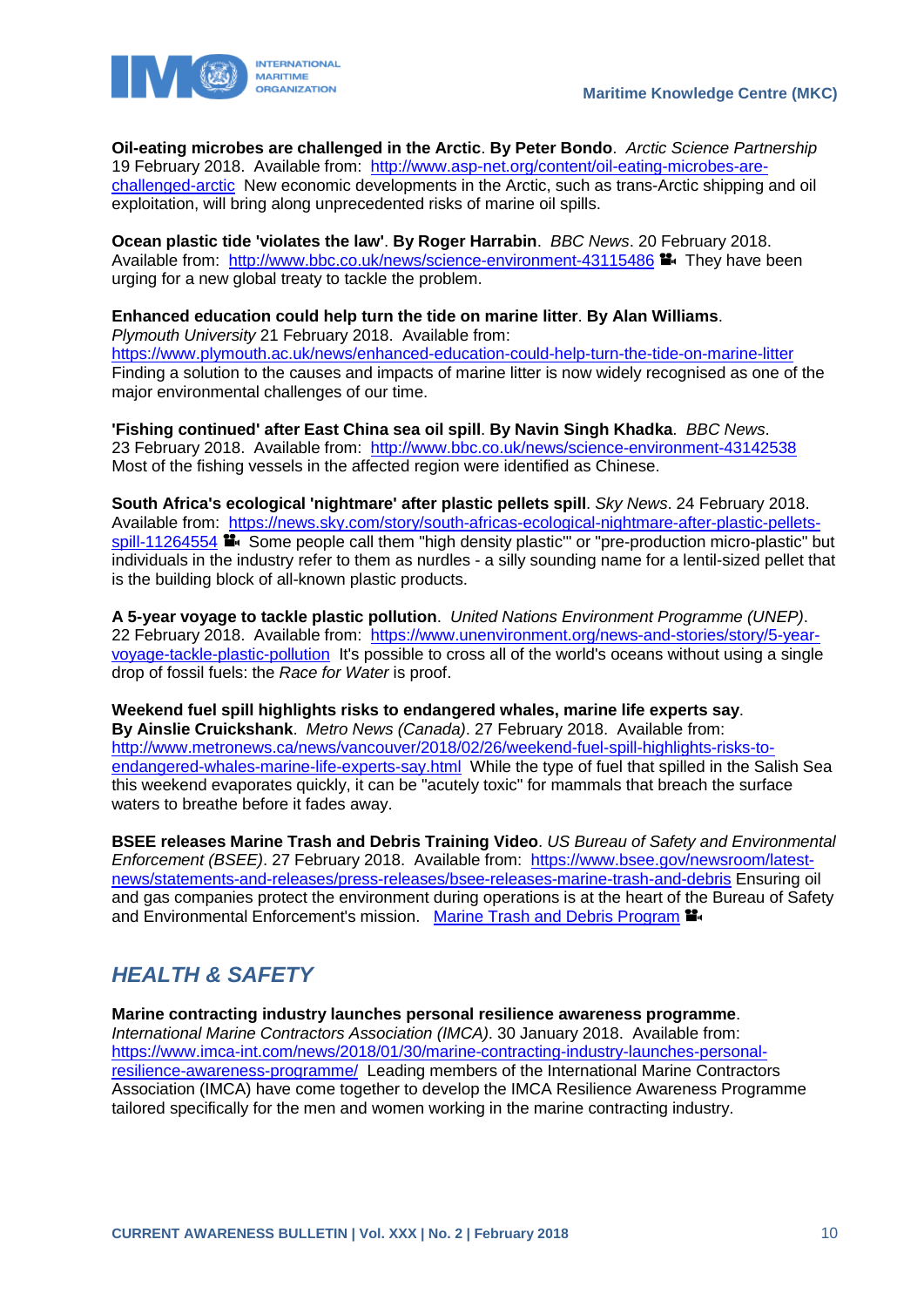

### <span id="page-11-0"></span>*IMO*

**Broad support for sulfur ban before crucial IMO meeting**. **By Louise Vogdrup-Schmidt and Katrine Grønvald Raun**. *ShippingWatch*. 1 February 2018. Available from: <https://shippingwatch.com/secure/carriers/article10265846.ece>An unusual alliance between carriers, flag states and NGOs means that the shipping industry faces yet another ban in the battle against sulfur.

**Bimco: Insufficient sulfur resolution would weaken the IMO** . **By Louise Vogdrup-Schmidt and Katrine Grønvald Raun** . *ShippingWatch*. 5 February 2018. Available from: <https://shippingwatch.com/secure/Services/article10277771.ece>Implementing and not least enforcing global sulfur requirements will be a test of the IMO's legitimacy, according to Bimco's Deputy Secretary General, Lars Robert Pedersen, in comments today to ShippingWatch, as the crucial sulfur meeting begins in the IMO.

**UN agency targets black-carbon pollution from ships**. **By Jeff Tollefson**. *Nature*. 6 February 2018. Available from: <https://www.nature.com/articles/d41586-018-01556-7> Governments are slowly advancing efforts to reduce climate and health impacts of soot.

**IMO Secretary General on global sulfur rules: No turning back**. **By Katrine Grønvald Raun**. *ShippingWatch*. 6 February 2018. Available from:

<https://shippingwatch.com/secure/carriers/article10281370.ece>Global sulfur requirements will arrive in 2020, stressed IMO Secretary General Kitack Lim at the opening of a crucial series of meetings in London this week.

**IMO delegates keen to maintain sulphur cap momentum**. **By Nick Savvides**. *Fairplay*. 7 February 2018. Available from: [https://fairplay.ihs.com/safety-regulation/article/4297356/imo](https://fairplay.ihs.com/safety-regulation/article/4297356/imo-delegates-keen-to-maintain-sulphur-cap-momentum)[delegates-keen-to-maintain-sulphur-cap-momentum](https://fairplay.ihs.com/safety-regulation/article/4297356/imo-delegates-keen-to-maintain-sulphur-cap-momentum) Delegates at the International Maritime Organization's (IMO) Pollution Prevention and Response (PPR) subcommittee meeting have said any delay to the implementation of the so-called sulphur cap due on 1 January 2020 is very unlikely.

**IMO to fast-track global sulfur ban**. **By Katrine Grønvald Raun**. *ShippingWatch*. 8 February 2018. Available from: <https://shippingwatch.com/secure/carriers/article10290880.ece> A de facto ban against carrying non-compliant fuel on board, which looks set to be approved by the IMO on Friday, will likely come into force already in March 2020.

**IMO 2020 countdown: Will refineries meet low sulfur bunker fuel demand?** *S&P Global Platts*.

8 February 2018. Available from: [https://www.platts.com/podcasts](https://www.platts.com/podcasts-detail/spotlight/2018/february/020718-ocean-intelligence-spotlight)[detail/spotlight/2018/february/020718-ocean-intelligence-spotlight](https://www.platts.com/podcasts-detail/spotlight/2018/february/020718-ocean-intelligence-spotlight) With 23 months to go, it is still uncertain whether refineries will be able to meet demand for low sulfur bunker fuel.

#### **IMO2020: Green groups welcome move to close HSFO enforcement "Loophole"**.

*Ship & Bunker*. 12 February 2018. Available from: [https://shipandbunker.com/news/world/593234](https://shipandbunker.com/news/world/593234-imo2020-green-groups-welcome-move-to-close-hfo-enforcement-loophole) [imo2020-green-groups-welcome-move-to-close-hfo-enforcement-loophole](https://shipandbunker.com/news/world/593234-imo2020-green-groups-welcome-move-to-close-hfo-enforcement-loophole) A number of environmental groups have welcomed news that the International Maritime Organisation (IMO) has backed moves to ban the carriage of high sulfur bunkers as part of efforts to simplify enforcement of a global 0.50% sulfur cap on marine fuel that comes into force on January 1, 2020.

#### **How will the IMO help with 2020 sulphur cap? By Anastassios Adamopoulos**. *Lloyd's List*.

14 February 2018. Available from: https://lloydslist.maritimeintelligence.informa.com/LL1121365 The International Maritime Organization last week committed to the January 1, 2020 introduction date of the sulphur cap, paved the way for the introduction of a carriage ban on high-sulphur fuel oils for March 2020, and left shipowners with no illusions about a potential transitional period.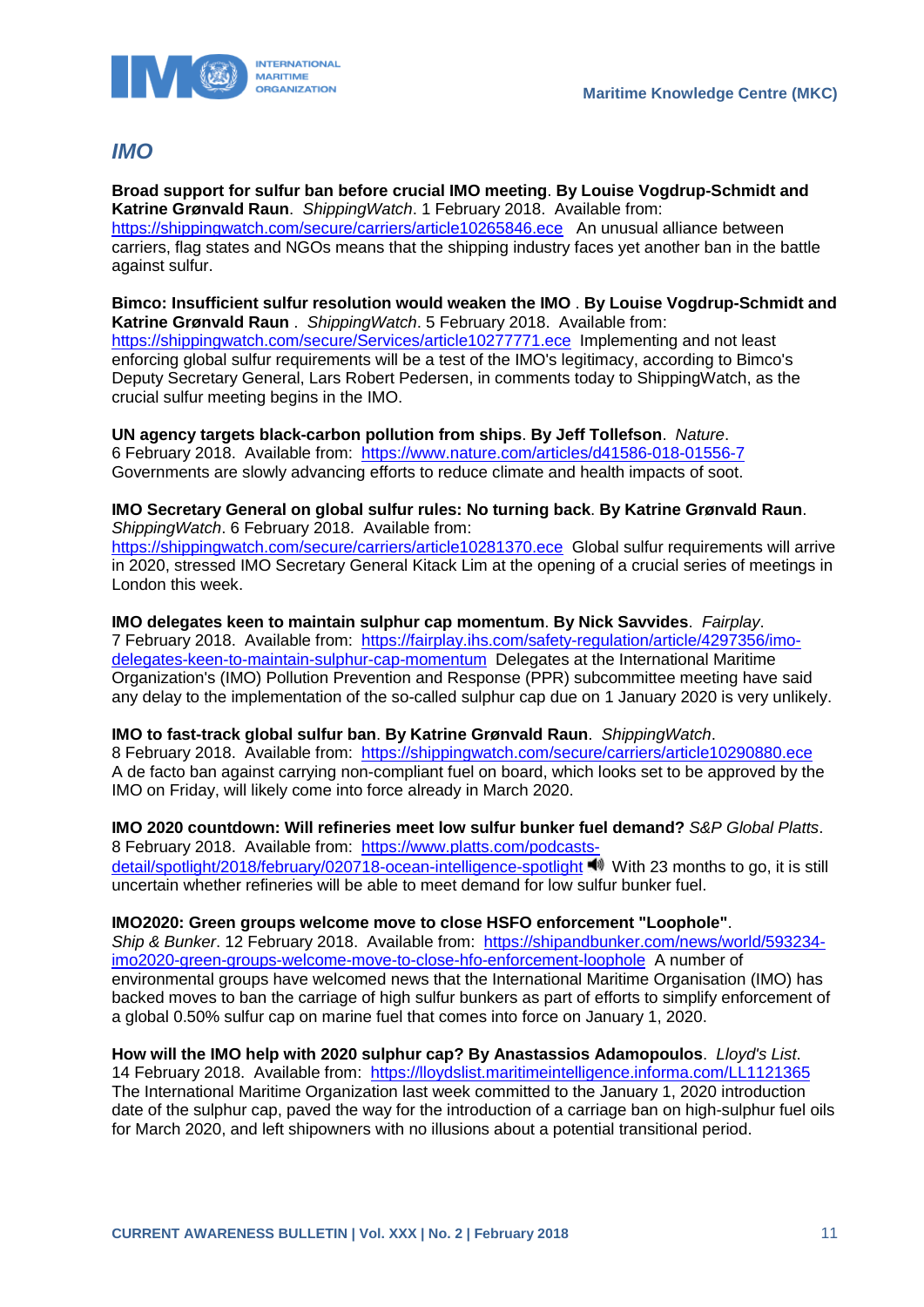

**IMO 2020 fuel mandate 'will benefit, not hinder' shipping**. **By Adam Corbett**. *TradeWinds*. 15 February 2018. Available from: [http://www.tradewindsnews.com/drycargo/1430313/imo-2020](http://www.tradewindsnews.com/drycargo/1430313/imo-2020-fuel-mandate-will-benefit-not-hinder-shipping) [fuel-mandate-will-benefit-not-hinder-shipping](http://www.tradewindsnews.com/drycargo/1430313/imo-2020-fuel-mandate-will-benefit-not-hinder-shipping) Upcoming emissions regulation will have an impact on shipping markets as further falls in operating speeds reduce overall shipping capacity and incentivise fleet renewal.

**NSI launches Quarterly 2020 Market Overview Report**. *Ship & Bunker*. 19 February 2018. Available from: [https://shipandbunker.com/news/world/845157-nsi-launches-quarterly-2020-market](https://shipandbunker.com/news/world/845157-nsi-launches-quarterly-2020-market-overview-report)[overview-report](https://shipandbunker.com/news/world/845157-nsi-launches-quarterly-2020-market-overview-report) "The premise behind it is to give concise and clear advice on the challenges and opportunities in the run up to 2020."

**IMO2020: Refined Product Already Feeling Impact, Seminar Hears**. *Ship & Bunker*. 19 February 2018. Available from: [https://shipandbunker.com/news/emea/601739-imo2020-refined](https://shipandbunker.com/news/emea/601739-imo2020-refined-product-already-feeling-impact-seminar-hears)[product-already-feeling-impact-seminar-hears](https://shipandbunker.com/news/emea/601739-imo2020-refined-product-already-feeling-impact-seminar-hears) Among refined products, the impact of the International Maritime Organization global sulfur cap on bunker fuel will be most keenly felt by the same product, itself a subset of the fuel oil market.

**Kitack Lim calls for greater ties between ports and shipping**. **By Namrata Nadkarni**. *Fairplay*. 20 February 2018. Available from:

<https://fairplay.ihs.com/article/4297791/Closing%20shipping%E2%80%99s%20automation%20gap> International Maritime Organization (IMO) secretary-general Kitack Lim believes that the advent of autonomous shipping is increasing the importance of communication between ships and ports, which will not only have to deal with safety issues but also provide services such as waste reception facilities and cold ironing.

**Europe will be 'big loser' in IMO's drive for cleaner bunker fuel**. **By Max Tingyao Lin**. *Lloyd's List*. 20 February 2018. Available from:

[https://lloydslist.maritimeintelligence.informa.com/LL1121468/Europe-will-be-big-loser-in-IMOs-drive](https://lloydslist.maritimeintelligence.informa.com/LL1121468/Europe-will-be-big-loser-in-IMOs-drive-for-cleaner-bunker-fuel)[for-cleaner-bunker-fuel](https://lloydslist.maritimeintelligence.informa.com/LL1121468/Europe-will-be-big-loser-in-IMOs-drive-for-cleaner-bunker-fuel) Europe will be one of the "big losers" from the International Maritime Organization's new bunker rules and the region should look at incentivising the installation of scrubbers as a solution, a senior official of Rosneft has said.

**EU foreign ministers put pressure on the IMO**. **By Louise Wendt Jensen**. *ShippingWatch*. 27 February 2018. Available from: <https://shippingwatch.com/secure/carriers/article10350999.ece> The international shipping sector must contribute fairly to the fight against climate change, EU foreign ministers tell the IMO after a meeting in Brussels on Monday.

**EU adds to decarbonisation pressure on IMO**. **By Anastassios Adamopoulos**. *Lloyd's List*. 26 February 2018. Available from: <https://lloydslist.maritimeintelligence.informa.com/LL1121563> The European Union has reiterated its view that global shipping must draw up an ambitious decarbonisation roadmap, increasing pressure on the International Maritime Organization to devise an acceptable solution to one of the most divisive and long-running policy issues in shipping.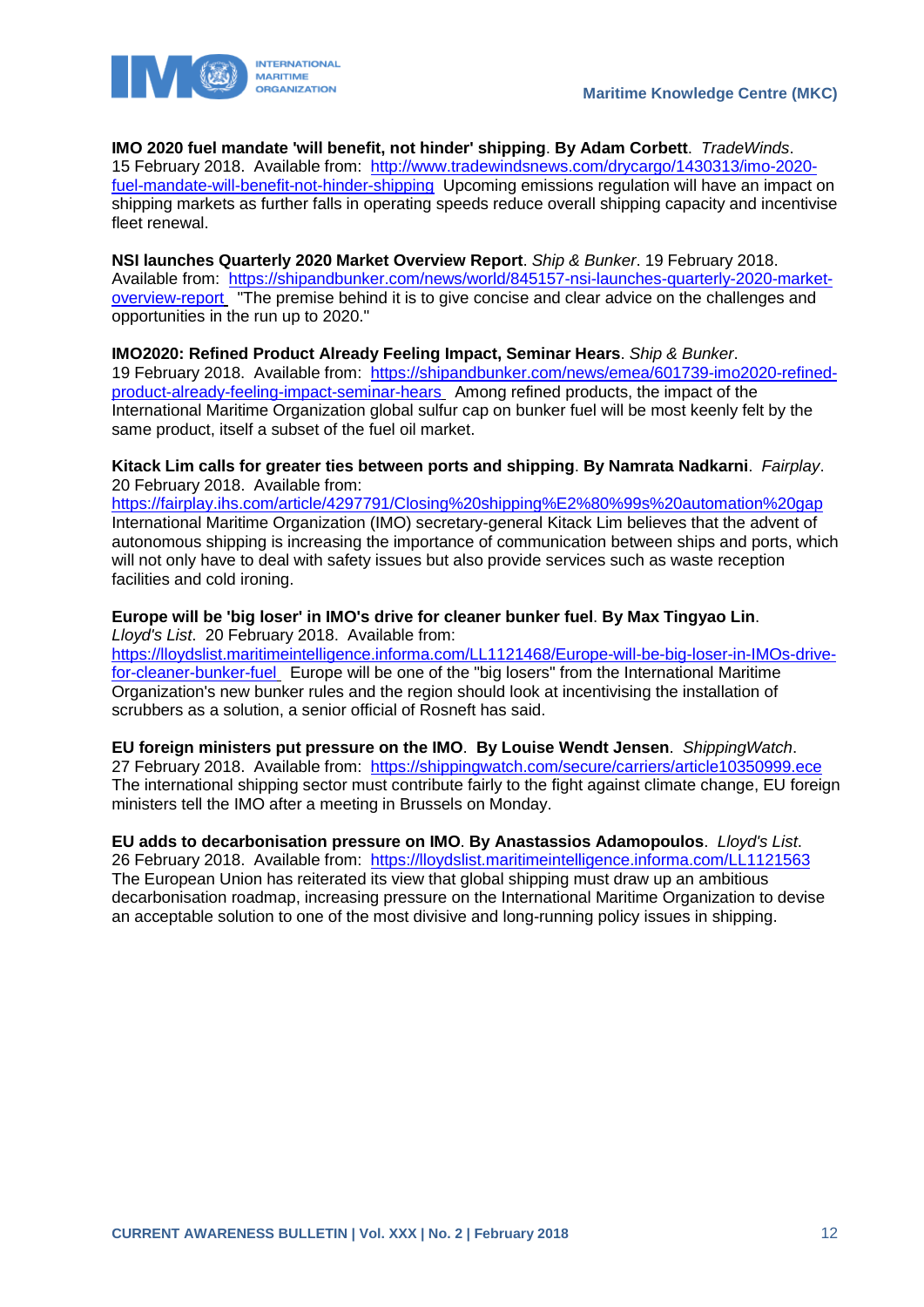



# <span id="page-13-0"></span>*LAW & POLICY*

**Aviation and shipping - impacts on Europe's environment**. *European Environment Agency*  31 January 2018. Available from: <https://www.eea.europa.eu/publications/term-report> This report introduces several methods the European Environment Agency (EEA) has developed for assessing and communicating early RES growth and the important knock-on effects that RES growth has on the energy sector and related areas. [Aviation and](https://www.eea.europa.eu/publications/term-report/at_download/file) shipping - TERM 2017

**Casting a Safety Net on the Seafood Industry**. *Pew Charitable Trusts*. 31 January 2018. Available from: [http://www.pewtrusts.org/en/research-and-analysis/fact-sheets/2018/01/casting-a-safety-net](http://www.pewtrusts.org/en/research-and-analysis/fact-sheets/2018/01/casting-a-safety-net-on-the-seafood-industry)[on-the-seafood-industry](http://www.pewtrusts.org/en/research-and-analysis/fact-sheets/2018/01/casting-a-safety-net-on-the-seafood-industry) A blueprint for mitigating illegal catch and protecting fishing crews in your seafood supply chain.

**Frontex launching new operation in Central Med**. *FRONTEX European Border and Coast Guard Agency*. 31 January 2018. Available from: [http://frontex.europa.eu/news/frontex-launching-new](http://frontex.europa.eu/news/frontex-launching-new-operation-in-central-med-OESzij)[operation-in-central-med-OESzij](http://frontex.europa.eu/news/frontex-launching-new-operation-in-central-med-OESzij) Frontex, the European Border and Coast Guard Agency, is launching a new operation in the Central Mediterranean to assist Italy in border control activities.

**Belgium launches decarbonisation think tank**. **By Andrew Spurrier**. *Fairplay*. 1 February 2018. Available from: [https://fairplay.ihs.com/commerce/article/4296951/belgium-launches](https://fairplay.ihs.com/commerce/article/4296951/belgium-launches-decarbonisation-think-tank)[decarbonisation-think-tank](https://fairplay.ihs.com/commerce/article/4296951/belgium-launches-decarbonisation-think-tank) Belgium has a sizeable flag fleet and is hoping it will grow in the months to come.

**Shipowners call for help to defend US pollution prosecutions**. **By Jim Mulrenan**. *TradeWinds*. 1 February 2018. Available from: [http://www.tradewindsnews.com/insurance/1422806/shipowners](http://www.tradewindsnews.com/insurance/1422806/shipowners-call-for-help-to-defend-us-pollution-prosecutions)[call-for-help-to-defend-us-pollution-prosecutions](http://www.tradewindsnews.com/insurance/1422806/shipowners-call-for-help-to-defend-us-pollution-prosecutions) Piraeus Marine Club debate hears calls for P&I clubs to give more support.

**In new EU sea mission, ships not obliged to bring migrants to Italy**. **By Steve Scherer**. *Reuters*. 1 February 2018. Available from: [https://www.reuters.com/article/us-europe-migrants](https://www.reuters.com/article/us-europe-migrants-italy/in-new-eu-sea-mission-ships-not-obliged-to-bring-migrants-to-italy-idUSKBN1FL62M)[italy/in-new-eu-sea-mission-ships-not-obliged-to-bring-migrants-to-italy-idUSKBN1FL62M](https://www.reuters.com/article/us-europe-migrants-italy/in-new-eu-sea-mission-ships-not-obliged-to-bring-migrants-to-italy-idUSKBN1FL62M) The European Union's border agency Frontex launched a new Mediterranean operation called Themis on Thursday, removing the obligation of the previous mission to bring rescued migrants only to Italy.

**U.N. court hands Costa Rica territorial victories over Nicaragua**. **By Stephanie van den Berg and Enrique Andres Pretel**. *Reuters*. 2 February 2018. Available from: [https://uk.reuters.com/article/us-costa-rica-nicaragua-court/u-n-court-hands-costa-rica-territorial](https://uk.reuters.com/article/us-costa-rica-nicaragua-court/u-n-court-hands-costa-rica-territorial-victories-over-nicaragua-idUKKBN1FM1E7)[victories-over-nicaragua-idUKKBN1FM1E7](https://uk.reuters.com/article/us-costa-rica-nicaragua-court/u-n-court-hands-costa-rica-territorial-victories-over-nicaragua-idUKKBN1FM1E7) Costa Rica claimed victory over Nicaragua on Friday, after the United Nations' highest court awarded Costa Rica disputed territory along the coastal border shared by the two Central American countries.

**Judgement: Maritime Delimitation in The Caribbean Sea and The Pacific Ocean (Costa Rica v. Nicaragua) and Land Boundary in The Northern Part of Isla Portillos** *International Court of Justice (ICJ)*. 2 February 2018. Available from: [http://www.icj-cij.org/files/case-related/157/157-](http://www.icj-cij.org/files/case-related/157/157-20180202-JUD-01-00-EN.pdf) [20180202-JUD-01-00-EN.pdf](http://www.icj-cij.org/files/case-related/157/157-20180202-JUD-01-00-EN.pdf) 

**Oil from sunken Iranian tanker may have reached Japan shores: Coast Guard**. *Reuters*. 2 February 2018. Available from: [https://www.reuters.com/article/us-china-shipping-accident/oil](https://www.reuters.com/article/us-china-shipping-accident/oil-from-sunken-iranian-tanker-may-have-reached-japan-shores-coast-guard-idUSKBN1FM0QG)[from-sunken-iranian-tanker-may-have-reached-japan-shores-coast-guard-idUSKBN1FM0QG](https://www.reuters.com/article/us-china-shipping-accident/oil-from-sunken-iranian-tanker-may-have-reached-japan-shores-coast-guard-idUSKBN1FM0QG) Clumps of oil have washed up on the shores of southern Japan and there are fears they may be leaking from an Iranian crude tanker than sank in the world's worst such disaster in decades, the Japanese Coast Guard said on Friday.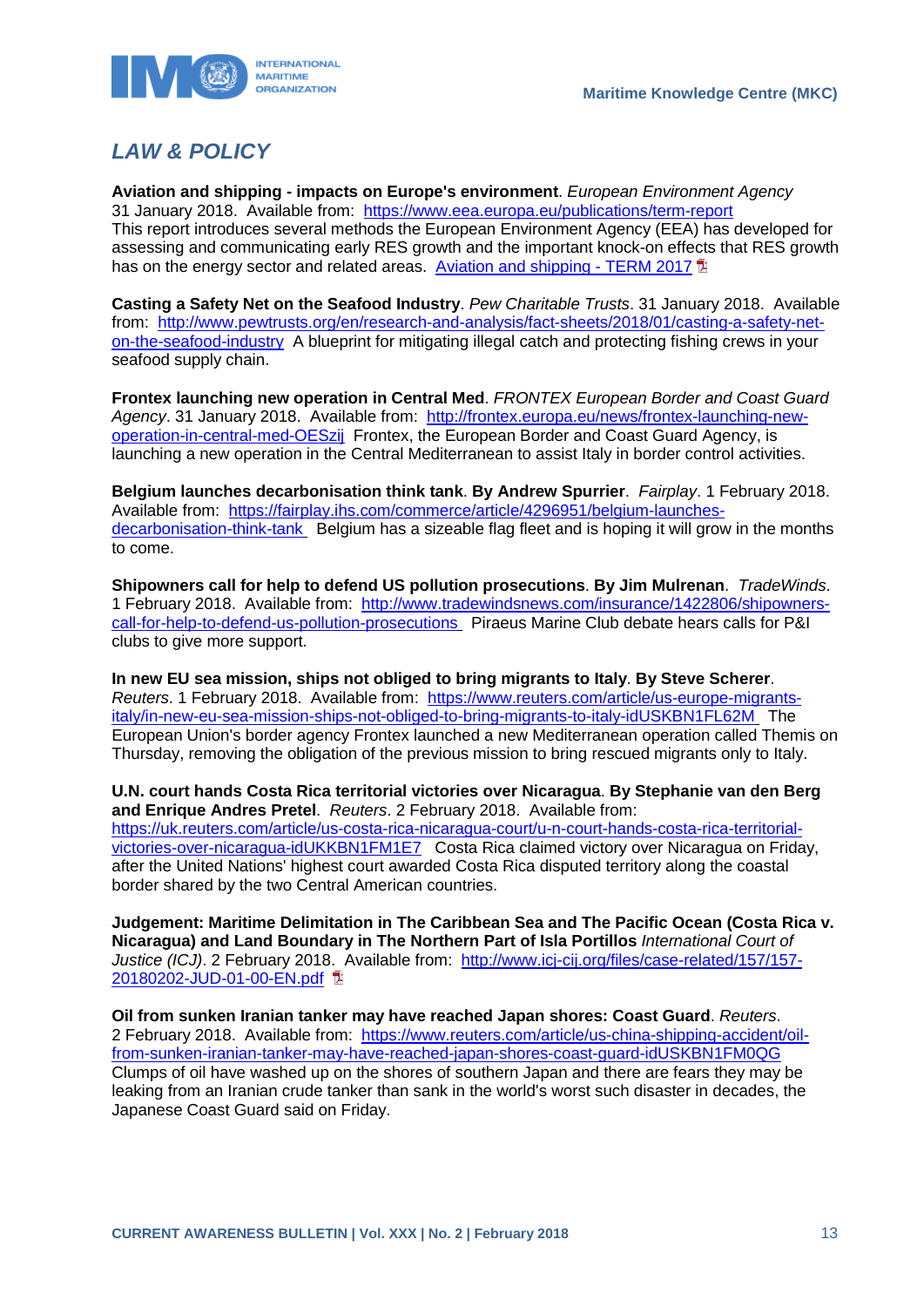

**Legal Working Group on Liability for Environmental Harm from Activities in the Area**. **By Freedom-Kai Phillips**. *Centre for International Governance Innovation (CIGI)*. 5 February 2018. Available from: [https://www.cigionline.org/publications/legal-working-group-liability-environmental](https://www.cigionline.org/publications/legal-working-group-liability-environmental-harm-activities-area)[harm-activities-area](https://www.cigionline.org/publications/legal-working-group-liability-environmental-harm-activities-area) This research workshop was convened by the International Law Research Program of the Centre for International Governance Innovation (CIGI), in conjunction with the International Seabed Authority (ISA) and the Commonwealth Secretariat. [Conference Report](https://www.cigionline.org/sites/default/files/documents/2018_London%20UK.pdf) **E** 

**Many in Thai fishing industry fail to see conditions as slavery: research**. **By Sebastien Malo**. *Reuters*. 5 February 2018. Available from: [https://www.reuters.com/article/us-thailand-trafficking](https://www.reuters.com/article/us-thailand-trafficking-fishing/many-in-thai-fishing-industry-fail-to-see-conditions-as-slavery-research-idUSKBN1FP2U7)[fishing/many-in-thai-fishing-industry-fail-to-see-conditions-as-slavery-research-idUSKBN1FP2U7](https://www.reuters.com/article/us-thailand-trafficking-fishing/many-in-thai-fishing-industry-fail-to-see-conditions-as-slavery-research-idUSKBN1FP2U7) Thai fishing boat owners who trap workers on board ships and withhold wages often do not realize that is modern slavery, so authorities must ramp up their policing efforts, advocates say.

**Philippines' Duterte reneges on China deal, bans foreign research ships**. **By Manuel Mogato**. *Reuters*. 6 February 2018. Available from: [https://www.reuters.com/article/us-philippines-china](https://www.reuters.com/article/us-philippines-china-exploration/philippines-duterte-reneges-on-china-deal-bans-foreign-research-ships-idUSKBN1FQ0RX)[exploration/philippines-duterte-reneges-on-china-deal-bans-foreign-research-ships](https://www.reuters.com/article/us-philippines-china-exploration/philippines-duterte-reneges-on-china-deal-bans-foreign-research-ships-idUSKBN1FQ0RX)[idUSKBN1FQ0RX](https://www.reuters.com/article/us-philippines-china-exploration/philippines-duterte-reneges-on-china-deal-bans-foreign-research-ships-idUSKBN1FQ0RX) Philippine President Rodrigo Duterte has banned all foreign scientific research off the country's Pacific coast and told the navy to chase away unauthorized vessels, despite earlier allowing Chinese oceanographers to operate there.

**China's real-time global ocean observation network established**. *China Daily.Com*. 6 February 2018. Available from:

<http://www.chinadaily.com.cn/a/201802/06/WS5a799d0da3106e7dcc13b227.html>Chinese research vessel *Kexue*, or *Science*, recently placed the 400th profiling float in the northwest Pacific Ocean since the country joined the forefront ocean monitoring plan Argo in 2002.

**OWJ conference: new vessel code partly retroactive and could add cost**. **By Jamey Bergman**. *Offshore Wind Journal*. 6 February 2018. Available from: [http://www.owjonline.com/news/view,owj](http://www.owjonline.com/news/view,owj-conference-new-vessel-code-partly-retroactive-and-could-add-cost_50717.htm)[conference-new-vessel-code-partly-retroactive-and-could-add-cost\\_50717.htm](http://www.owjonline.com/news/view,owj-conference-new-vessel-code-partly-retroactive-and-could-add-cost_50717.htm) A new IMO code for windfarm and other vessels carrying industrial personnel could add expense for shipowners and be implemented retroactively according to a Bureau Veritas representative involved in their development.

**Ivory trade: Man arrested in Tokyo port**. *Maritime Executive*. 7 February 2018. Available from: <https://www.maritime-executive.com/article/ivory-trade-man-arrested-in-tokyo-port> Police in Japan have arrested the director of a government-accredited ivory retail outlet on suspicion of attempting to smuggle ivory to China.

### **Removing fossil fuel subsidies will not reduce CO2 emissions as much as hoped**.

*UCL Energy Institute*. 8 February 2018. Available from:

[https://www.ucl.ac.uk/bartlett/energy/news/2018/feb/removing-fossil-fuel-subsidies-will-not-reduce](https://www.ucl.ac.uk/bartlett/energy/news/2018/feb/removing-fossil-fuel-subsidies-will-not-reduce-co2-emissions-much-hoped)[co2-emissions-much-hoped](https://www.ucl.ac.uk/bartlett/energy/news/2018/feb/removing-fossil-fuel-subsidies-will-not-reduce-co2-emissions-much-hoped) Removing fossil fuel subsidies would have only a small effect on CO2 emissions and renewable energy use, new research has shown.

#### **Ghana to be one of the first maritime nations to implement e-navigation**. **By Eleanor Pratt**. *Ghana Maritime Authority*. 8 February 2018. Available from: [http://www.ghanamaritime.org/news\\_page.php?id=34](http://www.ghanamaritime.org/news_page.php?id=34) The Ghana Maritime Authority (GMA) has

taken the first step towards Ghana's e-navigation implementation plan.

**Coal buyers spooked by Indonesia's new shipping rules**. **By Bernadette Christina Munthe**. *Reuters*. 8 February 2018. Available from: [https://www.reuters.com/article/us-indonesia-shipping](https://www.reuters.com/article/us-indonesia-shipping-cabotage/coal-buyers-spooked-by-indonesias-new-shipping-rules-assoc-idUSKBN1FS192)[cabotage/coal-buyers-spooked-by-indonesias-new-shipping-rules-assoc-idUSKBN1FS192](https://www.reuters.com/article/us-indonesia-shipping-cabotage/coal-buyers-spooked-by-indonesias-new-shipping-rules-assoc-idUSKBN1FS192) Buyers of Indonesian coal are holding back orders of the fuel after the government issued new shipping rules for coal and crude palm oil that would restrict exports to Indonesian vessels.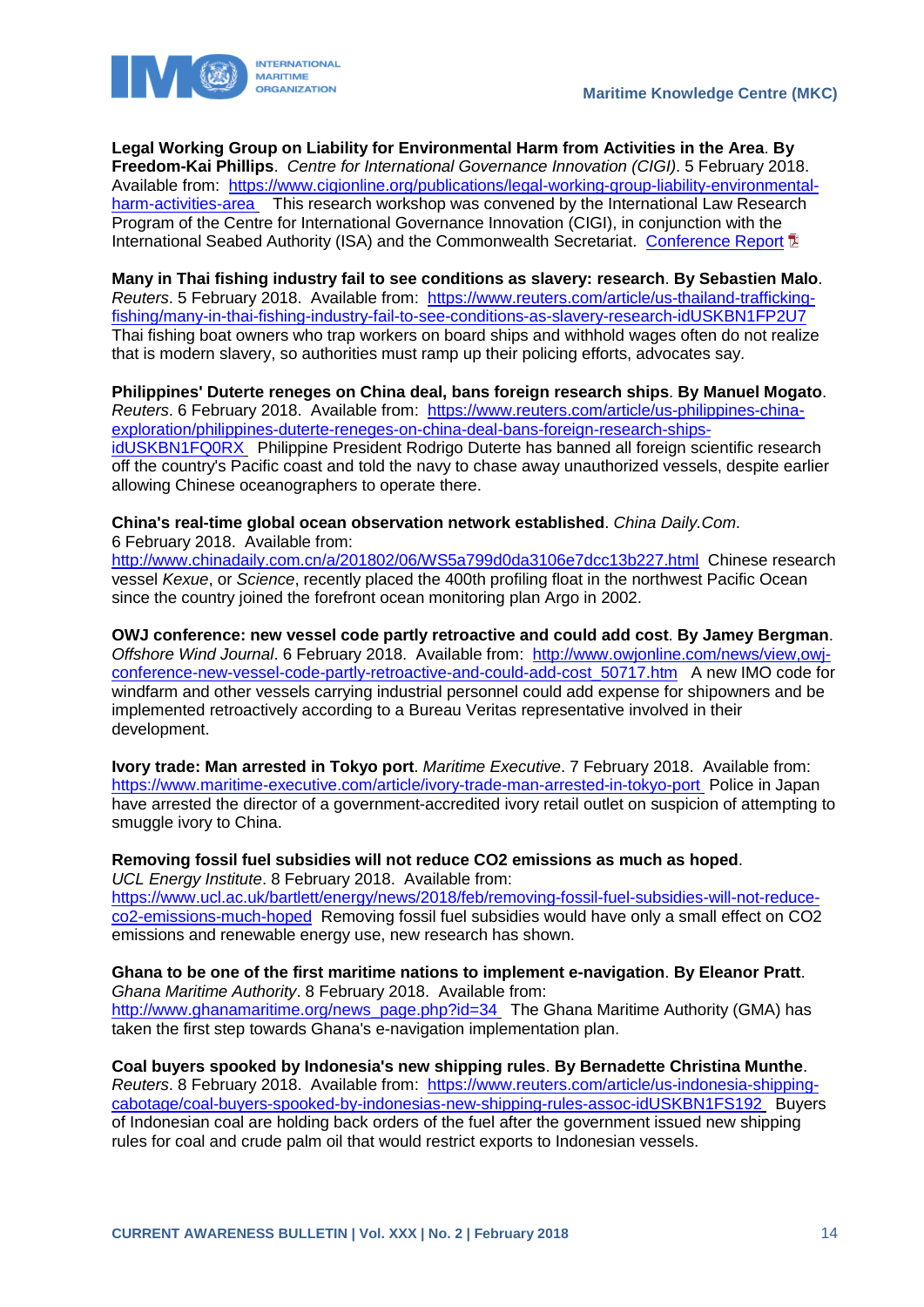



**Chairmanship of the Arctic Council is also seen in seafaring**. *Government of Finland*. 9 February 2018. Available from: <http://formin.finland.fi/Public/default.aspx?contentid=371736> Anita Mäkinen works as Chief Adviser to the Director General of Maritime Sector at the Finnish Transport Safety Agency Trafi.

#### **Reaching an important milestone in reducing dangerous "ghost gear"**. *Food and Agriculture Organization (FAO)*. 9 February 2018. Available from:

<http://www.fao.org/news/story/en/item/1099767/icode/>Countries agree on international guidelines to mark fishing gear – final step is endorsement by Committee on Fisheries. [The importance of marking](https://www.youtube.com/watch?v=ZWJtxOnUX0E)  [fishing gear](https://www.youtube.com/watch?v=ZWJtxOnUX0E) **I**nterview: Ari Gudmundsson, Head, FAO Fishing Operation & Technology Branch <sup>40</sup>

**South Africa's maritime sector's state of readiness for weather induced disasters in serious doubt: SAMSA**. *South African Maritime Safety Authority (SAMSA)*. 10 February 2018. Available from: [https://blog.samsa.org.za/2018/02/10/south-africas-maritime-sectors-state-of-readiness-for](https://blog.samsa.org.za/2018/02/10/south-africas-maritime-sectors-state-of-readiness-for-weather-induced-disasters-in-serious-doubt-samsa/)[weather-induced-disasters-in-serious-doubt-samsa/](https://blog.samsa.org.za/2018/02/10/south-africas-maritime-sectors-state-of-readiness-for-weather-induced-disasters-in-serious-doubt-samsa/) SAMSA has warned that the country is badly equipped to manage effectively weather induced disasters at sea, and that unless serious attention is given to the situation, the maritime economic sector and the country's economy in general could face serious consequences.

### **Shipowners prepared to bring Russian shipping law before the EU**. **By Søren Pico**.

*ShippingWatch*. 12 February 2018. Available from:

<https://shippingwatch.com/secure/carriers/article10300617.ece> Russia's new protectionist shipping law for the Northern Sea Route is a "regrettable signal to the world," Executive Director Jacob K. Clasen, Danish Shipping, tells ShippingWatch.

#### **Nigeria loses \$20m annually to illegal fishing**. **By John Omoaka**. *Ships & Ports*.

12 February 2018. Available from: [http://shipsandports.com.ng/nigeria-loses-20m-annually-illegal](http://shipsandports.com.ng/nigeria-loses-20m-annually-illegal-fishing/)[fishing/](http://shipsandports.com.ng/nigeria-loses-20m-annually-illegal-fishing/) A Fisheries Consultant for Norwegian Seafood Council, Abiodun Cheke has said that Nigeria loses an estimated \$20 million annually to illegal fishing by foreigners.

**Plans to boost maritime transport sector highlighted**. *Bahrain News Agency*. 12 February 2018. Available from: <http://bna.bh/portal/en/news/825419> Plans to further enhance the customer experience will be the priority area of focus for development at Khalifa Bin Salman Port (KBSP) in 2018, it was revealed today by top officials of Ministry of Transportation and Telecommunications.

**Turkish military intervenes to prevent exploration of Mediterranean Sea**. *Middle East Monitor*  13 February 2018. Available from: [https://www.middleeastmonitor.com/20180213-turkish-military](https://www.middleeastmonitor.com/20180213-turkish-military-intervenes-to-prevent-exploration-of-mediterranean-sea/)[intervenes-to-prevent-exploration-of-mediterranean-sea/](https://www.middleeastmonitor.com/20180213-turkish-military-intervenes-to-prevent-exploration-of-mediterranean-sea/) Turkish naval vessels have intercepted the route of a ship belonging to the Italian oil exploration company Eni, which was on its way to explore the recently discovered gas reserves in Cypriot waters.

**Dutch prosecutors press criminal charges against Seatrade**. *NGO Shipbreaking Platform*. 13 February 2018. Available from: [http://www.shipbreakingplatform.org/press-release-dutch](http://www.shipbreakingplatform.org/press-release-dutch-prosecutors-press-criminal-charges-against-seatrade/)[prosecutors-press-criminal-charges-against-seatrade/](http://www.shipbreakingplatform.org/press-release-dutch-prosecutors-press-criminal-charges-against-seatrade/) Managers risk prison sentences and hefty fines for the illegal sale of end-of-life ships.

**Erdogan tells Cyprus not to test Turkey over gas standoff**. *Reuters*. 13 February 2018. Available from: [https://uk.reuters.com/article/uk-cyprus-natgas-turkey/erdogan-tells-cyprus-not-to](https://uk.reuters.com/article/uk-cyprus-natgas-turkey/erdogan-tells-cyprus-not-to-test-turkey-over-gas-standoff-idUKKBN1FX0X9)[test-turkey-over-gas-standoff-idUKKBN1FX0X9](https://uk.reuters.com/article/uk-cyprus-natgas-turkey/erdogan-tells-cyprus-not-to-test-turkey-over-gas-standoff-idUKKBN1FX0X9) Turkish President Tayyip Erdogan warned Cyprus not to "overstep the mark" in the eastern Mediterranean, after Greek Cypriots accused the Turkish military of obstructing an Italian vessel exploring for natural gas.

**Plastic pollution of the world's seas and oceans as a contemporary challenge in ocean governance**. **By Marcus Haward** . *Nature Communications*. 14 February 2018. Available from: <https://www.nature.com/articles/s41467-018-03104-3> The pervasive nature of marine plastic pollution was highlighted at the recent United Nations Environment Assembly.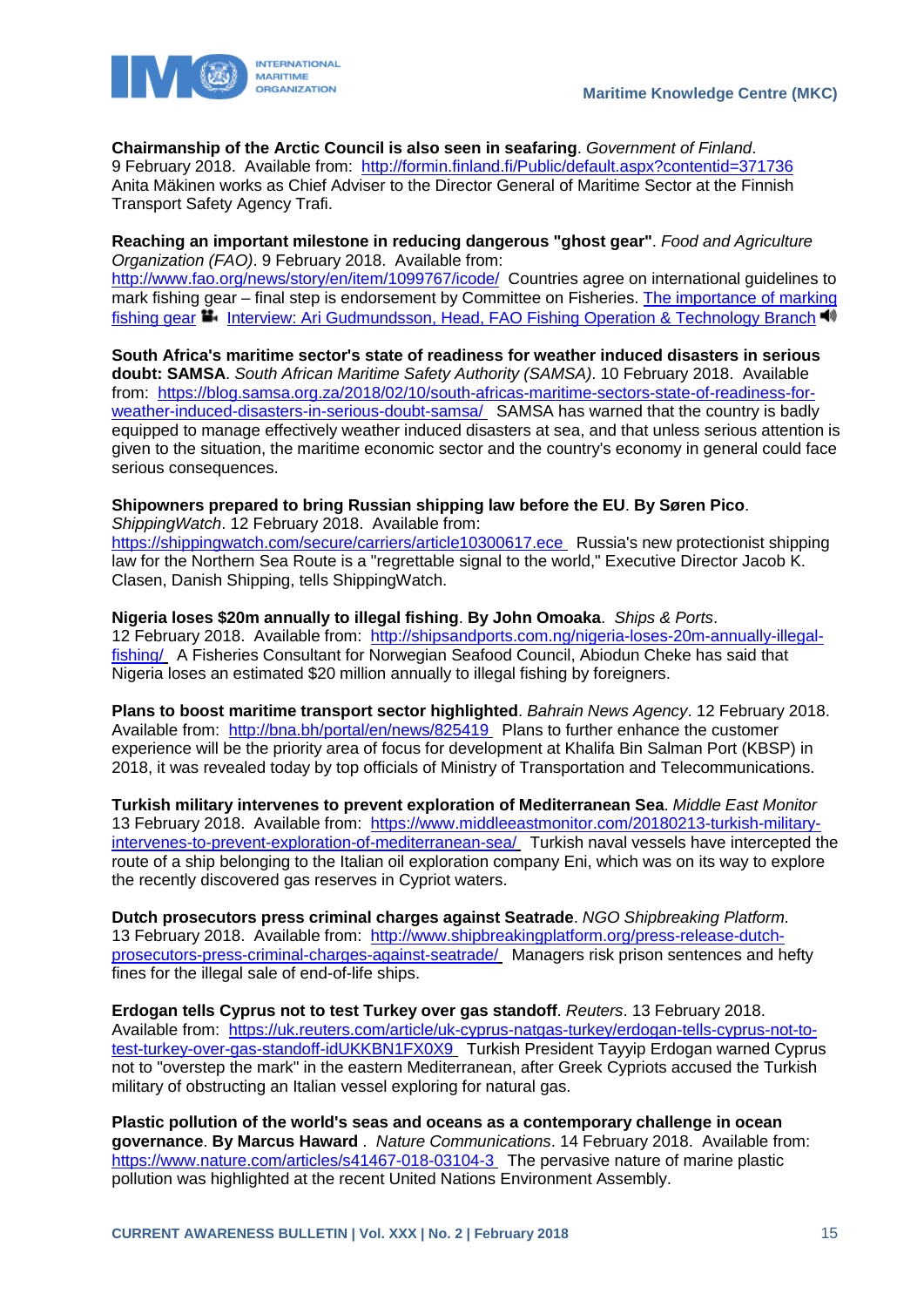### **Kenya moves to harmonise cargo clearance at sea port**. **By Winnie Atieno**.

*Business Daily (Kenya)*. 15 February 2018. Available from: [https://www.businessdailyafrica.com/news/counties/Kenya-harmonise-cargo-clearance-Mombasa](https://www.businessdailyafrica.com/news/counties/Kenya-harmonise-cargo-clearance-Mombasa-port/4003142-4305916-6nauw8z/index.html)[port/4003142-4305916-6nauw8z/index.html](https://www.businessdailyafrica.com/news/counties/Kenya-harmonise-cargo-clearance-Mombasa-port/4003142-4305916-6nauw8z/index.html) The government has harmonised offloading and clearance of imported goods at the port of Mombasa to curb delays.

**Blue future: A Norwegian perspective on oceans**. **By Anne Kari H. Ovind, Norwegian Ambassador to Canada**. *Huffington Post Canada*. 15 February 2018. Available from: [http://www.huffingtonpost.ca/anne-kari-h-ovind/blue-future-a-norwegian-perspective-on](http://www.huffingtonpost.ca/anne-kari-h-ovind/blue-future-a-norwegian-perspective-on-oceans_a_23355672/)[oceans\\_a\\_23355672/](http://www.huffingtonpost.ca/anne-kari-h-ovind/blue-future-a-norwegian-perspective-on-oceans_a_23355672/) Canada's new Ocean Protection Plan and Norway's new Ocean Strategy provide a solid platform to explore even more commonalities and collaboration.

**Solomon Islands maritime industry calls for energy efficient operations to reduce greenhouse gasses**. *Pacific Community (SPC)*. 16 February 2018. Available from: [http://www.spc.int/blog/solomon-islands-maritime-industry-calls-for-energy-efficient-operations-to](http://www.spc.int/blog/solomon-islands-maritime-industry-calls-for-energy-efficient-operations-to-reduce-greenhouse-gasses/)[reduce-greenhouse-gasses/](http://www.spc.int/blog/solomon-islands-maritime-industry-calls-for-energy-efficient-operations-to-reduce-greenhouse-gasses/) The Solomon Islands Ministry of Infrastructure and Development, Maritime Safety Administration (SIMSA) together with national ship operators, have called for greater investment in energy efficient operations to reduce greenhouse gasses.

**Preparing to define the Baltic Sea's significant marine areas**. *Baltic Marine Environment Protection Commission (HELCOM)*. 16 February 2018. Available from: [http://www.helcom.fi/news/Pages/Preparing-to-define-the-Baltic-Sea%E2%80%99s-significant](http://www.helcom.fi/news/Pages/Preparing-to-define-the-Baltic-Sea%E2%80%99s-significant-marine-areas.aspx)[marine-areas.aspx](http://www.helcom.fi/news/Pages/Preparing-to-define-the-Baltic-Sea%E2%80%99s-significant-marine-areas.aspx) At the United Nations Ocean Conference in June 2017, HELCOM members registered a voluntary commitment to identify Ecologically or Biologically Significant Marine Areas (EBSA) in the Baltic Sea.

**Govt wants 16 vessels traced and legal action**. **By Maureen Odunga**. *Daily News (Tanzania)*. 16 February 2018. Available from: [https://www.dailynews.co.tz/index.php/home-news/55934-govt](https://www.dailynews.co.tz/index.php/home-news/55934-govt-wants-16-vessels-traced-and-legal-action)[wants-16-vessels-traced-and-legal-action](https://www.dailynews.co.tz/index.php/home-news/55934-govt-wants-16-vessels-traced-and-legal-action) The Government has ordered relevant state organs to search for 16 foreign ships which have vanished, to steer clear of the long arm of the law.

**Maritime Boundary talks successful: PM**. **By Godwin Ligo**. *Vanuatu Daily Post*. 18 February 2018. Available from: [http://dailypost.vu/news/maritime-boundary-talks-successful](http://dailypost.vu/news/maritime-boundary-talks-successful-pm/article_fd19aaf9-9cc7-5656-ba0c-d7990486d0b5.html)[pm/article\\_fd19aaf9-9cc7-5656-ba0c-d7990486d0b5.html](http://dailypost.vu/news/maritime-boundary-talks-successful-pm/article_fd19aaf9-9cc7-5656-ba0c-d7990486d0b5.html) Prime Minister Charlot Salwai has announced the successful outcome of the historical maritime boundary talks, between the Government of the Republic of France, and the Government of the Republic of Vanuatu from February 13-14, 2018.

**Irishman working for salvage firm jailed for stealing** *Costa Concordia* **backpack from tragic shipwreck**. **By Kathy Armstrong**. *Independent (Ireland)*. 19 February 2018. Available from: [https://www.independent.ie/irish-news/news/irishman-working-for-salvage-firm-jailed-for-stealing](https://www.independent.ie/irish-news/news/irishman-working-for-salvage-firm-jailed-for-stealing-costa-concordia-backpack-from-tragic-shipwreck-36618076.html)[costa-concordia-backpack-from-tragic-shipwreck-36618076.html](https://www.independent.ie/irish-news/news/irishman-working-for-salvage-firm-jailed-for-stealing-costa-concordia-backpack-from-tragic-shipwreck-36618076.html) An Irishman has been jailed in Italy for stealing a backpack from the wreck of the *Cost Concordia* cruise ship.

**Ukraine brings a case against Russia in the Permanent Court of Arbitration under the UN Convention on the Law of the Sea**. *President of Ukraine*. 19 February 2018. Available from: [http://www.president.gov.ua/en/news/ukrayina-pozivayetsya-proti-rosiyi-do-postijnogo-arbitrazhno-](http://www.president.gov.ua/en/news/ukrayina-pozivayetsya-proti-rosiyi-do-postijnogo-arbitrazhno-45926)[45926](http://www.president.gov.ua/en/news/ukrayina-pozivayetsya-proti-rosiyi-do-postijnogo-arbitrazhno-45926) "Ukraine's interests should be adequately protected in the Permanent Court of Arbitration," the Head of State emphasized and signed the order on the representation of Ukraine in the legal proceedings in the Permanent Court of Arbitration regarding the violation of the United Nations Convention on the Law of the Sea.

**New bill to improve marine resource management**. *Cook Islands News*. 19 February 2018. Available from: [http://www.cookislandsnews.com/national/local/item/67776-new-bill-to-improve](http://www.cookislandsnews.com/national/local/item/67776-new-bill-to-improve-marine-resource-management)[marine-resource-management](http://www.cookislandsnews.com/national/local/item/67776-new-bill-to-improve-marine-resource-management) Prime Minister and Minister of Marine Resources Henry Puna tabled the Bill in the House last December.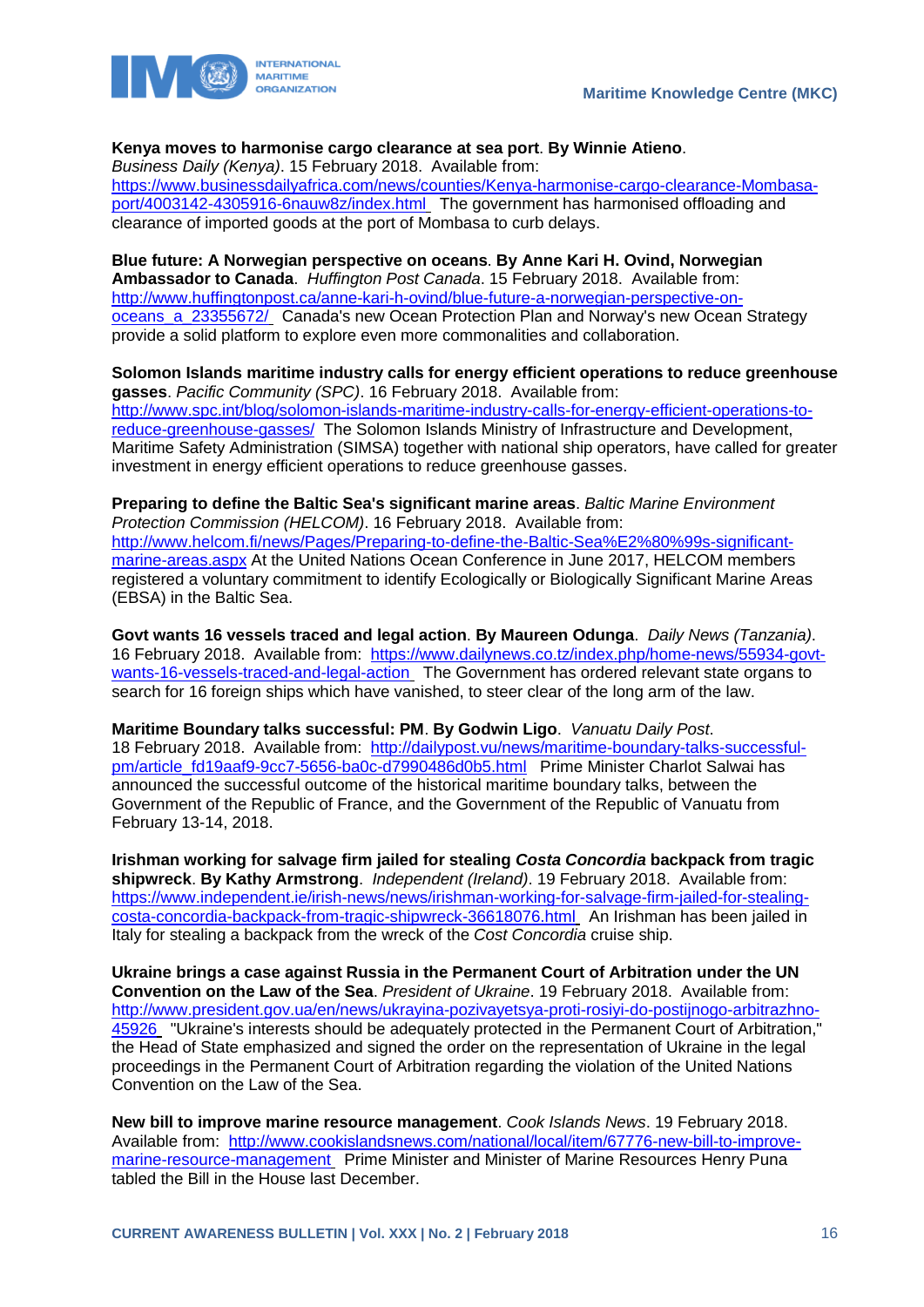



**Indonesia's new protectionist rules are worrying at times of free trade talks with the EU**. *European Community Shipowners' Associations (ECSA)*. 19 February 2018. Available from: <http://www.ecsa.eu/news/indonesias-new-protectionist-rules-are-worrying-times-free-trade-talks-eu> European shipowners are opposing a decree Indonesia adopted recently.

**FRONTEX published risk analysis for 2018**. *FRONTEX European Border and Coast Guard Agency*. 20 February 2018. Available from: [http://frontex.europa.eu/pressroom/news/frontex](http://frontex.europa.eu/pressroom/news/frontex-publishes-risk-analysis-for-2018-sASpm8)[publishes-risk-analysis-for-2018-sASpm8](http://frontex.europa.eu/pressroom/news/frontex-publishes-risk-analysis-for-2018-sASpm8) In 2017, the total number of illegal border-crossings into the EU dropped to its lowest in four years, especially due to a fall in detections on the Eastern Mediterranean and Western Balkan routes, Frontex analysts write in the Risk Analysis for 2018 report released today. Full [Report](http://frontex.europa.eu/assets/Publications/Risk_Analysis/Risk_Analysis_for_2018.pdf) **闻** 

**Casting a Wider Net: The Security Implications of Illegal, Unreported, and Unregulated Fishing**. **By Amanda Shaver and Sally Yozell**. *Stimson Center*. January 2018. Available from: <https://spark.adobe.com/page/p1SzJyEVCctGw/>The world's fisheries are on the brink of collapse. **Full Report 图** 

**N. Korean vessel suspected of smuggling fuel**. *NHK World (Japan Broadcasting Corporation)*. 20 February 2018. Available from: [https://www3.nhk.or.jp/nhkworld/en/news/20180221\\_05/](https://www3.nhk.or.jp/nhkworld/en/news/20180221_05/) Japan's Maritime Self-Defense Force says fuel has apparently been transferred to a North Korean tanker in open waters in the East China Sea, in violation of UN Security Council resolutions.

**Antitrust: Commission fines maritime car carriers and car parts suppliers a total of €546 million in three separate cartel settlements**. *European Commission*. 21 February 2018. Available from: [http://europa.eu/rapid/press-release\\_IP-18-962\\_en.htm](http://europa.eu/rapid/press-release_IP-18-962_en.htm) Commissioner Margrethe Vestager, in charge of competition policy said:"The Commission has sanctioned several companies for colluding in the maritime transport of cars and the supply of car parts.

**Indonesia postpones move requiring coal exporters to use national carriers**. **By Mia Corazon Aureus, Arusha Das, and Dan Lalor**. *S&P Global Platts*. 22 February 2018. Available from: [https://www.platts.com/latest-news/shipping/singapore/indonesia-postpones-move-requiring-coal](https://www.platts.com/latest-news/shipping/singapore/indonesia-postpones-move-requiring-coal-exporters-27917247)[exporters-27917247](https://www.platts.com/latest-news/shipping/singapore/indonesia-postpones-move-requiring-coal-exporters-27917247) Indonesia has postponed the implementation of a regulation that would require coal exporters to use national maritime carriers and domestic insurance services, amid concerns about the impact on international trade, sources said Thursday.

**How much of the ocean is really protected? By Johnny Briggs**. *Pew Charitable Trusts*. 22 February 2018. Available from: [http://www.pewtrusts.org/en/research-and](http://www.pewtrusts.org/en/research-and-analysis/blogs/compass-points/2018/02/22/how-much-of-the-ocean-is-really-protected)[analysis/blogs/compass-points/2018/02/22/how-much-of-the-ocean-is-really-protected](http://www.pewtrusts.org/en/research-and-analysis/blogs/compass-points/2018/02/22/how-much-of-the-ocean-is-really-protected) Our planet is home to wonderfully diverse natural habitats that support a huge range of life.

**S. Korea to step up maritime cooperation with Denmark**. *Yonhap News Agency (South Korea)*. 23 February 2018. Available from:

<http://english.yonhapnews.co.kr/business/2018/02/23/0501000000AEN20180223001400320.html> South Korea and Denmark have agreed to expand cooperation to enhance global marine navigation systems and develop technologies for automated ships, Seoul's oceans ministry said Friday.

**Panama seeks to grow ship finance with new law**. *Seatrade Maritime News*. 23 February 2018. Available from: [http://www.seatrade-maritime.com/news/americas/panama-seeks-to-grow-ship](http://www.seatrade-maritime.com/news/americas/panama-seeks-to-grow-ship-finance-with-new-law.htm)[finance-with-new-law.html](http://www.seatrade-maritime.com/news/americas/panama-seeks-to-grow-ship-finance-with-new-law.htm) The Law 50 of 28 June 2017 entered into force on 29 December 2017 and is known as the Naval Financing Law.

**Cyprus accuses Turkey of blocking ship again in gas exploration standoff**. **By Renee Maltezou**. *Reuters*. 23 February 2018. Available from: [https://www.reuters.com/article/us-cyprus](https://www.reuters.com/article/us-cyprus-natgas-turkey/cyprus-accuses-turkey-of-blocking-ship-again-in-gas-exploration-standoff-idUSKCN1G71MF)[natgas-turkey/cyprus-accuses-turkey-of-blocking-ship-again-in-gas-exploration-standoff](https://www.reuters.com/article/us-cyprus-natgas-turkey/cyprus-accuses-turkey-of-blocking-ship-again-in-gas-exploration-standoff-idUSKCN1G71MF)[idUSKCN1G71MF](https://www.reuters.com/article/us-cyprus-natgas-turkey/cyprus-accuses-turkey-of-blocking-ship-again-in-gas-exploration-standoff-idUSKCN1G71MF) Cyprus accused Turkey on Friday of threatening to use force against a drillship chartered by Italy's Eni, in a standoff over hydrocarbons rights in the eastern Mediterranean.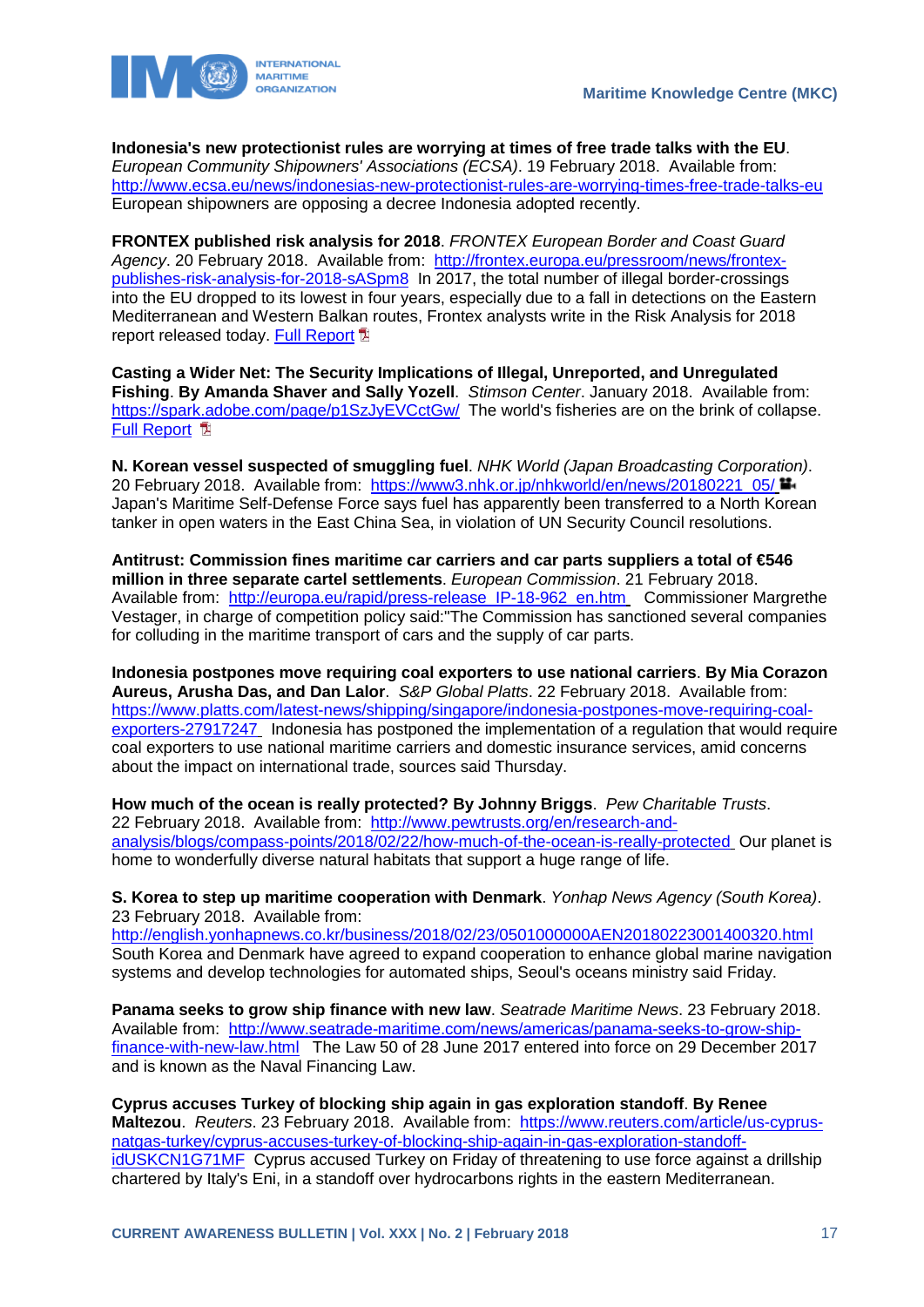



### **Government of Djibouti illegally seizes control of Doraleh Port from DP World**. *DP World*.

23 February 2018. Available from: [http://web.dpworld.com/wp-](http://web.dpworld.com/wp-content/uploads/2018/02/2018_02_23_Djibouti_PR_En-1.pdf)

[content/uploads/2018/02/2018\\_02\\_23\\_Djibouti\\_PR\\_En-1.pdf](http://web.dpworld.com/wp-content/uploads/2018/02/2018_02_23_Djibouti_PR_En-1.pdf) **Ta** The Government of Djibouti today illegally seized control of the Doraleh Container Terminal S.A. (the "Terminal") from a Dubai Ports World ("DP World") owned entity that designed, built and, since 2006, operated the Terminal pursuant to a concession awarded by the Government in 2006.

**Djibouti seizes control of DP World's container terminal**. *Washington Post*. 23 February 2018. Available from: [https://www.washingtonpost.com/world/africa/djibouti-seizes-control-of-dp-worlds](https://www.washingtonpost.com/world/africa/djibouti-seizes-control-of-dp-worlds-container-terminal/2018/02/23/2892689c-185c-11e8-930c-45838ad0d77a_story.html)[container-terminal/2018/02/23/2892689c-185c-11e8-930c-45838ad0d77a\\_story.html](https://www.washingtonpost.com/world/africa/djibouti-seizes-control-of-dp-worlds-container-terminal/2018/02/23/2892689c-185c-11e8-930c-45838ad0d77a_story.html) Djibouti has seized control of a container terminal run by Dubai-based port operator DP World, the latest move in a long-running legal dispute in the East African nation over the facility.

**Statement on Doraleh Container Terminal (DCT)**. *Djibouti Ports and Free Zones Authority*  25 February 2018. Available from: <http://dpfza.gov.dj/?q=news-media/media-releases/statement-dct> On 22 February 2018, the Government of Djibouti cancelled its contract with DP World for Doraleh Container Terminal (DCT) concession.

**Blue economy initiative by Malta Marittima**. *Times of Malta*. 25 February 2018. Available from: [https://www.timesofmalta.com/articles/view/20180225/business-news/blue-economy-initiative-by](https://www.timesofmalta.com/articles/view/20180225/business-news/blue-economy-initiative-by-malta-marittima.671692)[malta-marittima.671692](https://www.timesofmalta.com/articles/view/20180225/business-news/blue-economy-initiative-by-malta-marittima.671692) The sustainable development for a blue economy in the western Mediterranean is an initiative by Mediterranean countries aimed at improved governance in the region, safety and security and economic growth.

### **North Korea slams latest US sanctions, says shipping blockade would be an 'act of war'**. *South China Morning Post*. 25 February 2018. Available from:

[http://www.scmp.com/news/asia/east-asia/article/2134635/north-korea-slams-latest-us-sanctions](http://www.scmp.com/news/asia/east-asia/article/2134635/north-korea-slams-latest-us-sanctions-says-shipping-blockade)[says-shipping-blockade](http://www.scmp.com/news/asia/east-asia/article/2134635/north-korea-slams-latest-us-sanctions-says-shipping-blockade)  $\blacksquare$  North Korea on Sunday accused the United States of trying to undermine an improvement in inter-Korean relations, while South Korean protesters tried to block senior North Korean officials on their way to the Pyeongchang Winter Games closing ceremony.

### **Climate Change: EU Foreign Ministers call for global ambition to step up EU climate diplomacy**. *European Union*. 26 February 2018. Available from:

[https://eeas.europa.eu/headquarters/headquarters-homepage/40390/climate-change-eu-foreign](https://eeas.europa.eu/headquarters/headquarters-homepage/40390/climate-change-eu-foreign-ministers-call-global-ambition-steps-eu-climate-diplomacy_fr)[ministers-call-global-ambition-steps-eu-climate-diplomacy\\_fr](https://eeas.europa.eu/headquarters/headquarters-homepage/40390/climate-change-eu-foreign-ministers-call-global-ambition-steps-eu-climate-diplomacy_fr) The Foreign Affairs Council of 26 February stressed the importance of maintaining global commitment to the landmark Paris Agreement and the urgency of completing the work programme for its implementation, due to be finalised at the next UN climate conference (COP24) in December in Katowice, Poland.

### **Nigeria: Ship detention gone rogue: A critique of the "HSOP" for ship arrest and detention**. *Hellenic Shipping News* 26 February 2018. Available from:

[http://www.hellenicshippingnews.com/nigeria-ship-detention-gone-rogue-a-critique-of-the-hsop-for](http://www.hellenicshippingnews.com/nigeria-ship-detention-gone-rogue-a-critique-of-the-hsop-for-ship-arrest-and-detention/)[ship-arrest-and-detention/](http://www.hellenicshippingnews.com/nigeria-ship-detention-gone-rogue-a-critique-of-the-hsop-for-ship-arrest-and-detention/) In January 2017 Nigeria's Vice President, Prof. Yemi Osibajo SAN launched a document promoted by the Nigerian Navy and produced by the Federal Ministry of Justice called "Harmonized Standard Operating Procedures on Arrest, Detention and Prosecution of Vessels and Persons in Nigeria's Maritime Environment 2016."

**EU Atlantic Action Plan: 6 billion euro of investments and counting**. *European Commission*. 26 February 2018. Available from: [https://ec.europa.eu/fisheries/eu-atlantic-action-plan-6-billion](https://ec.europa.eu/fisheries/eu-atlantic-action-plan-6-billion-euro-investments-and-counting_en)[euro-investments-and-counting\\_en](https://ec.europa.eu/fisheries/eu-atlantic-action-plan-6-billion-euro-investments-and-counting_en) In 2013 the EU launched the Atlantic Action Plan to boost the maritime economy of its five Atlantic States, i.e. Portugal, Spain, France, the United Kingdom and Ireland, and their outermost regions.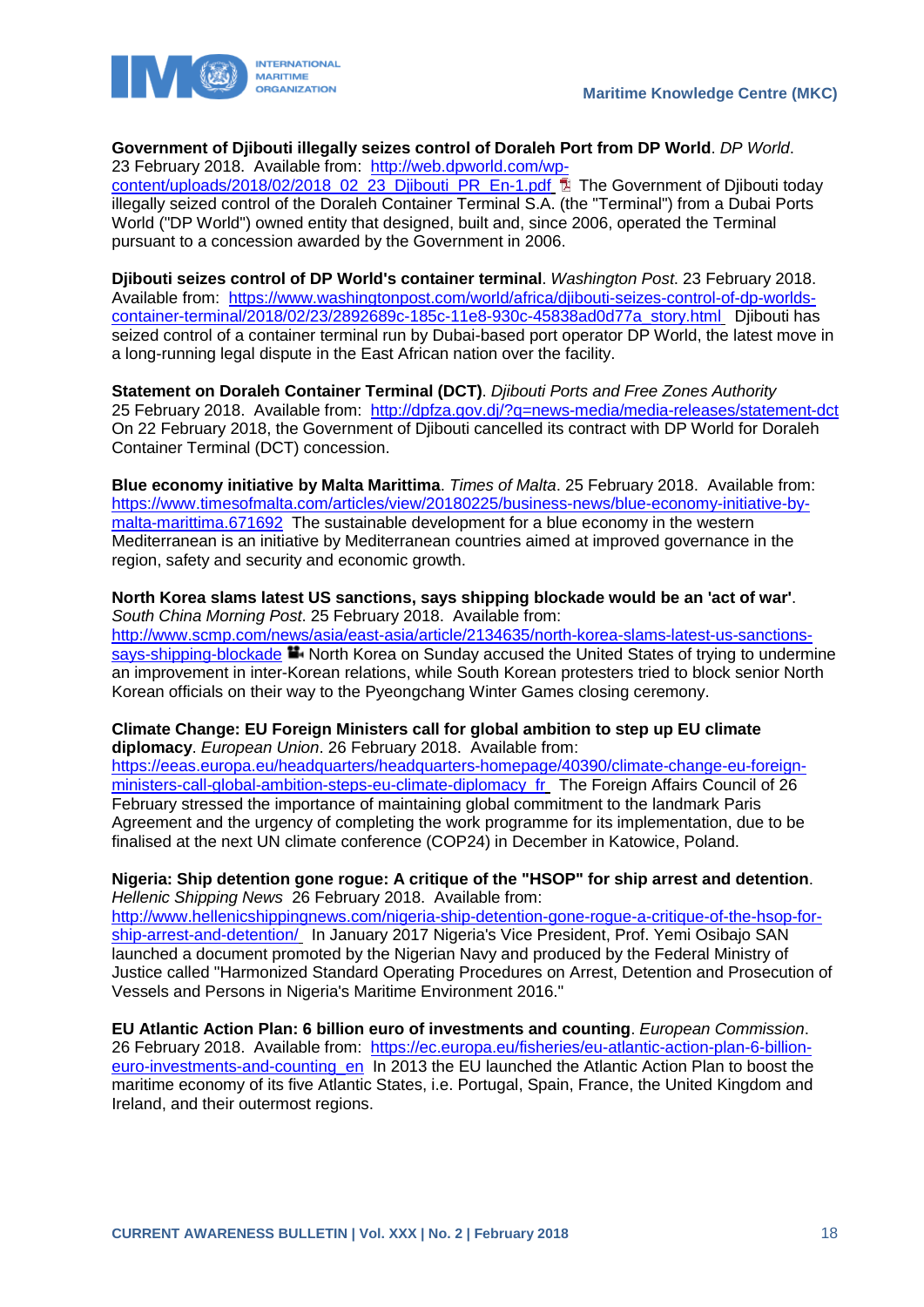

**US set to clamp down on North Korea sanctions violators**. *Lloyd's List*. 26 February 2018.

Available from: [https://lloydslist.maritimeintelligence.informa.com/LL1121555/US-set-to-clamp-down](https://lloydslist.maritimeintelligence.informa.com/LL1121555/US-set-to-clamp-down-on-North-Korea-sanctions-violators)[on-North-Korea-sanctions-violators](https://lloydslist.maritimeintelligence.informa.com/LL1121555/US-set-to-clamp-down-on-North-Korea-sanctions-violators) The US government and a number of its Asian allies are getting ready to ramp up maritime enforcement action against vessels that breach international sanctions imposed on North Korea, according to a Reuters report.

**Trial against shipping company charged in 2015 English Bay fuel spill begins**. **By Jeremy Lye**. *Global News (Canada)*. 26 February 2018. Available from: [https://globalnews.ca/news/4048666/trial-against-shipping-company-charged-in-2015-english-bay](https://globalnews.ca/news/4048666/trial-against-shipping-company-charged-in-2015-english-bay-fuel-spill-begins/)[fuel-spill-begins/](https://globalnews.ca/news/4048666/trial-against-shipping-company-charged-in-2015-english-bay-fuel-spill-begins/)  $\blacksquare$ . Three years after a tanker leaked nearly 3,000 litres of bunker fuel into Vancouver's English Bay, court proceedings have begun.

**MOL and Far East Investment and Export Agency of the Russian Federation sign a MOU - Cooperation for the development of the Northern Sea Route and Russian Far East**. *Mitsui O.S.K.Lines (MOL)*. 26 February 2018. Available from: <http://www.mol.co.jp/en/pr/2018/18012.html> On February 26, 2018, Mitsui O.S.K. Lines, Ltd. ("MOL") signed a Memorandum of Understanding with the Far East Investment and Export Agency ("FEIA") under the Ministry of the Russian Federation for the Development of the Far East ("MINVR") to cooperate with each other in the development of the Northern Sea Route and the Russian Far East.

**Australia and East Timor agree on maritime border, 'pathway' to develop gas field**. *ABC (Australia)*. 26 February 2018. Available from: [http://www.abc.net.au/news/2018-02-](http://www.abc.net.au/news/2018-02-26/australia-and-east-timor-agree-on-maritime-border/9486752) [26/australia-and-east-timor-agree-on-maritime-border/9486752](http://www.abc.net.au/news/2018-02-26/australia-and-east-timor-agree-on-maritime-border/9486752) Under the agreement, the share of revenue from the offshore gas field will differ depending on downstream benefits that arise from "different development concepts", the statement released following talks in Kuala Lumpur said.

**Singapore hosts 35th ASEAN Maritime Transport Working Group Meeting**. *Maritime and Port Authority of Singapore (MPA)*. 27 February 2018. Available from: [https://www.mpa.gov.sg/web/portal/home/media-centre/news-releases/detail/a196ba65-4ea4-4002](https://www.mpa.gov.sg/web/portal/home/media-centre/news-releases/detail/a196ba65-4ea4-4002-af37-737baa2027d2) [af37-737baa2027d2](https://www.mpa.gov.sg/web/portal/home/media-centre/news-releases/detail/a196ba65-4ea4-4002-af37-737baa2027d2) The Maritime and Port Authority of Singapore (MPA) will host and chair the 35th ASEAN Maritime Transport Working Group Meeting from 27 February to 1 March 2018.

**Photos: North Korean ship-to-ship fuel transfer**. *Maritime Executive*. 27 February 2018. Available from: [https://www.maritime-executive.com/article/photos-north-korean-ship-to-ship-fuel](https://www.maritime-executive.com/article/photos-north-korean-ship-to-ship-fuel-transfer#gs.M19=BQY)[transfer#gs.M19=BQY](https://www.maritime-executive.com/article/photos-north-korean-ship-to-ship-fuel-transfer#gs.M19=BQY) Japan's foreign ministry has released evidence of another suspected ship-toship transfer involving a North Korean product tanker.

**Cyprus appoints new minister for shipping**. **By Harry Papachristou**. *TradeWinds*. 27 February 2018. Available from: [http://www.tradewindsnews.com/legal/1442266/cyprus-appoints](http://www.tradewindsnews.com/legal/1442266/cyprus-appoints-new-minister-for-shipping)[new-minister-for-shipping](http://www.tradewindsnews.com/legal/1442266/cyprus-appoints-new-minister-for-shipping) Cyprus has chosen Natasa Pilides, the former head of its investment promotion agency, as its first dedicated minister for shipping.

**North Korea evades sanctions with help from ships of many names**. **By Kambiz Foroohar**. *ShippingWatch*. 28 February 2018. Available from:

<https://shippingwatch.com/secure/carriers/article10354283.ece>As Washington and Seoul try to maintain a unified front against North Korea, the case of two cargo ships shows how Kim Jong Un's regime keeps finding ways to evade increasingly tough international sanctions aimed at halting its nuclear weapons program.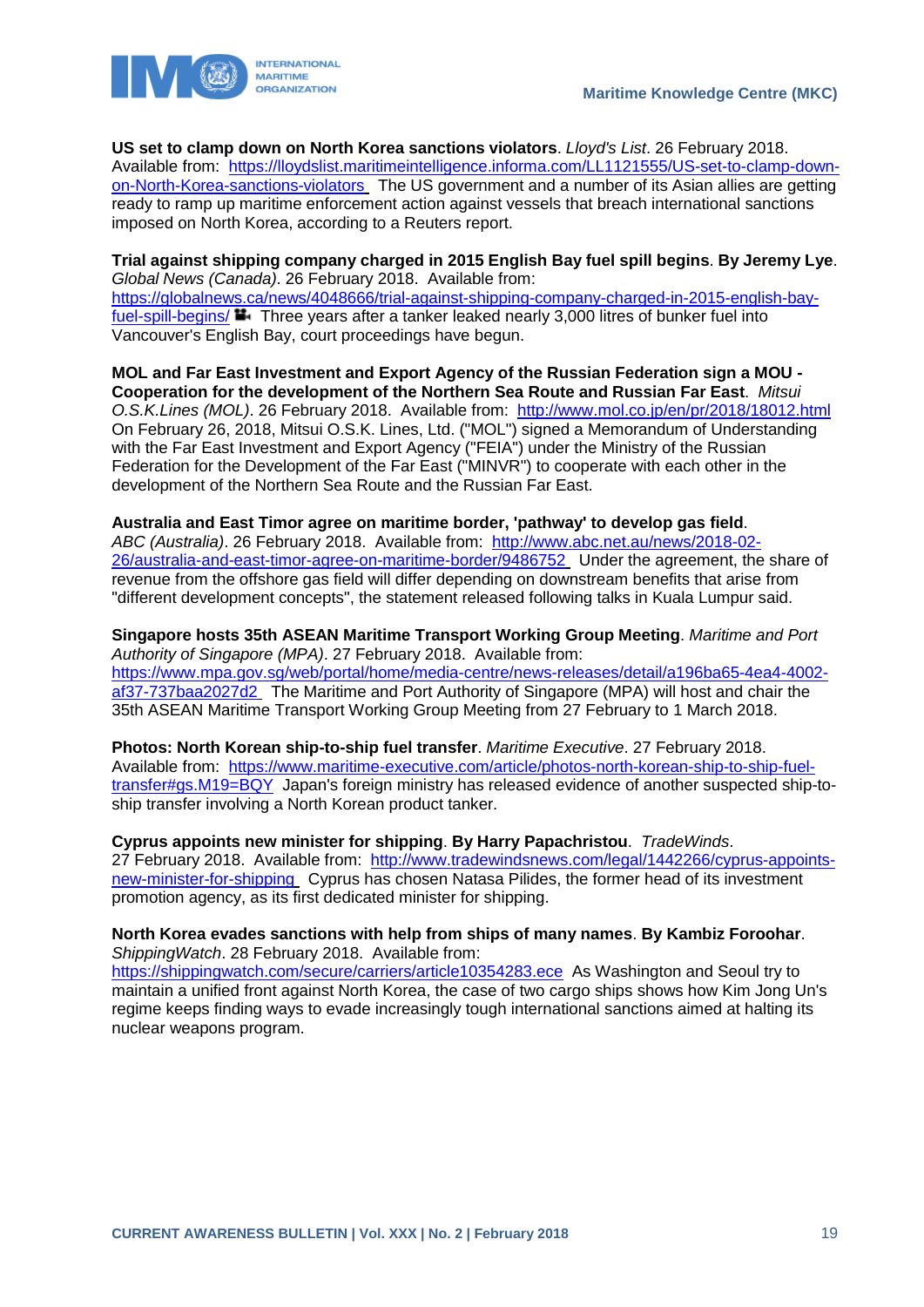

# <span id="page-20-0"></span>*MARINE TECHNOLOGY*

**Transas A-Suite brings AI to maritime to reduce human error**. *Transas*. 30 January 2018. Available from: <http://www.transas.com/about/press/news/18102> Transas has launched its first package of applications built on THESIS, a unified cloud-based platform for managing operations across the full breadth of the maritime ecosystem.

**Online control of certificates could lead to faster PSC inspections**. *Danish Maritime Authority*. 2 February 2018. Available from: [https://www.dma.dk/Presse/Nyheder/Sider/Online-control-of](https://www.dma.dk/Presse/Nyheder/Sider/Online-control-of-certificates-could-lead-to-faster-PSC-inspections.aspx)[certificates-could-lead-to-faster-PSC-inspections.aspx](https://www.dma.dk/Presse/Nyheder/Sider/Online-control-of-certificates-could-lead-to-faster-PSC-inspections.aspx) The Danish Maritime Authority and EMSA are examining how online control of certificates could make PSC inspections more efficient.

**It's digitalisation, but not as we know it**. **By Richard Clayton**. *Lloyd's List*. 2 February 2018. Available from: <https://lloydslist.maritimeintelligence.informa.com/LL1121133>The newly released Boston Consulting Group study of digitalisation in container shipping has a vision for our business that many would not recognise.

**China carries out first run of unmanned vessel as it seeks to boost maritime security**. **By Teddy Ng**. *South China Morning Post*. 3 February 2018. Available from: [http://www.scmp.com/news/china/diplomacy-defence/article/2131884/china-carries-out-first-run](http://www.scmp.com/news/china/diplomacy-defence/article/2131884/china-carries-out-first-run-unmanned-vessel-it-seeks)[unmanned-vessel-it-seeks](http://www.scmp.com/news/china/diplomacy-defence/article/2131884/china-carries-out-first-run-unmanned-vessel-it-seeks) *Huster-68*'s main functions are to search for, investigate and block targets at sea and it could be used for law enforcement.

**Robert Allan Ltd. and Kongsberg Maritime to develop remotely-operated fireboats for ports**. *Kongsberg*. 6 February 2018. Available from: [https://www.km.kongsberg.com/ks/web/nokbg0238.nsf/AllWeb/0999B2CFDB694B71C125822C0034](https://www.km.kongsberg.com/ks/web/nokbg0238.nsf/AllWeb/0999B2CFDB694B71C125822C00343E88?OpenDocument) [3E88?OpenDocument](https://www.km.kongsberg.com/ks/web/nokbg0238.nsf/AllWeb/0999B2CFDB694B71C125822C00343E88?OpenDocument) New range of fireboats enable more aggressive on-water firefighting while reducing risk and improving personnel safety.

**To track an oil spill**. **By Lonny Lippsett**. *Woods Hole Oceanographic Institution*. 8 February 2018. Available from: <http://www.whoi.edu/oceanus/feature/to-track-an-oil-spill> Oil spills are bad enough, but imagine if one occurs in an ocean covered with sea ice.

**DNV GL boosts investment in 3D printing with establishment of Global Additive Manufacturing Centre of Excellence in Singapore**. **By Neil James Slater**. *DNV GL*. 9 February 2018. Available from: [https://www.dnvgl.com/news/dnv-gl-boosts-investment-in-3d](https://www.dnvgl.com/news/dnv-gl-boosts-investment-in-3d-printing-with-establishment-of-global-additive-manufacturing-centre-of-excellence-in-singapore--111035)[printing-with-establishment-of-global-additive-manufacturing-centre-of-excellence-in-singapore--](https://www.dnvgl.com/news/dnv-gl-boosts-investment-in-3d-printing-with-establishment-of-global-additive-manufacturing-centre-of-excellence-in-singapore--111035) [111035](https://www.dnvgl.com/news/dnv-gl-boosts-investment-in-3d-printing-with-establishment-of-global-additive-manufacturing-centre-of-excellence-in-singapore--111035) The new DNV GL centre will serve as an incubator and testbed for research and development of additive manufacturing technology for the oil & gas, offshore and marine sector.

**Autonomous ships and regulatory developments**. **By Marcia Vieira-Royle**. *All About Shipping*. 11 February 2018. Available from: [http://www.allaboutshipping.co.uk/2018/02/11/autonomous](http://www.allaboutshipping.co.uk/2018/02/11/autonomous-ships-and-regulatory-developments/)[ships-and-regulatory-developments/](http://www.allaboutshipping.co.uk/2018/02/11/autonomous-ships-and-regulatory-developments/) The idea of having an autonomous or an unmanned 105 teu vessel crossing the oceans had hardly been met with belief and acceptance by the various segments of the shipping industry, when these actors came to realise that the development of MASS (Maritime Autonomous Surface Ships) had already moved at a very significant pace

**AkzoNobel develops pioneering marine fouling prevention solution based on UV-LED technology**. *AkzoNobel*. 12 February 2018. Available from: [https://www.akzonobel.com/for](https://www.akzonobel.com/for-media/media-releases-and-features/akzonobel-develops-pioneering-marine-fouling-prevention)[media/media-releases-and-features/akzonobel-develops-pioneering-marine-fouling-prevention](https://www.akzonobel.com/for-media/media-releases-and-features/akzonobel-develops-pioneering-marine-fouling-prevention) AkzoNobel is to develop a revolutionary fouling prevention technology which uses ultraviolet lightemitting diodes (UV-LED).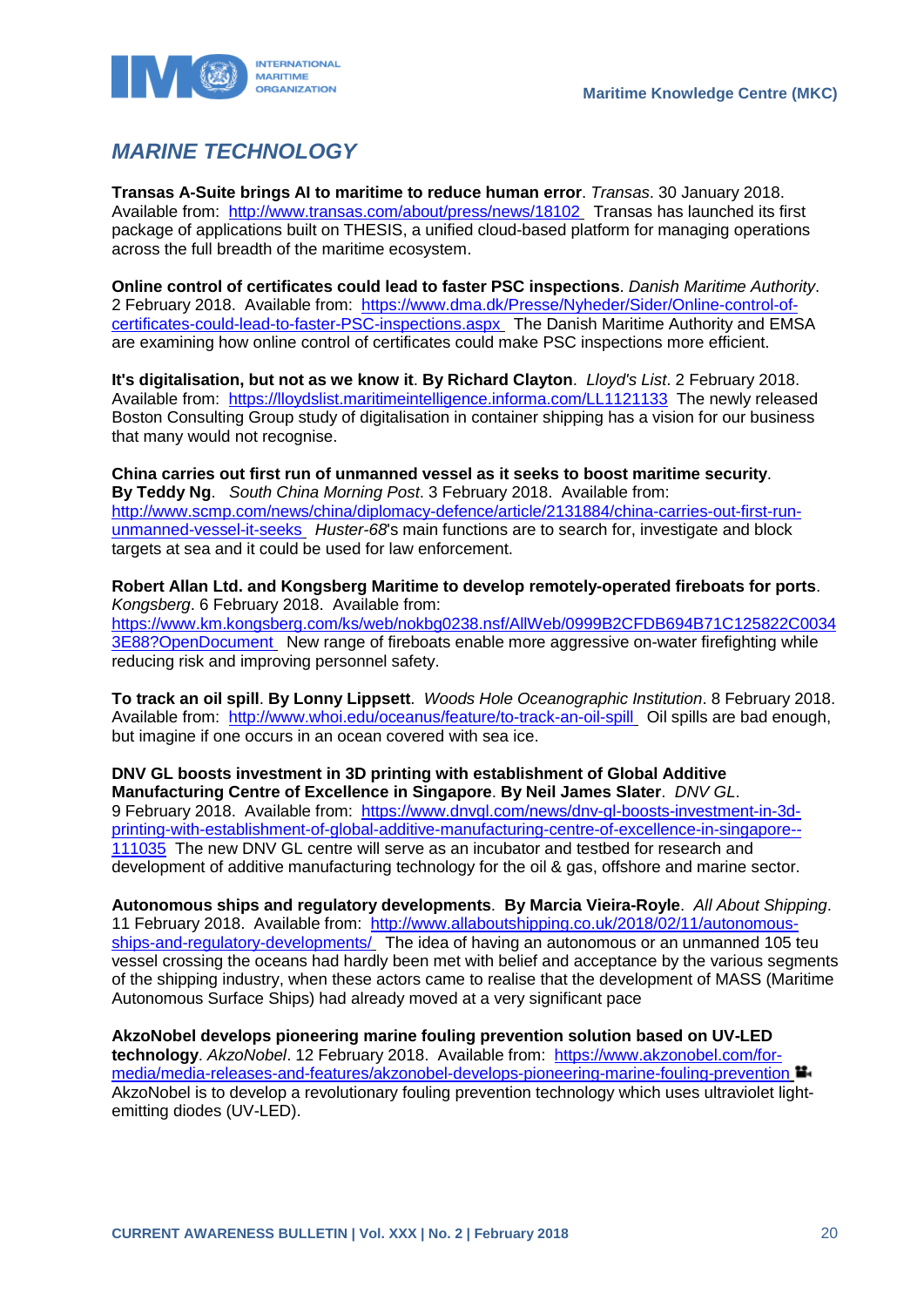

**Wave power meets space technology - for smarter, zero carbon ocean monitoring**.

*UK Science & Technology Facilities Council*. 13 February 2018. Available from: [http://www.stfc.ac.uk/news/wave-power-meets-space-technology-for-smarter-zero-carbon-ocean](http://www.stfc.ac.uk/news/wave-power-meets-space-technology-for-smarter-zero-carbon-ocean-monitoring/)[monitoring/](http://www.stfc.ac.uk/news/wave-power-meets-space-technology-for-smarter-zero-carbon-ocean-monitoring/)  $\blacksquare$ . Advances in ocean monitoring are providing more insights about our seas and environment than ever before, from marine life, to sea temperatures, pollution and weather.

**China starts work on world's biggest test site for drone ships at gateway to South China Sea**. **By Kristin Huang**. *South China Morning Post*. 13 February 2018. Available from: [http://www.scmp.com/news/china/diplomacy-defence/article/2133076/china-starts-work-worlds](http://www.scmp.com/news/china/diplomacy-defence/article/2133076/china-starts-work-worlds-biggest-test-site-drone-ships)[biggest-test-site-drone-ships](http://www.scmp.com/news/china/diplomacy-defence/article/2133076/china-starts-work-worlds-biggest-test-site-drone-ships) The facility is being built in the waters around Zhuhai, in the southern Chinese province of Guangdong, and will cover 21.6 square kilometres (8.34 square miles) in its first phase, according to Dayoo.com, a Guangzhou Daily news site.

**A new generation of antifouling coatings**. **By Kevin Green**. *NauticExpo E-Magazine*. 15 February 2018. Available from: [http://emag.nauticexpo.com/article-long/new-generation](http://emag.nauticexpo.com/article-long/new-generation-antifouling-coatings/)[antifouling-coatings/](http://emag.nauticexpo.com/article-long/new-generation-antifouling-coatings/) The new regulations require that all key biocides used in antifouling yacht paints in the EU be assessed.

**Blast from the past: resurrecting sail freight shipping**. **By Heidi Vella**. *Ship-Technology.Com*. 15 February 2018. Available from: [http://www.ship-technology.com/features/blast-past-resurrecting](http://www.ship-technology.com/features/blast-past-resurrecting-sail-freight-shipping/)[sail-freight-shipping/](http://www.ship-technology.com/features/blast-past-resurrecting-sail-freight-shipping/) The Schooner Apollonia is a community-focused carbon-neutral project to transport local goods along the Hudson River, to and from New York City, in a sailboat.

**Over 8000 vessels automatically alerted of hazardous wreck while entering Singapore Strait**. *Vesper Marine*. 16 February 2018. Available from: [https://www.vespermarine.com/8000-vessels](https://www.vespermarine.com/8000-vessels-automatically-alerted-hazardous-wreck-entering-singapore-strait/)[automatically-alerted-hazardous-wreck-entering-singapore-strait/](https://www.vespermarine.com/8000-vessels-automatically-alerted-hazardous-wreck-entering-singapore-strait/) Vesper Marine's innovative Guardian solution successfully helped alert over 8000 vessels over 9 months to avoid navigating around a dangerous shipwreck at Singapore port.

**How the future looks for ballast water treatment system suppliers**. **By Malcolm Latarche**. *ShipInsight*. 19 February 2018. Available from: [https://shipinsight.com/future-looks-ballast-water](https://shipinsight.com/future-looks-ballast-water-treatment-system-suppliers/)[treatment-system-suppliers/](https://shipinsight.com/future-looks-ballast-water-treatment-system-suppliers/) When the IMO convention was adopted in 2004, it was not a sudden event as the discussions around it had been in progress for several years. In that time system makers were developing their products in expectation of a huge retrofit market.

**Cargill says open-loop scrubbers best option for bigger bulkers**. **By Nida Bakhsh**. *Lloyd's List*. 19 February 2018. Available from: <https://lloydslist.maritimeintelligence.informa.com/LL1121443> In light of IMO regulations and following extensive studies, trader finds that the open-loop system is the least harmful to the environment.

**Data analytics is the next big wave for shipping**. **By Martyn Wingrove**. *Marine Electronics & Communications*. 21 February 2018. Available from: [http://www.marinemec.com/news/view,data](http://www.marinemec.com/news/view,data-analytics-is-the-next-big-wave-for-shipping_50879.htm)analytics-is-the-next-big-wave-for-shipping 50879.htm Shipping companies, workboat operators and even those operating fishing vessels are adopting VSAT connectivity to meet the growing requirements from regulatory authorities for reporting and from crew for social media access.

### **Carnival's LNG fleet: ushering in a new generation of cruise ships**. **By Eva Grey**.

*Ship-Technology.Com*. 27 February 2018. Available from: [http://www.ship](http://www.ship-technology.com/features/carnivals-lng-fleet-ushering-new-generation-cruise-ships)[technology.com/features/carnivals-lng-fleet-ushering-new-generation-cruise-ships](http://www.ship-technology.com/features/carnivals-lng-fleet-ushering-new-generation-cruise-ships) Three years ago, German cruise line AIDA Cruises made international headlines when its pilot project successfully demonstrated that a cruise ship can be powered by liquefied natural gas.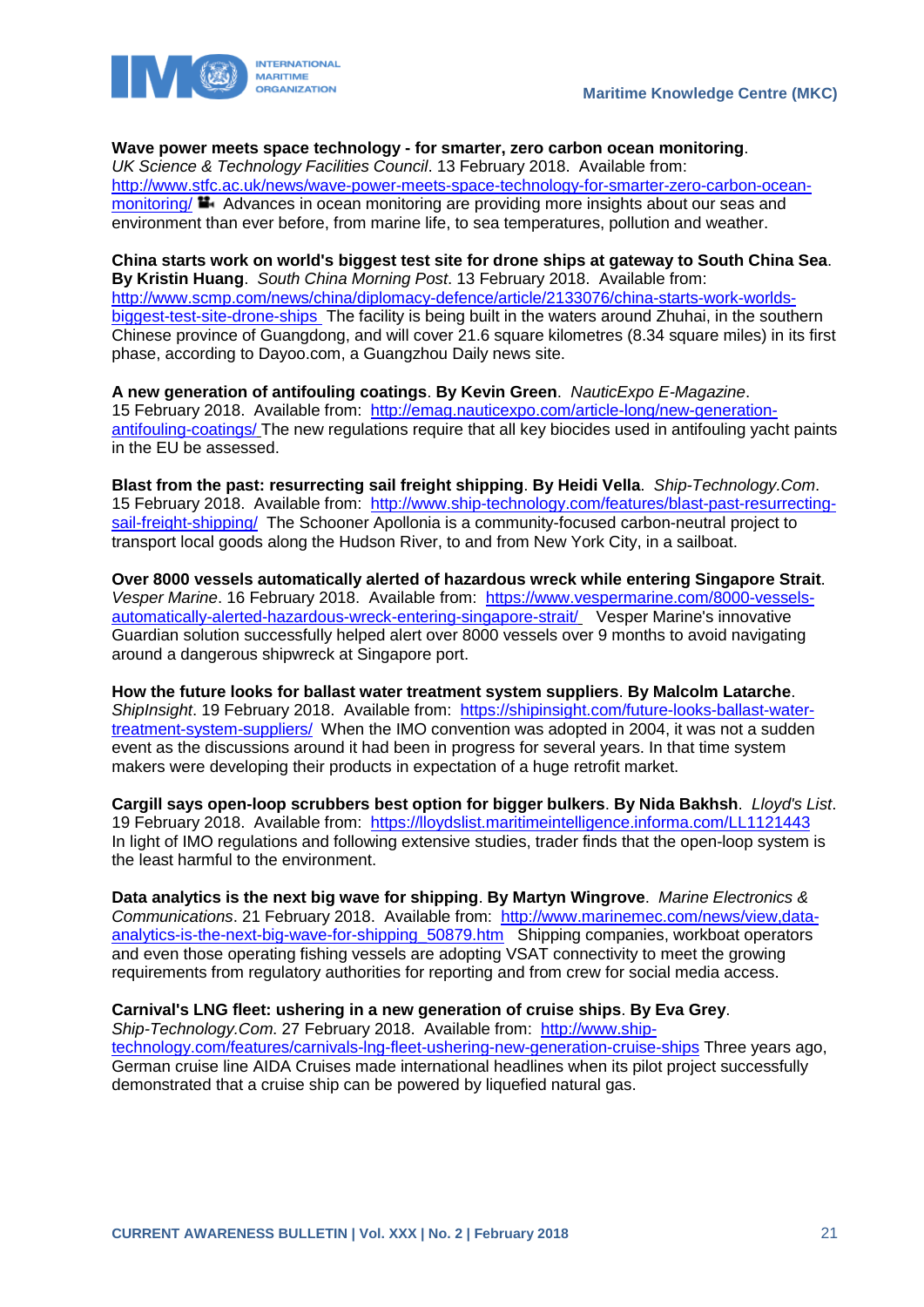

# <span id="page-22-0"></span>*MARITIME EDUCATION & TRAINING*

**SMU alumna wins 2018 MLAS Maritime Mooting Competition**. *Singapore Management University*  30 January 2018. Available from: [https://www.smu.edu.sg/news/2018/01/30/smu-alumna-wins](https://www.smu.edu.sg/news/2018/01/30/smu-alumna-wins-mlas-maritime-mooting-competition-2018)[mlas-maritime-mooting-competition-2018](https://www.smu.edu.sg/news/2018/01/30/smu-alumna-wins-mlas-maritime-mooting-competition-2018) On 25 January 2018, SMU alumna Chow Zi En became the second SMU graduate to emerge champion at the 2018 Maritime Law Association of Singapore Maritime Mooting Competition finals held in the David Marshall Moot Court at SMU School of Law.

#### **Maritime education in Bangladesh: A policy framework**. **By Asraful Alam**.

*Daily Sun (Bangladesh)*. 1 February 2018. Available from: [http://www.daily](http://www.daily-sun.com/printversion/details/285841)[sun.com/printversion/details/285841](http://www.daily-sun.com/printversion/details/285841) Blue Economy is a prime concern for Bangladesh government to explore and exploit the marine resources within its maritime boundary in the Bay of Bengal.

#### **Government doubles trainee funding in SMarT move to boost UK maritime sector**. **By Nusrat Ghani MP**. *UK Government*. 2 February 2018. Available from:

[https://www.gov.uk/government/news/government-doubles-trainee-funding-in-smart-move-to-boost](https://www.gov.uk/government/news/government-doubles-trainee-funding-in-smart-move-to-boost-uk-maritime-sector)[uk-maritime-sector](https://www.gov.uk/government/news/government-doubles-trainee-funding-in-smart-move-to-boost-uk-maritime-sector) **D** Doubling support to £30 million a year will enable the annual intake of SMarT cadets to rise from 750 to 1,200.

#### **Victory for UK seafaring as Government doubles funding for training**. **By Holly Birkett**. *UK Chamber of Shipping*. 2 February 2018. Available from:

[https://www.ukchamberofshipping.com/latest/victory-uk-seafaring-government-doubles-funding](https://www.ukchamberofshipping.com/latest/victory-uk-seafaring-government-doubles-funding-training/)[training/](https://www.ukchamberofshipping.com/latest/victory-uk-seafaring-government-doubles-funding-training/) The annual intake of cadets is to grow by 60% thanks to the Government's plan to double funding for seafarer training – a policy first proposed by the UK Chamber of Shipping and trade union Nautilus.

**Nautilus welcomes government decision to double SMarT budget**. *Nautilus International*. 2 February 2018. Available from: [https://nautilusint.org/en/what-we-say/nautilus-news/nautilus](https://nautilusint.org/en/what-we-say/nautilus-news/nautilus-welcomes-government-decision-to-double-smart-budget/)[welcomes-government-decision-to-double-smart-budget/](https://nautilusint.org/en/what-we-say/nautilus-news/nautilus-welcomes-government-decision-to-double-smart-budget/) The UK government has agreed to double the budget for the Support for Maritime Training (SMarT) scheme - a decision which has been warmly welcomed by Nautilus.

**Shipping industry urged to update crew training to strengthen cyber resilience**. **By Ines Nastali**. *Fairplay*. 4 February 2018. Available from: [https://fairplay.ihs.com/safety](https://fairplay.ihs.com/safety-regulation/article/4296296/shipping-industry-urged-to-update-crew-training-to-strengthen-cyber-resilience)[regulation/article/4296296/shipping-industry-urged-to-update-crew-training-to-strengthen-cyber](https://fairplay.ihs.com/safety-regulation/article/4296296/shipping-industry-urged-to-update-crew-training-to-strengthen-cyber-resilience)[resilience](https://fairplay.ihs.com/safety-regulation/article/4296296/shipping-industry-urged-to-update-crew-training-to-strengthen-cyber-resilience) There is no lack of industry guidance when it comes to cyber security in shipping.

**Maritime industry spearheads training for teachers in robotics**. *The Gleaner (Jamaica)*. 13 February 2018. Available from: [http://jamaica-gleaner.com/article/shipping/20180213/maritime](http://jamaica-gleaner.com/article/shipping/20180213/maritime-industry-spearheads-training-teachers-robotics)[industry-spearheads-training-teachers-robotics](http://jamaica-gleaner.com/article/shipping/20180213/maritime-industry-spearheads-training-teachers-robotics) Women in Maritime Association, Caribbean (WiMAC) has adopted several schools for the implementation of a robotics programme.

#### **Driving sustainability in ship recycling: Blue MBA participant Prashant Widge**.

*All About Shipping*. 15 February 2018. Available from:

[http://www.allaboutshipping.co.uk/2018/02/15/driving-sustainability-in-ship-recycling-blue-mba](http://www.allaboutshipping.co.uk/2018/02/15/driving-sustainability-in-ship-recycling-blue-mba-participant-prashant-widge/)[participant-prashant-widge/](http://www.allaboutshipping.co.uk/2018/02/15/driving-sustainability-in-ship-recycling-blue-mba-participant-prashant-widge/) Captain Prashant Widge has an unusual role for a qualified master mariner - after a fulfilling career sailing merchant ships across the globe, he is today engaged in driving sustainability in the ship recycling industry.

**Our maritime sector is missing out on the skills and talents of outstanding women**. **By Rachel Morgan**. *Fawcett Society*. 15 February 2018. Available from: [https://www.fawcettsociety.org.uk/blog/our-maritime-sector-is-missing-out-on-the-skills-and-talents](https://www.fawcettsociety.org.uk/blog/our-maritime-sector-is-missing-out-on-the-skills-and-talents-of-outstanding-women)[of-outstanding-women](https://www.fawcettsociety.org.uk/blog/our-maritime-sector-is-missing-out-on-the-skills-and-talents-of-outstanding-women) Women who work in the shipping industry get paid 45% less than men.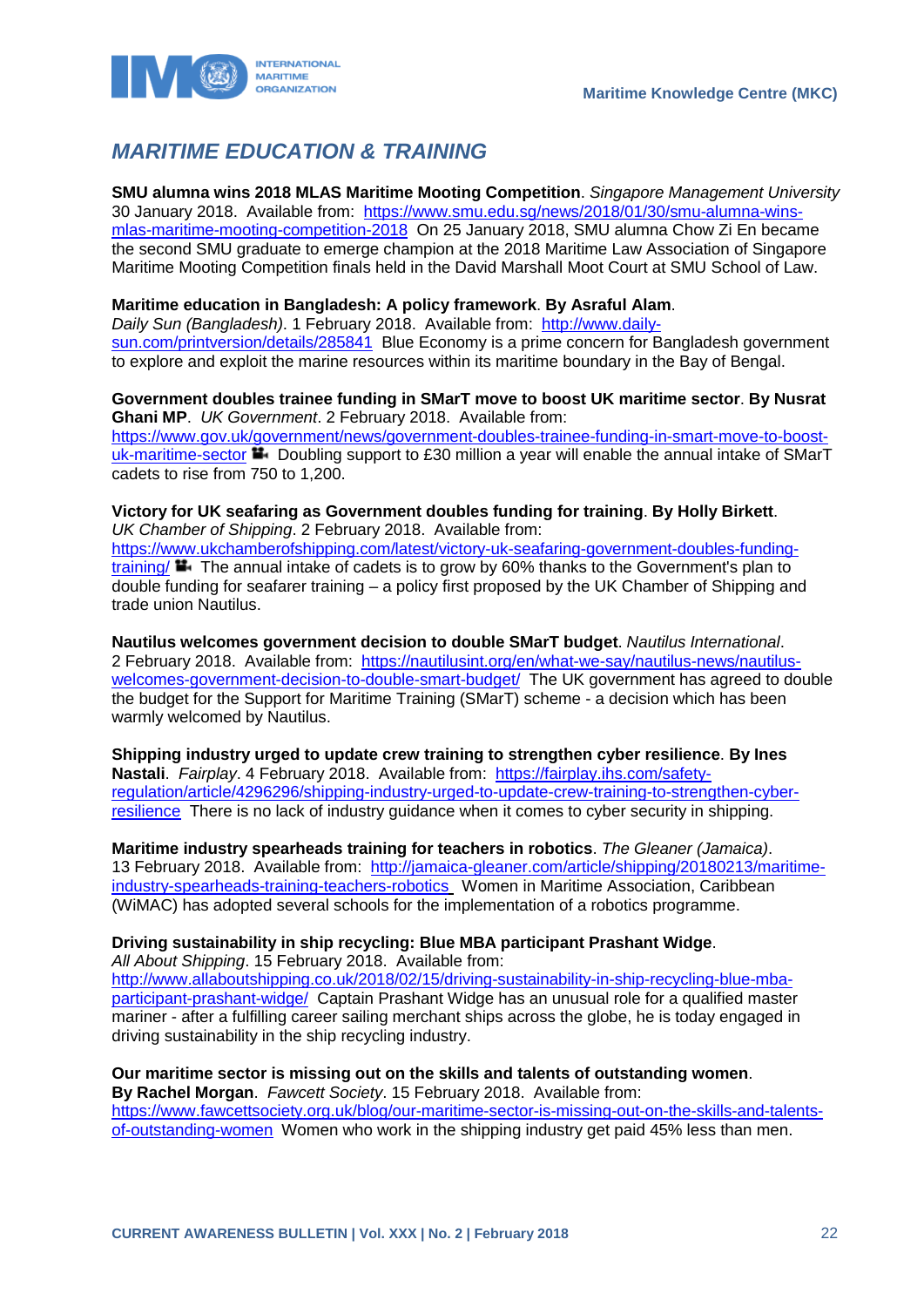



#### **Key Singapore cadet training programmes receive \$10m funding over three years**.

**By Vincent Wee**. *Seatrade Maritime News*. 20 February 2018. Available from: [http://www.seatrade-maritime.com/news/asia/key-singapore-cadet-training-programmes-receive-](http://www.seatrade-maritime.com/news/asia/key-singapore-cadet-training-programmes-receive-10m-funding-over-three-years.html)[10m-funding-over-three-years.html](http://www.seatrade-maritime.com/news/asia/key-singapore-cadet-training-programmes-receive-10m-funding-over-three-years.html) SMOU said in a press release that the TNTA and TETA cadet training programmes, will receive funding support from SSG, MPA and SMOU, providing opportunities for Singaporeans to develop themselves through progressive and fulfilling career pathways.

**Maritime varsity gets NUC undergraduate degree programmes approval**. **By Dayo Adesulu**. *Vanguard (Nigeria)*. 21 February 2018. Available from:

[https://www.vanguardngr.com/2018/02/maritime-varsity-gets-nuc-undergraduate-degree](https://www.vanguardngr.com/2018/02/maritime-varsity-gets-nuc-undergraduate-degree-programmes-approval/)[programmes-approval/](https://www.vanguardngr.com/2018/02/maritime-varsity-gets-nuc-undergraduate-degree-programmes-approval/) National Universities Commission (NUC) has granted approval to the Maritime University, Okerenkoko, Delta State, to commence undergraduate degree programmes effective from 2017/2018 academic session.

**Maritime: 12 jobs that we could not have imagined at Y2K**. *Safety4Sea*. 22 February 2018. Available from: <https://safety4sea.com/maritime-12-jobs-not-imagined-y2k/> The automation on board is a "reality" with hundreds autonomous systems working today.

**'Appoint Maritime Professionals in Maritime Sector' - WMUAAL President**. **By Lennart Dodoo**. *Front Page Africa (Liberia)*. 26 February 2018. Available from: [https://www.frontpageafricaonline.com/index.php/news/7039-appoint-maritime-professionals-in](https://www.frontpageafricaonline.com/index.php/news/7039-appoint-maritime-professionals-in-maritime-sector-wmuaal-president)[maritime-sector-wmuaal-president](https://www.frontpageafricaonline.com/index.php/news/7039-appoint-maritime-professionals-in-maritime-sector-wmuaal-president) The President of the World Maritime University Alumni Association Liberia Chapter, Mohamed Lavalie, has underscored the need for Liberia to fully explore its maritime potentials by allowing individuals with expertise in maritime to run the sector.

# <span id="page-23-0"></span>*MARITIME SAFETY*

**More US-flag ships found substandard post-***El Faro*. **By John Gallagher**. *Fairplay*. 1 February 2018. Available from: [https://fairplay.ihs.com/safety-regulation/article/4297136/more-us](https://fairplay.ihs.com/safety-regulation/article/4297136/more-us-flag-ships-found-substandard-post-el-faro)[flag-ships-found-substandard-post-el-faro](https://fairplay.ihs.com/safety-regulation/article/4297136/more-us-flag-ships-found-substandard-post-el-faro) Large commercial US-flag ships continue to be in danger of accidents due to poor condition and safety lapses more than two years after the sinking of *El Faro*.

**Shell to 'make a significant move in safety' to bring shipping industry together**. **By Nicola Good**. *Fairplay*. 2 February 2018. Available from: [https://fairplay.ihs.com/safety](https://fairplay.ihs.com/safety-regulation/article/4297131/shell-to-%E2%80%98make-a-significant-move-in-safety%E2%80%99-to-bring-shipping-industry-together)[regulation/article/4297131/shell-to-%E2%80%98make-a-significant-move-in-safety%E2%80%99-to](https://fairplay.ihs.com/safety-regulation/article/4297131/shell-to-%E2%80%98make-a-significant-move-in-safety%E2%80%99-to-bring-shipping-industry-together)[bring-shipping-industry-together](https://fairplay.ihs.com/safety-regulation/article/4297131/shell-to-%E2%80%98make-a-significant-move-in-safety%E2%80%99-to-bring-shipping-industry-together) Safety must come before operations.

**Lessons learned: Improper maintenance can cost lives**. *Safety4Sea*. 5 February 2018. Available from: <https://www.safety4sea.com/lessons-learned-improper-maintenance-can-cost-lives/>In UK P&I Club's latest 'Lessons Learned' series, Captain David Nichol presents a case of improper ventilation after maintenance operation, which could have led to fatality of two surveyors during a third party survey on the emergency fire pump.

**ISO develops new standard to ensure 'man overboard' safety** . *Ship-Technology.Com*. 14 February 2018. Available from: [http://www.ship-technology.com/news/iso-develops-new](http://www.ship-technology.com/news/iso-develops-new-standard-ensure-safety-man-overboard/)[standard-ensure-safety-man-overboard/](http://www.ship-technology.com/news/iso-develops-new-standard-ensure-safety-man-overboard/) The International Organization for Standardisation (ISO) has developed a new global standard that aims to ensure the safety of people who fall overboard on ships.

**Instructions for incident reporting**. *Safety4Sea*. 14 February 2018. Available from: <http://safety4sea.com/instructions-for-incident-reporting/> The Bahamas Maritime Authority Guidance and Instructions for Bahamian ships, regarding the incident reporting and investigations, whose purpose is to provide lessons learned for the future, as an unreported incident potentially decreases the possibility of improving safety.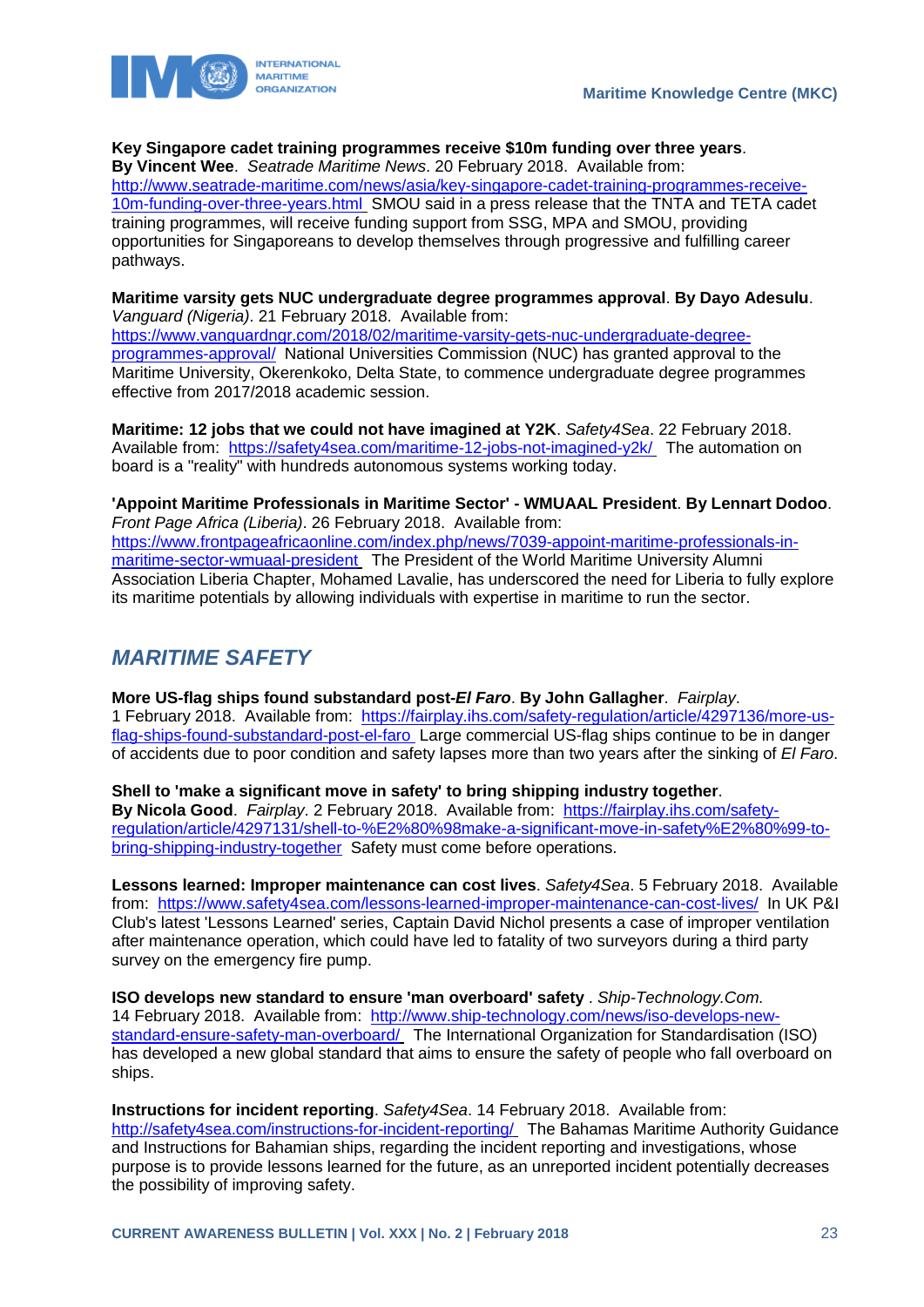

**Number of maritime accidents in North Sea Canal Area down in 2017**. *Port of Amsterdam*. 14 February 2018. Available from: [https://www.portofamsterdam.com/en/news-item/number-](https://www.portofamsterdam.com/en/news-item/number-maritime-accidents-north-sea-canal-area-down-2017)

[maritime-accidents-north-sea-canal-area-down-2017](https://www.portofamsterdam.com/en/news-item/number-maritime-accidents-north-sea-canal-area-down-2017) Around 7,000 seagoing vessels arrived in the ports of the North Sea Canal Area over the past year, (including nearly 4,700 in the Port of Amsterdam), while approximately 40,000 barges called at the port region in 2017.

**HAZMAT: Handle with care**. *Port News*. 20 February 2018. Available from:

<http://portnews.ru/comments/2461/> According to United Nations Recommendations on the Transport of Dangerous Goods, Model Regulations and GOST 19433, depending on the type and properties these goods are divided into nine into classes and subcategories of risk.

**Seafood industry should encourage safety of fishing crews**. **By Huw Thomas**. *Pew Charitable Trusts*. 21 February 2018. Available from: [http://www.pewtrusts.org/en/research](http://www.pewtrusts.org/en/research-and-analysis/blogs/compass-points/2018/02/21/seafood-industry-should-encourage-safety-of-fishing-crews)[and-analysis/blogs/compass-points/2018/02/21/seafood-industry-should-encourage-safety-of-fishing](http://www.pewtrusts.org/en/research-and-analysis/blogs/compass-points/2018/02/21/seafood-industry-should-encourage-safety-of-fishing-crews)[crews](http://www.pewtrusts.org/en/research-and-analysis/blogs/compass-points/2018/02/21/seafood-industry-should-encourage-safety-of-fishing-crews)  $\blacksquare$  Seafood is the most valuable traded commodity in the world, registering nearly US\$150 billion in global commerce annually.

# <span id="page-24-0"></span>*MARITIME SECURITY*

**Securing the Gulf of Guinea**. **By Dakuku Peterside, Director General, NIMASA**. *The Nation (Nigeria)*. 1 February 2018. Available from: <http://thenationonlineng.net/securing-gulf-guinea/> The problem of maritime insecurity in the Gulf of Guinea is real.

**Oil products tanker goes missing off Benin raising fears of pirate attack**. *World Maritime News*. 2 February 2018. Available from: <https://worldmaritimenews.com/archives/242822/> Ship management firm Anglo-Eastern said that it has lost contact with one of its managed oil products tanker as of February 1.

**Drugs, piracy, illegal fishing focus of US-led multinational marine exercise in Seychelles**. **By Salifa Karapetyan**. *Seychelles News Agency*. 6 February 2018. Available from: <http://www.seychellesnewsagency.com/articles/8644> Drug trafficking, illegal fishing and piracy are the focus of Cutlass Express, the seventh annual multinational maritime exercise now being hosted by Seychelles for one week.

**Cyber-risk exercises marine insurers**. **By James Brewer**. *All About Shipping*. 7 February 2018. Available from: <http://www.allaboutshipping.co.uk/2018/02/07/cyber-risk-exercises-marine-insurers/> Marine insurers are grappling with hard-to-quantify factors in their attempts to devise the right cyberrisk clauses for clients.

**UNODC's Global Maritime Crime Programme …**. *United Nations Office on Drugs and Crime*  5 February 2018. Available from: [https://www.unodc.org/unodc/en/piracy/index\\_new.html](https://www.unodc.org/unodc/en/piracy/index_new.html) Maritime crime poses a serious threat to the safety of seafarers, international trade and regional stability. [Annual Report 2017](http://www.unodc.org/documents/Maritime_crime/UNODC_ANUAL_REPORT_2017_web.pdf)

**Naval Dome cyber security solution completes pilot testing** . *Lloyd's Register*. 5 February 2018. Available from: <https://www.lr.org/en/latest-news/naval-dome-pilot/> Naval Dome has successfully completed the pilot testing of its multi-layered cyber security system for LR aboard XT Shipping's Zim Genova.

**Shipping needs another NotPetya**. **By Linton Nightingale**. *Lloyd's List*. 7 February 2018. Available from: <https://lloydslist.maritimeintelligence.informa.com/LL1121236> Maersk attack was a wake-up call but the industry is still in sleep mode, says former FBI cyber chief.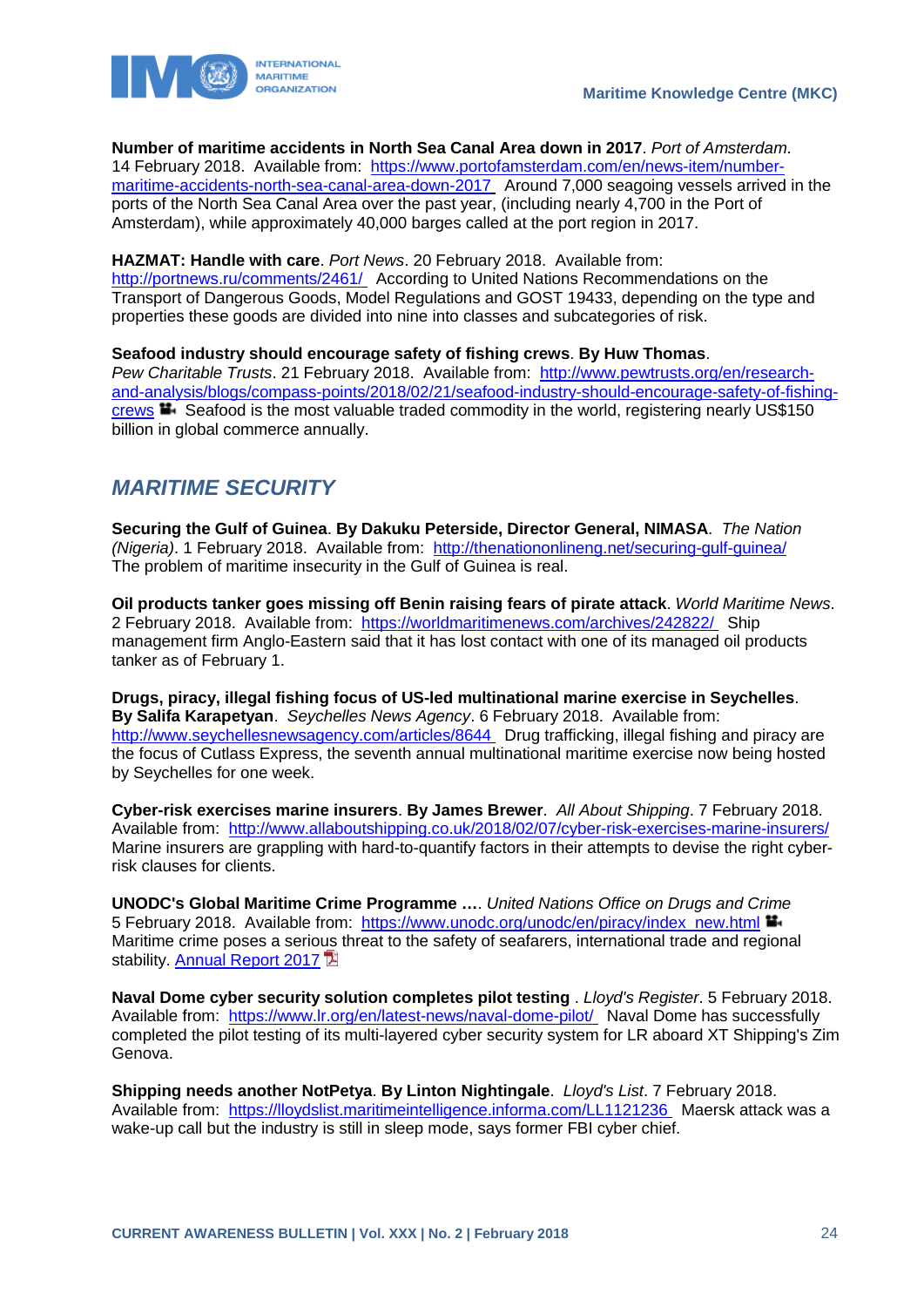



#### **Cyber risk management in the maritime transportation system**. **By Kevin Kuhn**.

*Homeland Security Today*. 9 February 2018. Available from: [https://www.hstoday.us/channels/us](https://www.hstoday.us/channels/us-coast-guard/cyber-risk-management-maritime-transportation-system/)[coast-guard/cyber-risk-management-maritime-transportation-system/](https://www.hstoday.us/channels/us-coast-guard/cyber-risk-management-maritime-transportation-system/) While unmanned ships and autonomous ports are technologically feasible, it will be quite some time before the global maritime community overcomes the fear and uncertainty associated with removing all human control of critical safety, security, and environmentally sensitive shipping operations.

#### **Team Tankers cite recent hijackings in ship-hardening move** . **By Jamey Bergman**.

*Tanker Shipping & Trade*. 13 February 2018. Available from: [http://www.tankershipping.com/news/view,team-tankers-cite-recent-hijackings-in-shiphardening](http://www.tankershipping.com/news/view,team-tankers-cite-recent-hijackings-in-shiphardening-move_50806.htm)move 50806.htm Team Tankers International has pointed to a regional increase in piracy as a reason behind its adoption of additional 'ship-hardening' measures.

**TT Talk - Dangerous goods: call to actions**. **By Peregrine Storrs-Fox**. *TT Club*. 13 February 2018. Available from: [https://www.ttclub.com/loss-prevention/tt-talk/article/tt-talk](https://www.ttclub.com/loss-prevention/tt-talk/article/tt-talk-dangerous-goods-call-to-actions-142411/)[dangerous-goods-call-to-actions-142411/](https://www.ttclub.com/loss-prevention/tt-talk/article/tt-talk-dangerous-goods-call-to-actions-142411/) Compliance with international regulation requires alertness to change.

### **TT Talk - Dangerous goods: Competence and assurance**. **By Peregrine Storrs-Fox**.

*TT Club*. 13 February 2018. Available from: [https://www.ttclub.com/loss-prevention/tt-talk/article/tt](https://www.ttclub.com/loss-prevention/tt-talk/article/tt-talk-dangerous-goods-competence-and-assurance-142412)[talk-dangerous-goods-competence-and-assurance-142412](https://www.ttclub.com/loss-prevention/tt-talk/article/tt-talk-dangerous-goods-competence-and-assurance-142412) / Approaching a decade ago it became mandatory for all shore-side staff involved in dangerous goods transport by sea to have training.

#### **Songa Shipmanagement appoints KR for cyber security services**. *Korean Register (KR)*. 28 February 2018. Available from:

[http://www.krs.co.kr/sub/eng\\_board\\_read.aspx?no=8242&s\\_code=0502070000&b\\_code=006037000](http://www.krs.co.kr/sub/eng_board_read.aspx?no=8242&s_code=0502070000&b_code=006037000) Korean Register (KR) has announced that it has signed an agreement with Songa Ship Management to provide specialist cyber security technical services, covering a fleet of 32 ships.

# <span id="page-25-0"></span>*MIGRANTS*

#### **Mediterranean migrant arrivals reach 7,511 in 2018; Deaths reach 390**.

*International Organization for Migration (IOM)*. 6 February 2018. Available from: <https://www.iom.int/news/mediterranean-migrant-arrivals-reach-7511-2018-deaths-reach-390> IOM reports that 7,511 migrants and refugees entered Europe by sea through the first five weeks of 2018.

**Libya, Maritime Update Libyan Coast, 1 - 31 January 2018**. *International Organization for Migration (IOM)*. 12 February 2018. Available from: [https://www.iom.int/sitreps/libya-maritime](https://www.iom.int/sitreps/libya-maritime-update-libyan-coast-1-31-january-2018)[update-libyan-coast-1-31-january-2018](https://www.iom.int/sitreps/libya-maritime-update-libyan-coast-1-31-january-2018) 

#### **Mediterranean migrant arrivals reach 8,154 in 2018; Deaths reach 401**.

*International Organization for Migration (IOM)*. 13 February 2018. Available from: <https://www.iom.int/news/mediterranean-migrant-arrivals-reach-8154-2018-deaths-reach-401> IOM reports that 8,154 migrants and refugees entered Europe bysea through the first six weeks of 2018.

### **Mediterranean migrant arrivals reach 8,407 in 2018; Deaths reach 404**.

*International Organization for Migration (IOM)*. 16 February 2018. Available from: <https://www.iom.int/news/mediterranean-migrant-arrivals-reach-8407-2018-deaths-reach-404> IOM reports that 8,407 migrants and refugees entered Europe by sea through seven weeks of 2018.

### **Mediterranean migrant arrivals reach 10,114 in 2018; Deaths reach 414**.

*International Organization for Migration (IOM)*. 27 February 2018. Available from: <https://www.iom.int/news/mediterranean-migrant-arrivals-reach-10114-2018-deaths-reach-414>IOM reports that 10,114 migrants and refugees have entered Europe by sea through the first eight weeks of 2018.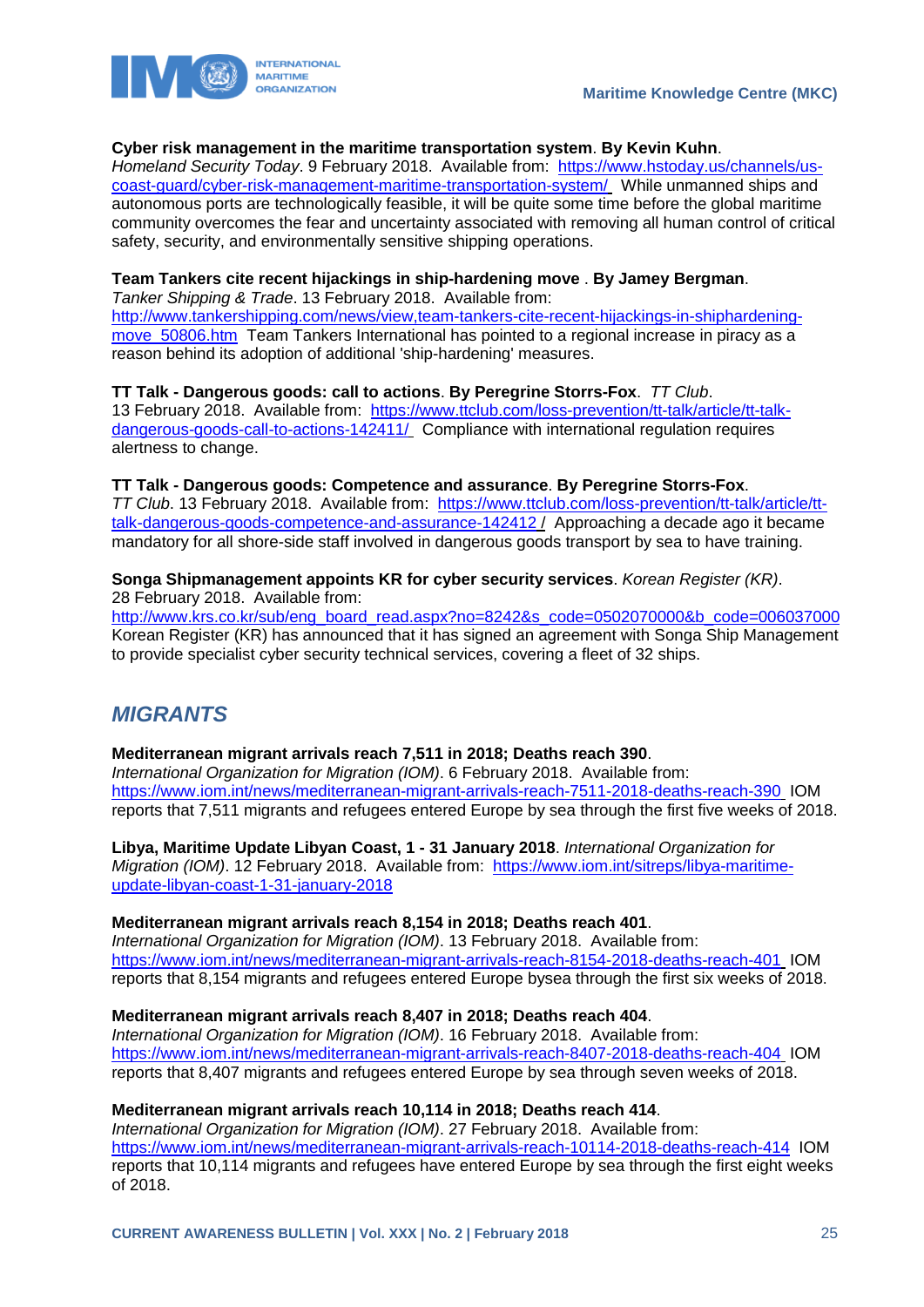

# <span id="page-26-0"></span>*NAVIGATION & COMMUNICATIONS*

**Who wants to run the Maritime Connectivity Platform? By Martyn Wingrove**. *Marine Electronics & Communications*. 6 February 2018. Available from: [http://www.marinemec.com/news/view,who-wants-to-run-the-maritime-connectivity](http://www.marinemec.com/news/view,who-wants-to-run-the-maritime-connectivity-platform_50710.htm)platform 50710.htm After three years of development and testing, the EfficienSea 2 project will finish in April.

#### **Vessels in Persian Gulf obligated to use Iranian-Defined Routes: Commander**.

*Tasnim News Agency (Iran)*. 13 February 2018. Available from: [https://www.tasnimnews.com/en/news/2018/02/13/1655768/vessels-in-persian-gulf-obligated-to-use](https://www.tasnimnews.com/en/news/2018/02/13/1655768/vessels-in-persian-gulf-obligated-to-use-iranian-defined-routes-commander)[iranian-defined-routes-commander](https://www.tasnimnews.com/en/news/2018/02/13/1655768/vessels-in-persian-gulf-obligated-to-use-iranian-defined-routes-commander) In compliance with a new regulation introduced by Iran's Supreme National Security Council, all foreign vessels entering the Persian Gulf have to take the maritime routes defined by Iran.

**Maritime industry readies for a new era of choice with Iridium Certus (SM) global launch partners**. *Iridium Communications Plc*. 14 February 2018. Available from: <http://investor.iridium.com/releasedetail.cfm?ReleaseID=1057485> Iridium Communications Inc. announced today that Marlink, Speedcast, Applied Satellite Technologies Ltd (AST) and Satcom Global are the initial global maritime launch partners for Iridium Certus.

**Vessel traffic management system launched in Cebu**. *Manila Bulletin*. 21 February 2018. Available from: [https://business.mb.com.ph/2018/02/20/vessel-traffic-management-system](https://business.mb.com.ph/2018/02/20/vessel-traffic-management-system-launched-in-cebu/)[launched-in-cebu/](https://business.mb.com.ph/2018/02/20/vessel-traffic-management-system-launched-in-cebu/) A 1.5-billion yen (P739-million) vessel traffic management system (VTMS) was recently launched in Cebu as part of an ongoing development cooperation between the Japan International Cooperation Agency and Philippine Coast Guard to boost Philippine maritime safety.

**Landslide shuts ships out of Corinth Canal**. **By Harry Papachristou**. *TradeWinds*. 26 February 2018. Available from: [http://www.tradewindsnews.com/casualties/1441386/landslide](http://www.tradewindsnews.com/casualties/1441386/landslide-shuts-ships-out-of-corinth-canal)[shuts-ships-out-of-corinth-canal](http://www.tradewindsnews.com/casualties/1441386/landslide-shuts-ships-out-of-corinth-canal) Greek authorities have stopped ship traffic on the Corinth Canal on Monday, after landslide eroded its steep rock walls.

**Raising the alarm on Ecdis**. **By Anastassios Adamopoulos**. *Lloyd's List*. 26 February 2018. Available from: <https://lloydslist.maritimeintelligence.informa.com/LL1121330> Autonomous vessels may be seen as the coup de grâce to end all maritime accidents, but the shipping industry is faced with more immediate challenges for navigational safety.

### <span id="page-26-1"></span>*PIRACY*

**Hot water thrown on pirates**. *Maritime Executive*. 17 February 2018. Available from: <https://www.maritime-executive.com/article/hot-water-thrown-on-pirates-in-malaysia> An attack by suspected Abu Sayyaf pirates was thwarted on Friday after boiling water mixed with oil was poured on the men as they tried to board the vessel.

**West African pirates taking hostages for ransom as oil prices tank**. *ABC Radio (Australia)*. 20 February 2018. Available from: [http://www.radioaustralia.net.au/international/2018-02-20/west](http://www.radioaustralia.net.au/international/2018-02-20/west-african-pirates-taking-hostages-for-ransom-as-oil-prices-tank/1737260)[african-pirates-taking-hostages-for-ransom-as-oil-prices-tank/1737260](http://www.radioaustralia.net.au/international/2018-02-20/west-african-pirates-taking-hostages-for-ransom-as-oil-prices-tank/1737260) Chirag Bari's merchant ship *MT Marida Marguerite* was nearing the Gulf of Aden when the vessel was boarded by Somali pirates.

**Pirates fire upon tanker in Gulf of Guinea**. *World Maritime News*. 22 February 2018. Available from:<https://worldmaritimenews.com/archives/245268> The pirates made seven attempts to hook an aluminum ladder on the tanker's railing but were unsuccessful due to the ship's evasive manoeuvres.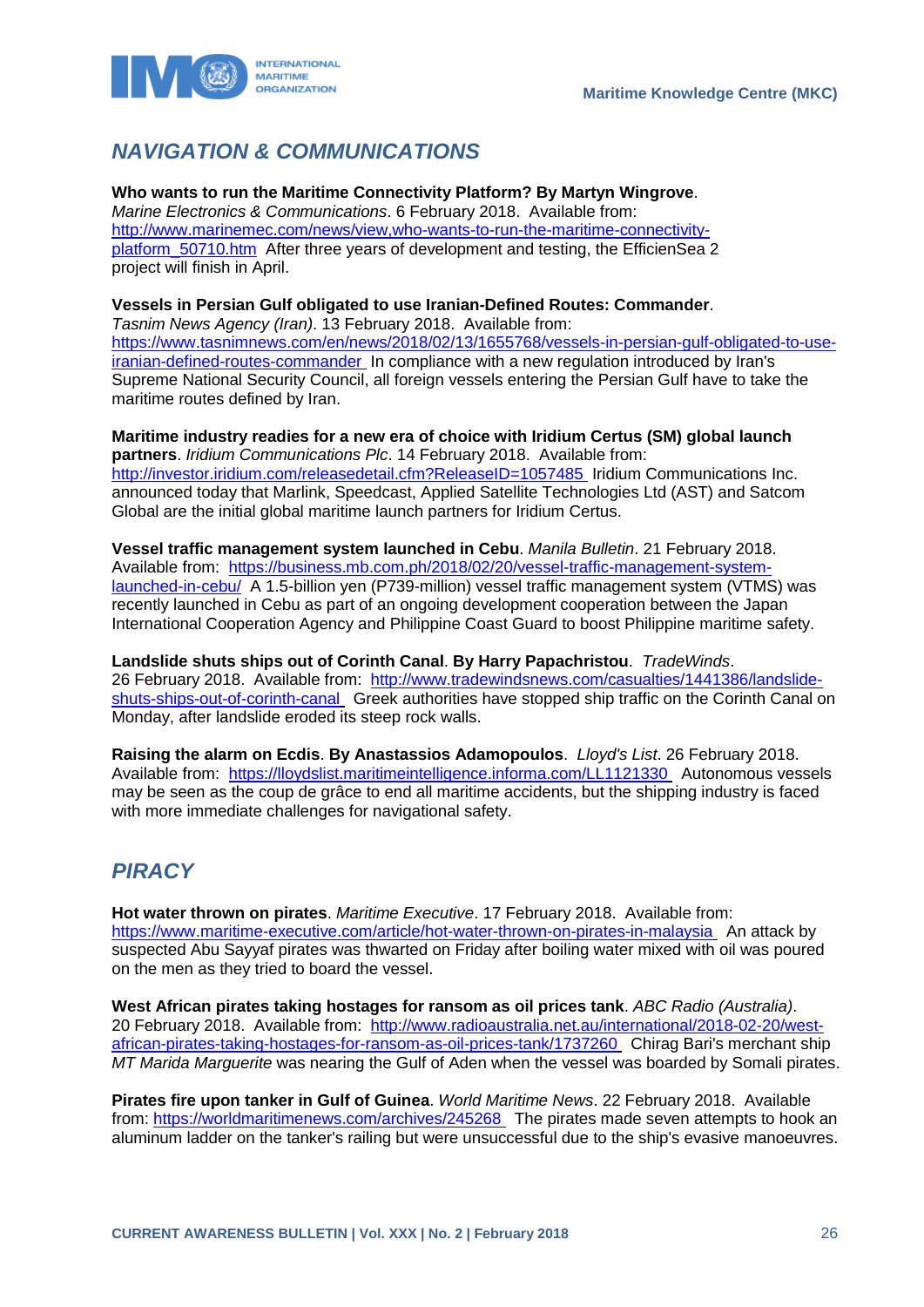

**Somali pirates shoot at Leopard tanker**. **By Andy Pierce**. *TradeWinds*. 23 February 2018. Available from: [http://www.tradewindsnews.com/casualties/1440164/somali-pirates-shoot-at](http://www.tradewindsnews.com/casualties/1440164/somali-pirates-shoot-at-leopard-tanker)[leopard-tanker](http://www.tradewindsnews.com/casualties/1440164/somali-pirates-shoot-at-leopard-tanker) Suspected Somali pirates have exchanged fire with an armed security team onboard a Leopard Tankers ship in what is believed to be the first incident in the region this year.

**EU NAVFOR confirms** *MT Leopard Sun* **attacked 160 nautical miles off the central coast of Somalia**. *EU NAVFOR Somalia*. 23 February 2018. Available from: [http://eunavfor.eu/eu-navfor](http://eunavfor.eu/eu-navfor-confirms-mt-leopard-sun-attacked-160-nautical-miles-off-the-central-coast-of-somalia/)[confirms-mt-leopard-sun-attacked-160-nautical-miles-off-the-central-coast-of-somalia/](http://eunavfor.eu/eu-navfor-confirms-mt-leopard-sun-attacked-160-nautical-miles-off-the-central-coast-of-somalia/) On 23rd February at 0030 local time, the Motor Tanker *Leopard Sun* was attacked by two skiffs 160 nautical miles off the coast of Somalia.

**Gulf of Guinea piracy evolving, crew on moving vessels 'easiest targets'**. **By Jamey Bergman**. *Tanker Shipping & Trade*. 27 February 2018. Available from: [http://www.tankershipping.com/news/view,gulf-of-guinea-piracy-evolving-crew-on-moving-vessels](http://www.tankershipping.com/news/view,gulf-of-guinea-piracy-evolving-crew-on-moving-vessels-easiest-targets_50933.htm)[easiest-targets\\_50933.htm](http://www.tankershipping.com/news/view,gulf-of-guinea-piracy-evolving-crew-on-moving-vessels-easiest-targets_50933.htm) Piracy is becoming a more significant problem for vessels operating in the Gulf of Guinea in spite of a worldwide drop in piracy during 2017.

# <span id="page-27-0"></span>*PORT STATE CONTROL*

**Foreign flagged ships under detention in the UK during January 2018**. *UK Government*. 7 February 2018. Available from: [https://www.gov.uk/government/news/foreign-flagged-ships](https://www.gov.uk/government/news/foreign-flagged-ships-under-detention-in-the-uk-during-january-2018)[under-detention-in-the-uk-during-january-2018](https://www.gov.uk/government/news/foreign-flagged-ships-under-detention-in-the-uk-during-january-2018) The Maritime and Coastguard Agency (MCA) announced today that ten foreign flagged ships were under detention in UK ports during January 2018 after failing Port State Control (PSC) inspection.

**Paris MoU Releases Results of Safety of Navigation Campaign**. *Maritime Executive*. 19 February 2018. Available from: [https://www.maritime-executive.com/article/paris-mou-releases](https://www.maritime-executive.com/article/paris-mou-releases-results-of-safety-of-navigation-campaign)[results-of-safety-of-navigation-campaign](https://www.maritime-executive.com/article/paris-mou-releases-results-of-safety-of-navigation-campaign) The Paris MoU region and the Tokyo MoU performed a joint Concentrated Inspection Campaign (CIC) on Safety of Navigation, including ECDIS, last year, an the Paris MoU has released its initial findings, saying the results are encouraging.

# <span id="page-27-1"></span>*PORTS & HARBOURS*

**Port of Rotterdam teams with IBM Internet of Things to digitize operations**. *Port of Rotterdam*. 31 January 2018. Available from: [https://www.portofrotterdam.com/en/news-and-press](https://www.portofrotterdam.com/en/news-and-press-releases/port-of-rotterdam-teams-with-ibm-internet-of-things-to-digitize-operations)[releases/port-of-rotterdam-teams-with-ibm-internet-of-things-to-digitize-operations](https://www.portofrotterdam.com/en/news-and-press-releases/port-of-rotterdam-teams-with-ibm-internet-of-things-to-digitize-operations) The Port of Rotterdam Authority and IBM today announced their collaboration on a multi-year digitisation initiative to transform the port's operational environment using Internet of Things (IoT) technologies in the cloud to benefit the port and those who use it.

**Construction of land-based LNG facility under way at the Port of Gothenburg**. *Port of Gothenburg*. 1 February 2018. Available from: [https://www.portofgothenburg.com/news](https://www.portofgothenburg.com/news-room/news/construction-of-land-based-lng-facility-under-way-at-the-port-of-gothenburg/)[room/news/construction-of-land-based-lng-facility-under-way-at-the-port-of-gothenburg/](https://www.portofgothenburg.com/news-room/news/construction-of-land-based-lng-facility-under-way-at-the-port-of-gothenburg/) The facility will open up new opportunities for LNG-fuelled ships that call at the Gothenburg Energy Port.

**How a tiny frog and a big fish could block Port of Montreal expansion**. *Canadian Broadcasting Corporation (CBC)*. 1 February 2018. Available from: [http://www.cbc.ca/news/canada/montreal/port](http://www.cbc.ca/news/canada/montreal/port-of-montreal-development-1.4513802)[of-montreal-development-1.4513802](http://www.cbc.ca/news/canada/montreal/port-of-montreal-development-1.4513802) The Port of Montreal wants to expand to the South Shore, building a large-scale shipping dock at Contrecoeur, but a fish and a frog, both at-risk species, may get in the way of that plan.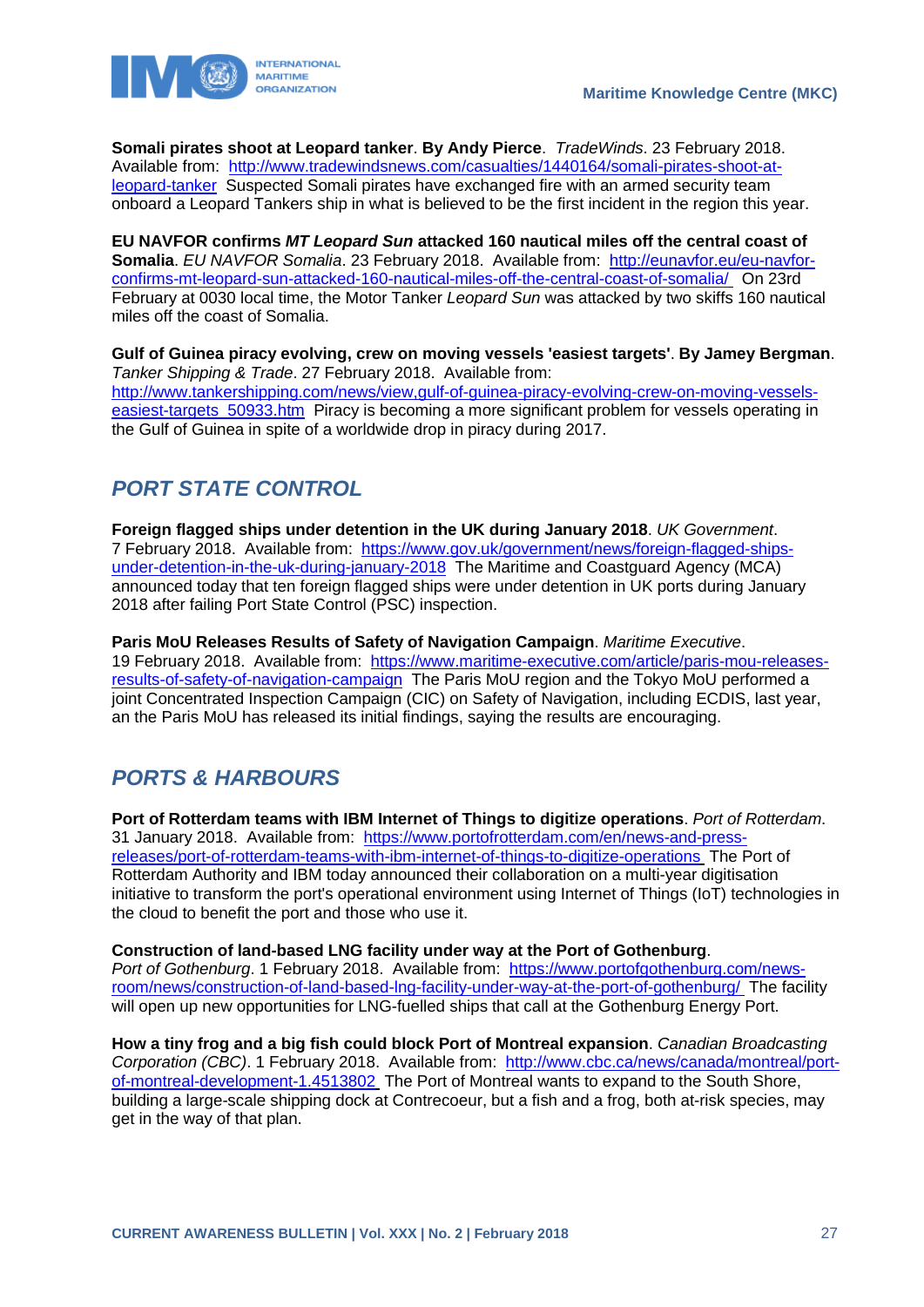

**Digital technologies change seaport operations**. **By Layan Damanhouri**. *Saudi Gazette*. 4 February 2018. Available from: <http://saudigazette.com.sa/article/527740>After ranking as the fastest growing port in the Middle East in 2017, leading port operating Gulf Stevedoring (GSCCO) says it has plans to optimize trade flows through Jubail Commercial Port (JCT) this year to drive growth across the region.

**Guidance on LNG Bunkering to Port Authorities and Administrations**. *European Maritime Safety Agency (EMSA)*. 6 February 2018. Available from: [http://www.emsa.europa.eu/news-a](http://www.emsa.europa.eu/news-a-press-centre/external-news/item/3207-guidance-on-lng-bunkering-to-port-authorities-and-administrations.html)[press-centre/external-news/item/3207-guidance-on-lng-bunkering-to-port-authorities-and](http://www.emsa.europa.eu/news-a-press-centre/external-news/item/3207-guidance-on-lng-bunkering-to-port-authorities-and-administrations.html)[administrations.html](http://www.emsa.europa.eu/news-a-press-centre/external-news/item/3207-guidance-on-lng-bunkering-to-port-authorities-and-administrations.html) The guidance was prepared in close cooperation with the European Commission (DG MOVE), member states and industry within the context of the European Sustainable Shipping Forum. [EMSA Guidance on LNG Bunkering](http://www.emsa.europa.eu/news-a-press-centre/external-news/download/5104/3207/23.html) <sup>1</sup>2

**CNBC Transcript: Sultan Ahmed bin Sulayem, Chairman and CEO, Dubai Ports World**. *CNBC*. 12 February 2018. Available from: [https://www.cnbc.com/2018/02/12/cnbc-transcript-sultan](https://www.cnbc.com/2018/02/12/cnbc-transcript-sultan-ahmed-bin-sulayem-chairman-and-ceo-dubai-ports-world.html)[ahmed-bin-sulayem-chairman-and-ceo-dubai-ports-world.html](https://www.cnbc.com/2018/02/12/cnbc-transcript-sultan-ahmed-bin-sulayem-chairman-and-ceo-dubai-ports-world.html) Following is the transcript of an exclusive CNBC interview with Sultan Ahmed bin Sulayem, Chairman and CEO of Dubai Ports World at the 2018 World Government Summit in Dubai.

**MEDPorts promoting the establishment of a Mediterranean ports association**. *Port News*. 12 February 2018. Available from: <http://www.en.portnews.ru/news/253453/> On the initiative of the Marseille Port Authority, the third MEDPorts Forum took place in Marseille on 7 and 8 February, Luka Koper said in its press release.

**Hong Kong boosts productivity with remote-controlled yard operations**. **By Turloch Mooney**. *Fairplay*. 14 February 2018. Available from: [https://fairplay.ihs.com/ports/article/4297681/hong](https://fairplay.ihs.com/ports/article/4297681/hong-kong-boosts-productivity-with-remote-controlled-yard-operations)[kong-boosts-productivity-with-remote-controlled-yard-operations](https://fairplay.ihs.com/ports/article/4297681/hong-kong-boosts-productivity-with-remote-controlled-yard-operations) Yard productivity at one of Hong Kong's main container terminals could improve by as much as 40% with the introduction of a pioneering remote-controlled yard crane and automated stacking system.

**Port of Gothenburg nominated for international environmental award**. *Port of Gothenburg*. 13 February 2018. Available from: [https://www.portofgothenburg.com/news-room/news/port-of](https://www.portofgothenburg.com/news-room/news/port-of-gothenburg-nominated-for-international-environmental-award/)[gothenburg-nominated-for-international-environmental-award/](https://www.portofgothenburg.com/news-room/news/port-of-gothenburg-nominated-for-international-environmental-award/) The Port of Gothenburg has been nominated for the GREEN4SEA Port Award 2018 in recognition of the company's environmental work.

#### **'Wage slave' or a great place to work? By Michael Grey**. *Seatrade Maritime News*.

15 February 2018. Available from: [http://www.seatrade-maritime.com/news/europe/wage-slave-or](http://www.seatrade-maritime.com/news/europe/wage-slave-or-a-great-place-to-work.html)[a-great-place-to-work.html](http://www.seatrade-maritime.com/news/europe/wage-slave-or-a-great-place-to-work.html) Are you what is termed a "wage slave", crawling unwillingly to work and counting the hours until the weekend, or even the end of the shift?

#### **Hamburg equips for the future with improved infrastructure and digitalization**.

*Port of Hamburg*. 14 February 2018. Available from: [https://www.hafen-hamburg.de/en/news/port-4-](https://www.hafen-hamburg.de/en/news/port-4-0-hamburg-equips-for-the-future-with-improved-infrastructure-and-digitalization---35646) [0-hamburg-equips-for-the-future-with-improved-infrastructure-and-digitalization---35646](https://www.hafen-hamburg.de/en/news/port-4-0-hamburg-equips-for-the-future-with-improved-infrastructure-and-digitalization---35646) In the last business year, the high quality services provided by the Port of Hamburg's operators has lead to a stable handling result comparable with the previous year.

**India to get control of key port in Iran for 18 months.** *Times of India*. 17 February 2018. Available from: [https://timesofindia.indiatimes.com/india/india-to-get-control-of-key-port-in-iran-for-](https://timesofindia.indiatimes.com/india/india-to-get-control-of-key-port-in-iran-for-18-months/articleshow/62963561.cms)[18-months/articleshow/62963561.cms](https://timesofindia.indiatimes.com/india/india-to-get-control-of-key-port-in-iran-for-18-months/articleshow/62963561.cms) India and Iran on Saturday signed a significant pact which gives New Delhi operational control of a part of the strategically located Chabahar port on the Gulf of Oman for 18 months.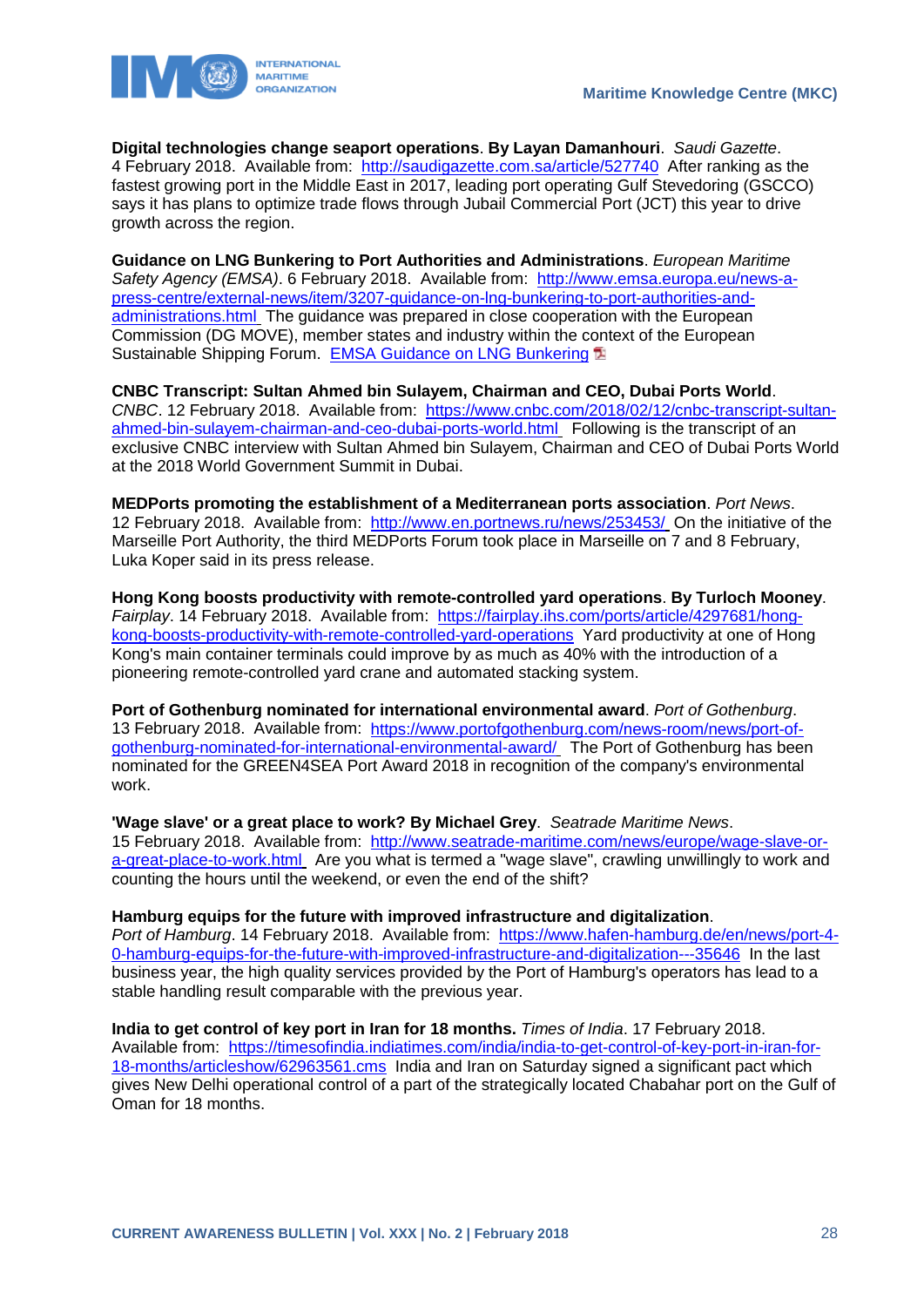

### **Post-Brexit port health border disruption still a major concern for British ports**.

*British Ports Association*. 19 February 2018. Available from:

[https://www.britishports.org.uk/news/post-brexit-port-health-border-disruption-still-a-major-concern](https://www.britishports.org.uk/news/post-brexit-port-health-border-disruption-still-a-major-concern-for-british-ports)[for-british-ports](https://www.britishports.org.uk/news/post-brexit-port-health-border-disruption-still-a-major-concern-for-british-ports) Responding to the publication of the Commons Environment, Food and Rural Affairs Committee report on 'Brexit: Trade in Food', the British Ports Association warned that without agreements on cross-border environmental health standards there could be major disruption at UK and EU ports.

#### **Less fuel oil and more LNG bunkered in 2017**. *Port of Rotterdam*. 19 February 2018.

Available from: [https://www.portofrotterdam.com/en/news-and-press-releases/less-fuel-oil-and](https://www.portofrotterdam.com/en/news-and-press-releases/less-fuel-oil-and-more-lng-bunkered-in-2017)[more-lng-bunkered-in-2017](https://www.portofrotterdam.com/en/news-and-press-releases/less-fuel-oil-and-more-lng-bunkered-in-2017) In 2017, the sale of bunker oil - fuel for shipping - in the Rotterdam bunker port diminished from 10.1 million m3 to 9.9 million m3.

#### **Digitalisation signals "fourth industrial revolution" for global ports sector: PEMA**.

*Port Equipment Manufacturers Association (PEMA)*. 19 February 2018. Available from: [http://www.pema.org/4631/digitalisation-signals-fourth-industrial-revolution-for-global-ports-sector](http://www.pema.org/4631/digitalisation-signals-fourth-industrial-revolution-for-global-ports-sector-pema/)[pema/](http://www.pema.org/4631/digitalisation-signals-fourth-industrial-revolution-for-global-ports-sector-pema/) "With the necessary ambition among PEMA members, everybody can be best in class in improving safety, driving efficiency, and reducing environmental impact," PEMA president, Ottonel Popesco, told AGM delegates.

#### **PFSOF laments proximity of ports to communities**. **By Izuchukwu Ozoemena**.

*Business & Maritime West Africa*. 20 February 2018. Available from: [http://www.businessandmaritimewestafrica.com/maritime-development/pfsof-laments-proximity-of](http://www.businessandmaritimewestafrica.com/maritime-development/pfsof-laments-proximity-of-ports-to-communities)[ports-to-communities](http://www.businessandmaritimewestafrica.com/maritime-development/pfsof-laments-proximity-of-ports-to-communities) The Ports Facilities Security Officers Forum (PFSOF), Lagos maritime security zone, has expressed concern over the convergence of residential communities with seaports, saying it is a major factor for the increasing robbery at sea.

**Papua's ports: will international condemnation mark a turning point? By Patrick Kingsland**. *Ship-Technology.Com*. 21 February 2018. Available from: [https://www.ship](https://www.ship-technology.com/features/papuas-ports-will-international-condemnation-mark-a-turning-point/)[technology.com/features/papuas-ports-will-international-condemnation-mark-a-turning-point/](https://www.ship-technology.com/features/papuas-ports-will-international-condemnation-mark-a-turning-point/) It's one of the fastest growing terminal operators in the world, with 29 container terminals in dozens of different countries.

**Bribery in shipping: 'The class society, the IMO, the whole world knew and never did anything'**. **By Paul Berrill and Michael Juliano**. *TradeWinds*. 22 February 2018. Available from: [http://www.tradewindsnews.com/TWplus/1414618/bribery-in-shipping-the-class-society-the-imo-the](http://www.tradewindsnews.com/TWplus/1414618/bribery-in-shipping-the-class-society-the-imo-the-whole-world-knew-and-never-did-anything)[whole-world-knew-and-never-did-anything](http://www.tradewindsnews.com/TWplus/1414618/bribery-in-shipping-the-class-society-the-imo-the-whole-world-knew-and-never-did-anything) The captain pulls his cargoship into a faraway port, its amber lights and those of the sleeping city beyond glimmering amid the deep night.

**Security concern raised at Chittagong port after unauthorised boat approaches foreign ship**. *Bdnews24.Com (Bangladesh)*. 24 February 2018. Available from: [https://bdnews24.com/business/2018/02/24/security-concern-raised-at-chittagong-port-after](https://bdnews24.com/business/2018/02/24/security-concern-raised-at-chittagong-port-after-unauthorised-boat-approaches-foreign-ship)[unauthorised-boat-approaches-foreign-ship](https://bdnews24.com/business/2018/02/24/security-concern-raised-at-chittagong-port-after-unauthorised-boat-approaches-foreign-ship) A port official told bdnews24.com on Friday that the GBX incident might seem insignificant, but could lead to a security threat.

**Greece's Piraeus port enters new era with increasing handling capacity**. *Xinhuanet (China)*. 27 February 2018. Available from: [http://www.xinhuanet.com/english/2018-02/27/c\\_137001734.htm](http://www.xinhuanet.com/english/2018-02/27/c_137001734.htm) Piraeus port, the largest harbor in Greece, entered a new era of handling 20,000 plus twenty-foot equivalent unit (TEU) vessels on Monday when China's COSCO Shipping *Taurus* giga container vessel, one of the biggest worldwide, docked here.

**754 ships desert eastern ports**. **By Yusuf Babalola**. *Leadership (Nigeria)*. 26 February 2018. Available from: <https://leadership.ng/2018/02/26/754-ships-desert-eastern-ports/>A total of 754 vessels dumped the eastern ports in the country within a period of three years due to shallow depth and pirate attacks, LEADERSHIP's investigations have revealed.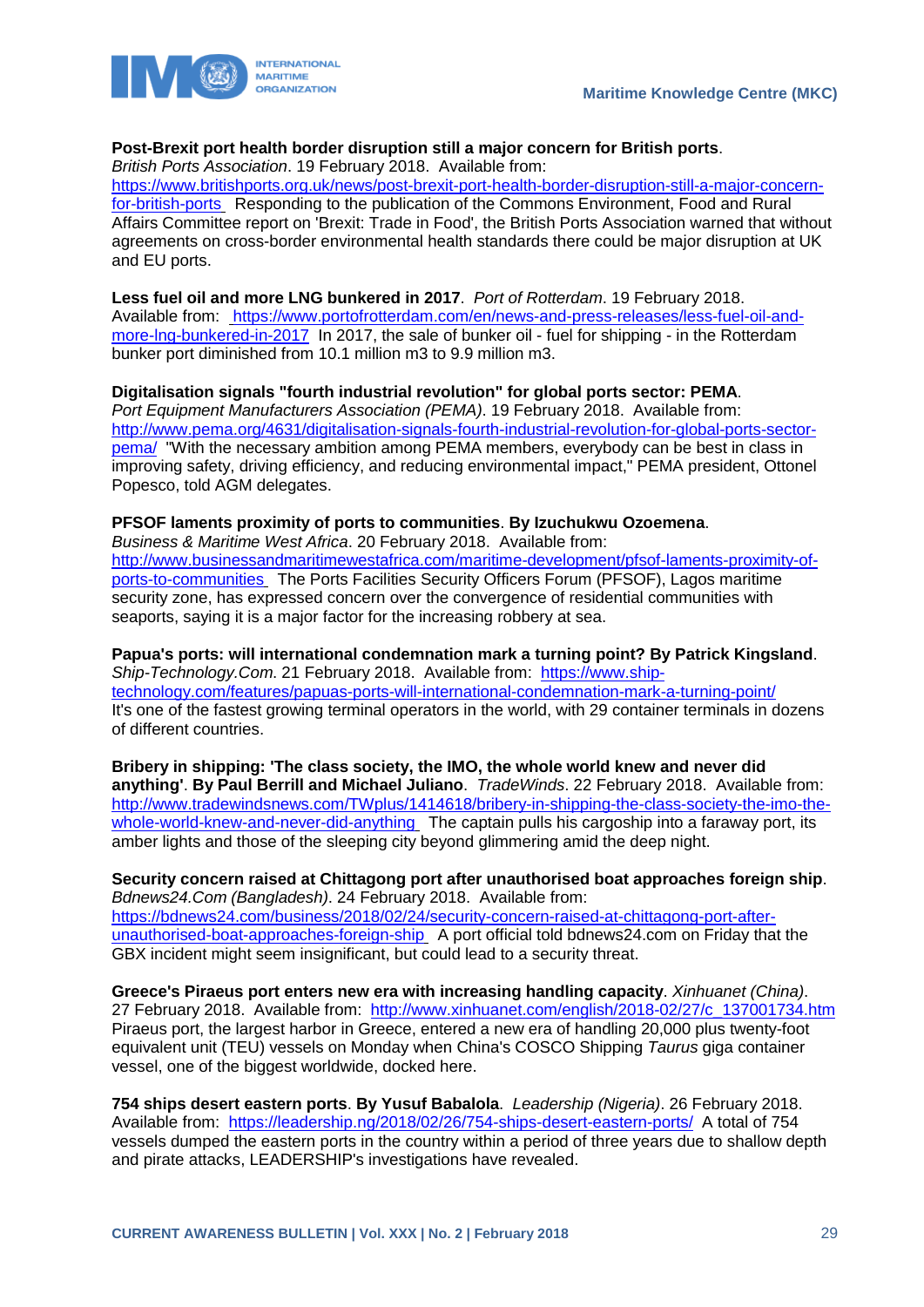

### **Heavy security and a 'climate of fear' surround China's flagship port in Pakistan**.

*South China Morning Post*. 27 February 2018. Available from:

[http://www.scmp.com/news/asia/article/2134832/heavy-security-and-climate-fear-surround-chinas](http://www.scmp.com/news/asia/article/2134832/heavy-security-and-climate-fear-surround-chinas-flagship-port-pakistan)[flagship-port-pakistan](http://www.scmp.com/news/asia/article/2134832/heavy-security-and-climate-fear-surround-chinas-flagship-port-pakistan) For the thousands of attendees it was meant to be a conference to showcase China's flagship Belt and Road project in Pakistan – the port in southwestern Gwadar that gives Beijing access to the Arabian Sea.

**First ever International Maritime Charter for sustainable ports worldwide**. *Port of Antwerp*. 26 February 2018. Available from: [http://www.portofantwerp.com/en/news/first-ever-international](http://www.portofantwerp.com/en/news/first-ever-international-maritime-charter-sustainable-ports-worldwide)[maritime-charter-sustainable-ports-worldwide](http://www.portofantwerp.com/en/news/first-ever-international-maritime-charter-sustainable-ports-worldwide) The World Ports Sustainability Program (WPSP) charter will be signed in Antwerp on 22 March.

**EBRD boosts Turkish-run port in Montenegro**. **By Gokhan Ergocun**. *Anadolu Agency (Turkey)*. 26 February 2018. Available from: [https://aa.com.tr/en/economy/ebrd-boosts-turkish-run-port-in](https://aa.com.tr/en/economy/ebrd-boosts-turkish-run-port-in-montenegro/1074492)[montenegro/1074492](https://aa.com.tr/en/economy/ebrd-boosts-turkish-run-port-in-montenegro/1074492) The European Bank for Reconstruction and Development (EBRD) is providing a €20 million (\$24.6 million) loan to modernize the Turkish-owned Port of Adria, which handles over 95 percent of Montenegro's maritime freight, the bank announced on Monday.

### <span id="page-30-0"></span>*REGULATIONS*

**No exceptions from insurers in 2020 for IMO non-compliance** . *S&P Global Platts*. 2 February 2018. Available from: [https://www.platts.com/latest-news/shipping/london/feature-no](https://www.platts.com/latest-news/shipping/london/feature-no-exceptions-from-insurers-in-2020-for-26884390)[exceptions-from-insurers-in-2020-for-26884390](https://www.platts.com/latest-news/shipping/london/feature-no-exceptions-from-insurers-in-2020-for-26884390) As the International Maritime Organization's 2020 0.5% global sulfur cap draws ever nearer there are plenty of questions that remain unanswered, one of which is the impact on insurance policies.

**The Fight Against NOxious Emissions**. *All About Shipping*. 7 February 2018. Available from: <http://www.allaboutshipping.co.uk/2018/02/07/the-fight-against-noxious-emissions/> The IMO's Tier III limits for nitrous oxide (NOX) emissions from new ships operating in emission control areas (ECAs) are one of the latest regulatory challenges for many shipowners.

**Plea for sulphur cap transition period persists at IMO**. **By Anastassios Adamopoulos**. *Lloyd's List*. 7 February 2018. Available from: <https://lloydslist.maritimeintelligence.informa.com/LL1121227>Saudi Arabia and other members foster hopes of a transitional period after 2020.

**IMO2020: Scorpio Bulkers says these are the 3 barriers to adopting scrubbers**. *Ship & Bunker*. 9 February 2018. Available from: <https://shipandbunker.com/news/world/946581>Scorpio Bulkers Inc. (Scorpio Bulkers) say there are currently three things preventing a "mature long-term decision" being made on choosing scrubbers as a compliance solution for IMO 2020.

**Banning non-compliant fuel onboard is one thing. Enforcing it is another**. *Fathom News*. 10 February 2018. Available from: [http://www.fathom-news.com/banning-con-compliant-fuel-oil](http://www.fathom-news.com/banning-con-compliant-fuel-oil-ships-one-thing-enforcing-another/)[ships-one-thing-enforcing-another/](http://www.fathom-news.com/banning-con-compliant-fuel-oil-ships-one-thing-enforcing-another/) The IMO is on its way to ban ships from carrying fuel oil onboard that they cannot legally use.

**Insurers demand enhanced regulations as new mega vessels come online**. **By Jon Guy**. *Fairplay*. 12 February 2018. Available from: [https://fairplay.ihs.com/safety](https://fairplay.ihs.com/safety-regulation/article/4297366/insurers-demand-enhanced-regulations-as-new-mega-vessels-come-online)[regulation/article/4297366/insurers-demand-enhanced-regulations-as-new-mega-vessels-come](https://fairplay.ihs.com/safety-regulation/article/4297366/insurers-demand-enhanced-regulations-as-new-mega-vessels-come-online)[online](https://fairplay.ihs.com/safety-regulation/article/4297366/insurers-demand-enhanced-regulations-as-new-mega-vessels-come-online) For some years the marine insurance sector has voiced its fears about the increasing size of vessels used by world shipping.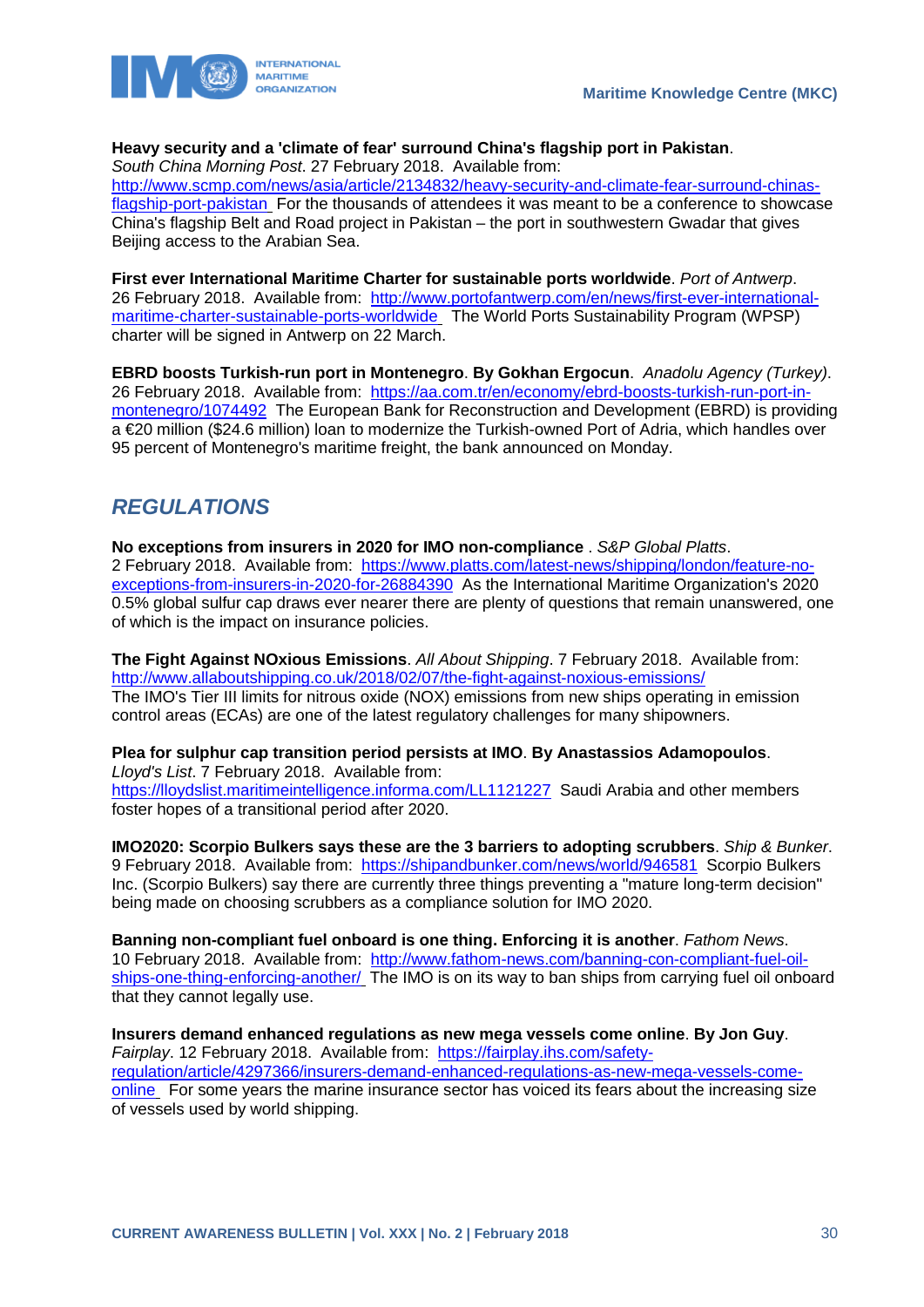

#### **Old attitudes, new systems: why shipowners are struggling to adapt to the BWMC**.

**By Ross Davies**. *Ship-Technology.Com*. 13 February 2018. Available from: [http://www.ship](http://www.ship-technology.com/features/old-attitudes-new-systems-shipowners-struggling-adapt-bwmc/)[technology.com/features/old-attitudes-new-systems-shipowners-struggling-adapt-bwmc/](http://www.ship-technology.com/features/old-attitudes-new-systems-shipowners-struggling-adapt-bwmc/) The Ballast Water Management Convention might now be in force, but shipowners are dragging their heels over installing new systems.

#### **Owners warned about new China regulations on solid waste**. **By Vincent Wee**.

*Seatrade Maritime News*. 12 February 2018. Available from: [http://www.seatrade](http://www.seatrade-maritime.com/news/asia/owners-warned-about-new-china-regulations-on-solid-waste.html)[maritime.com/news/asia/owners-warned-about-new-china-regulations-on-solid-waste.html](http://www.seatrade-maritime.com/news/asia/owners-warned-about-new-china-regulations-on-solid-waste.html) The London P&I Club has highlighted new stricter China regulations on solid waste imports, and warned in particular about the stiff penalties that been put in place recently.

#### **Deadlines looming on emissions-monitoring plans warns ABS**. **By Mary Bond**.

*Seatrade Cruise News*. 20 February 2018. Available from: [http://www.seatrade](http://www.seatrade-cruise.com/news/news-headlines/deadlines-looming-on-emissions-monitoring-plans-warns-abs.html)[cruise.com/news/news-headlines/deadlines-looming-on-emissions-monitoring-plans-warns-abs.html](http://www.seatrade-cruise.com/news/news-headlines/deadlines-looming-on-emissions-monitoring-plans-warns-abs.html)  At the start of this year, the European Union made it mandatory for all ships above 5,000gt to have an emissions-monitoring plan (EU-MRV) in place before calling at ports on the continent.

### **Oil majors expect compliant marine fuels produced from residuals as post-2020 choice**.

**By Max Tingyao Lin**. *Lloyd's List*. 22 February 2018. Available from: <https://lloydslist.maritimeintelligence.informa.com/LL1121519> The post-2020 bunker scene will see 0.5% sulphur fuel oil made from residual fuel becoming the preferred marine bunkering choice, according to two of the world's largest energy firms, even though such products have yet to emerge.

# <span id="page-31-0"></span>*SALVAGE*

**The Nairobi Convention: navigating obstacles to shipwreck removal**. **By Joe Baker**. *Ship-Technology.Com*. 8 February 2018. Available from: [http://www.ship](http://www.ship-technology.com/features/nairobi-convention-navigating-obstacles-shipwreck-removal/)[technology.com/features/nairobi-convention-navigating-obstacles-shipwreck-removal/](http://www.ship-technology.com/features/nairobi-convention-navigating-obstacles-shipwreck-removal/) Canada recently became the latest in a growing number of states to adopt the International Maritime Organization's Nairobi International Convention on the Removal of Wrecks.

#### **Salvage update:** *Kea Trader* **removal contractor chosen**. **By Martyn Wingrove**.

*Tug Technology & Business*. 14 February 2018. Available from: [http://www.tugtechnologyandbusiness.com/news/view,salvage-update-ikea-traderi-removal](http://www.tugtechnologyandbusiness.com/news/view,salvage-update-ikea-traderi-removal-contractor-chosen_50816.htm)[contractor-chosen\\_50816.htm](http://www.tugtechnologyandbusiness.com/news/view,salvage-update-ikea-traderi-removal-contractor-chosen_50816.htm) Lomar Shipping, owner of the *Kea Trader* wreck in the southern Pacific, is close to awarding a removal contract following a three-month tender process.

# <span id="page-31-1"></span>*SEAFARERS*

**Sheriff orders cash release to pay** *Malaviya Seven* **crew**. *BBC News*. 31 January 2018. Available from: <http://www.bbc.co.uk/news/uk-scotland-north-east-orkney-shetland-42888826> The crew of the troubled *Malaviya Seven* supply ship look set to be paid within the week.

**Greek car carrier operator accused of failing to pay crew**. **By Sam Chambers**. *Splash 24/7*. 1 February 2018. Available from: [http://splash247.com/greek-car-carrier-operator-accused-of](http://splash247.com/greek-car-carrier-operator-accused-of-failing-to-pay-crew/)[failing-to-pay-crew/](http://splash247.com/greek-car-carrier-operator-accused-of-failing-to-pay-crew/) Christian Roos, a Belgian ITF inspector, has alerted Splash to another case of crew abandonment.

**No sign of ship with 22 Indians that vanished from West Africa**. *Times of India*. 4 February 2018. Available from: [https://timesofindia.indiatimes.com/india/no-sign-of-ship-with-22-indians-that](https://timesofindia.indiatimes.com/india/no-sign-of-ship-with-22-indians-that-vanished-from-west-africa/articleshow/62771184.cms)[vanished-from-west-africa/articleshow/62771184.cms](https://timesofindia.indiatimes.com/india/no-sign-of-ship-with-22-indians-that-vanished-from-west-africa/articleshow/62771184.cms) A Panama-flag merchant ship with 22 Indian crew members went missing from Benin Coast of West Africa on Thursday.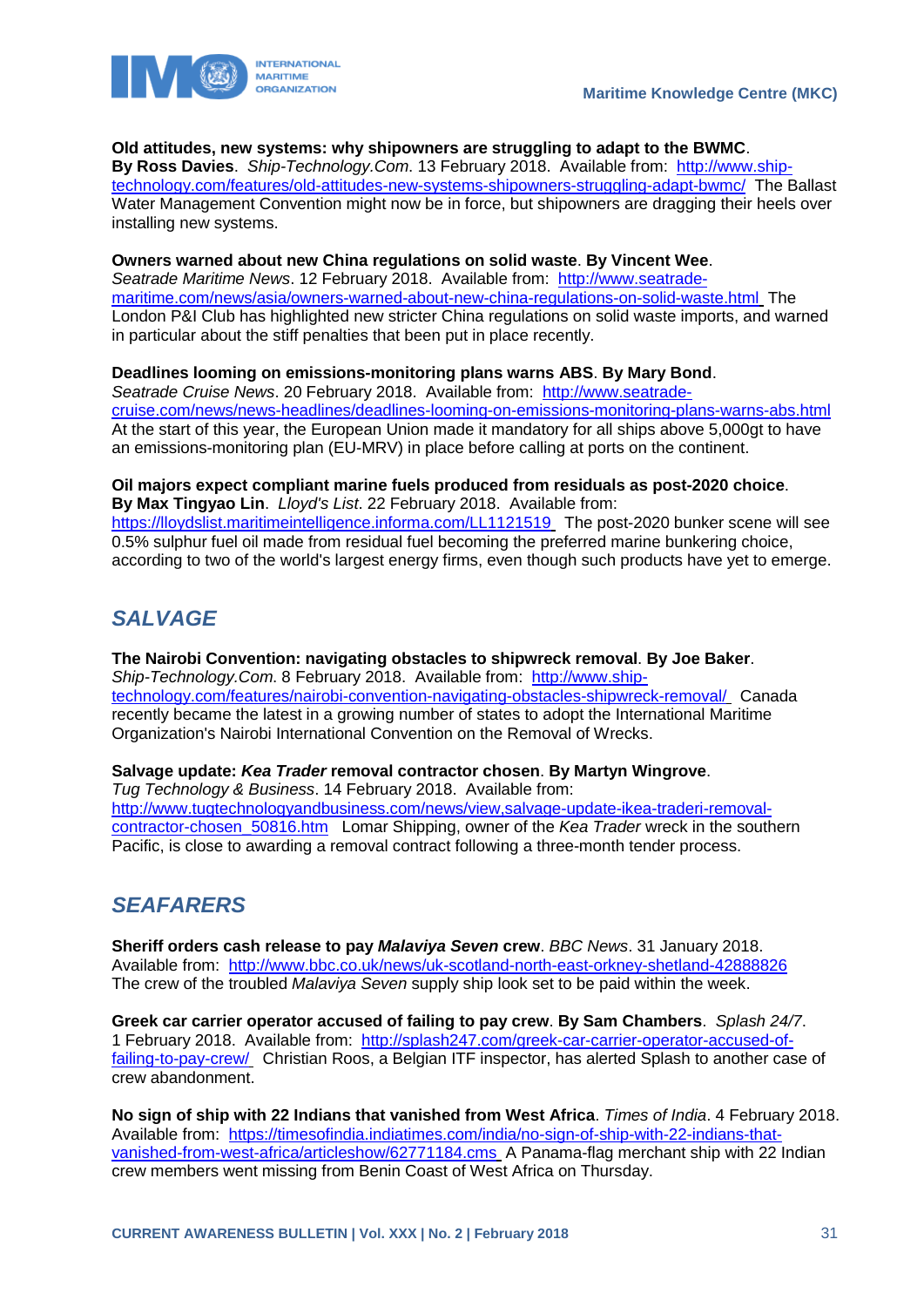

#### **Gov't to open Guesthouse in South Africa for Indonesian seamen**. **By Telly Nathalia**.

*Jakarta Globe*. 2 February 2018. Available from: [http://jakartaglobe.id/news/govt-to-open](http://jakartaglobe.id/news/govt-to-open-guesthouse-in-south-africa-for-indonesian-seamen/)[guesthouse-in-south-africa-for-indonesian-seamen/](http://jakartaglobe.id/news/govt-to-open-guesthouse-in-south-africa-for-indonesian-seamen/) The government plans to open a guesthouse in Cape Town this year to cater to Indonesian seafarers, the directorate of citizen protection and legal aid at the Ministry of Foreign Affairs said in a report published on Thursday (01/02).

#### **Merchant ship with 22 Indians onboard missing, govt coordinating with Nigeria.**

*Indian Express*. 4 February 2018. Available from: [http://indianexpress.com/article/india/oil-tanker](http://indianexpress.com/article/india/oil-tanker-missing-merchant-ship-22-indians-hijack-piracy-pirates-west-african-coast-nigeria-mea-5050833/)[missing-merchant-ship-22-indians-hijack-piracy-pirates-west-african-coast-nigeria-mea-5050833/](http://indianexpress.com/article/india/oil-tanker-missing-merchant-ship-22-indians-hijack-piracy-pirates-west-african-coast-nigeria-mea-5050833/)  The missing merchant vessel is owned by Mumbai-based Anglo Eastern shipping company.

#### **Fishing's dark side: the need to improve conditions for workers**. **By Joe Baker**.

*Ship-Technology.Com*. 5 February 2018. Available from: [https://www.ship](https://www.ship-technology.com/features/fishings-dark-side-need-improve-conditions-workers/)[technology.com/features/fishings-dark-side-need-improve-conditions-workers/](https://www.ship-technology.com/features/fishings-dark-side-need-improve-conditions-workers/) Countries and organisations are coming together to try and improve conditions for workers in the fishing sector, who often bear the brunt of unsafe conditions and informal working practices.

**Hijacked oil tanker with 22 Indians on board released**. *Times of India*. 6 February 2018. Available from: [https://timesofindia.indiatimes.com/india/hijacked-oil-tanker-with-22-indians-on](https://timesofindia.indiatimes.com/india/hijacked-oil-tanker-with-22-indians-on-board-released/articleshow/62800038.cms)[board-released/articleshow/62800038.cms](https://timesofindia.indiatimes.com/india/hijacked-oil-tanker-with-22-indians-on-board-released/articleshow/62800038.cms) Pirates today freed an oil tanker with 22 Indians on board that they had hijacked in West Africa on February 1.

**Hong Kong-managed tanker released after being hijacked by pirates, company reveals**. **By Clifford Lo**. *South China Morning Post*. 6 February 2018. Available from: [http://www.scmp.com/news/hong-kong/article/2132201/hong-kong-managed-tanker-released-after](http://www.scmp.com/news/hong-kong/article/2132201/hong-kong-managed-tanker-released-after-being-hijacked-pirates)[being-hijacked-pirates](http://www.scmp.com/news/hong-kong/article/2132201/hong-kong-managed-tanker-released-after-being-hijacked-pirates) The vessel - *Marine Express* - was handed back in the early hours of Tuesday, shipping firm Anglo-Eastern said, adding that all crew members were safe and no cargo was stolen.

**AoS Chaplains help unpaid seafarers**. **By Erin Carelse**. *Southern Cross (South Africa)*. 6 February 2018. Available from: [https://www.scross.co.za/2018/02/chaplains-help-unpaid](https://www.scross.co.za/2018/02/chaplains-help-unpaid-seafarers/)[seafarers/](https://www.scross.co.za/2018/02/chaplains-help-unpaid-seafarers/) When a group of seafarers were left in limbo in the port of Durban after their ship was detained following the non-payment of wages, Catholic charity Apostleship of the Sea came to the rescue.

**Interview: Ben Baily of Mission to Seafarers**. *Union of Christian Broadcasters (UCB)*. February 2018. Available from: [https://soundcloud.com/ucbnewsteam/oil-tanker-and-22-crew](https://soundcloud.com/ucbnewsteam/oil-tanker-and-22-crew-released-after-being-held-for-4-days-by-west-african-pirates)[released-after-being-held-for-4-days-by-west-african-pirates](https://soundcloud.com/ucbnewsteam/oil-tanker-and-22-crew-released-after-being-held-for-4-days-by-west-african-pirates) 22 crew members have been released by pirates after being held hostage for four days near Benin.

**9th Maritime Employee Survey results**. *Halcyon Recruitment*. February 2018. Available from: <http://www.halcyonrecruitment.com/news/article.aspx?ArticleID=68> The Survey reveals rising confidence in shipping industry employment prospects [Maritime Employee Survey 2017](http://www.halcyonrecruitment.com/Downloads/The-Maritime-Employee-Survey-2017.pdf)

**Bristol University law students lead on new Flag State project**. *Human Rights at Sea (HRAS)*. 9 February 2018. Available from: [https://www.humanrightsatsea.org/bristol-university-law-students](https://www.humanrightsatsea.org/bristol-university-law-students-lead-on-new-flag-state-project/)[lead-on-new-flag-state-project/](https://www.humanrightsatsea.org/bristol-university-law-students-lead-on-new-flag-state-project/) The University of Bristol's Human Rights Implementation Centre offers a unique opportunity for students to conduct applied research in collaboration with valued partners through its Human Rights Law Clinic.

**The "New" Human Rights at Sea Debate**. **By Sofia Galani**. *Maritime Executive*.

12 February 2018. Available from: [https://www.maritime-executive.com/editorials/the-new-human](https://www.maritime-executive.com/editorials/the-new-human-rights-at-sea-debate#gs.4BzRx1w)[rights-at-sea-debate#gs.4BzRx1w](https://www.maritime-executive.com/editorials/the-new-human-rights-at-sea-debate#gs.4BzRx1w) Dr Sofia Galani, one of Human Rights at Sea's Non-Executive Board of Advisors, gave a presentation at the Bath Royal Literary and Scientific Institution last month on the topic of maritime security and human rights.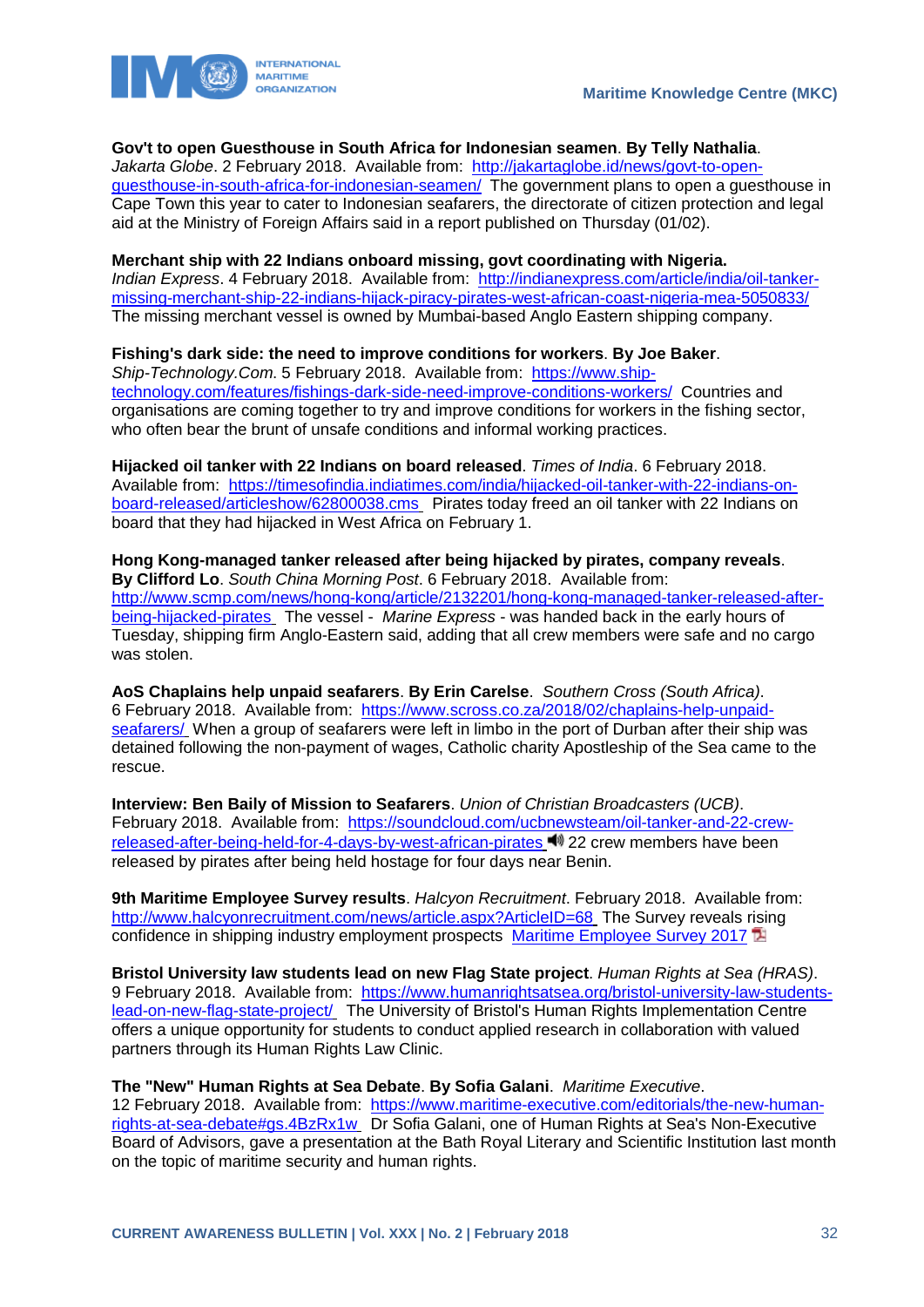

### **Maritime NZ leading the way for seafarers**. *Maritime New Zealand*. 14 February 2018.

Available from: <https://www.maritimenz.govt.nz/public/news/media-releases-2018/20180214b.asp> New Zealand is helping local seafarers with fishing qualifications to have their training recognised when working overseas, by being an early adopter of an International Maritime Organization convention.

**Greek owner pays \$166,000 in crew pay arrears to get car carrier into gear**. **By Sam Chambers**. *Splash 24/7*. 19 February 2018. Available from: [http://splash247.com/greek](http://splash247.com/greek-owner-pays-166000-crew-pay-arrears-get-car-carrier-gear/)[owner-pays-166000-crew-pay-arrears-get-car-carrier-gear/](http://splash247.com/greek-owner-pays-166000-crew-pay-arrears-get-car-carrier-gear/) Another crew neglect case has been resolved.

**ISWAN's seminar/workshop in Mumbai addresses future of seafarers' welfare**. *International Seafarers' Welfare and Assistance Network (ISWAN)*. 19 February 2018. Available from: [http://seafarerswelfare.org/news-and-media/latest-news/iswans-seminar-workshop](http://seafarerswelfare.org/news-and-media/latest-news/iswans-seminar-workshop-in-mumbai-addresses-future-of-seafarers-welfare)[in-mumbai-addresses-future-of-seafarers-welfare](http://seafarerswelfare.org/news-and-media/latest-news/iswans-seminar-workshop-in-mumbai-addresses-future-of-seafarers-welfare) On Friday 9th February, the International Seafarers' Welfare and Assistance Network (ISWAN) held a seminar/workshop at the Maritime Training Institute in Powai, Mumbai with the theme: 'Further Enhancing Seafarers' Welfare - Challenges and Opportunities - Going Forward'.

**Stella Maris, the century-old charity helping foreign seafarers regain their land legs**. **By Sophie Meixner**. *ABC (Australia)*. 21 February 2018. Available from: [http://www.abc.net.au/news/2018-02-20/charity-stella-maris-helping-foreign-seafarers-regain-land](http://www.abc.net.au/news/2018-02-20/charity-stella-maris-helping-foreign-seafarers-regain-land-legs/9401166)[legs/9401166](http://www.abc.net.au/news/2018-02-20/charity-stella-maris-helping-foreign-seafarers-regain-land-legs/9401166)  $\blacksquare$  In some cases, they have been at sea and away from their families for nine months or longer.

**ITF, maritime employers hammer out wage increase for seafarers**. *World Maritime News*. 22 February 2018. Available from: <https://worldmaritimenews.com/archives/245322>JNG is comprised of the International Maritime Employers' Council (IMEC), the International Shipping Employers' Group (ISEG), which incorporates the International Maritime Managers' Association of Japan (IMMAJ), and the Taiwanese company Evergreen, and the Korean Shipowners' Association.

**UPDATE: Tintomara detainment lifted after chief, captain removed**. **By Tegan Annett**. *Gladstone Observer (Australia)*. 26 February 2018. Available from: [https://www.gladstoneobserver.com.au/news/breaking-crew-on-board-horrific-ship-sign-itf](https://www.gladstoneobserver.com.au/news/breaking-crew-on-board-horrific-ship-sign-itf-agre/3346683/)[agre/3346683/](https://www.gladstoneobserver.com.au/news/breaking-crew-on-board-horrific-ship-sign-itf-agre/3346683/) The Hong Kong owned flag of convenience ship, flying a Liberian flag, left Auckland Point Wharf last night.

**Conditions now deadly on abandoned chemical tanker off Tunisia**. **By Sam Chambers**. *Splash 24/7*. 26 February 2018. Available from: [http://splash247.com/conditions-now-deadly](http://splash247.com/conditions-now-deadly-abandoned-chemical-tanker-off-tunisia/)[abandoned-chemical-tanker-off-tunisia/](http://splash247.com/conditions-now-deadly-abandoned-chemical-tanker-off-tunisia/) The master of the chemical tanker *Qaaswa* has contacted Splash with details of another shocking case of crew abandonment.

**Captain removed after starving crew complain**. *Maritime Executive*. 24 February 2018. Available from: <https://maritime-executive.com/article/captain-removed-after-starving-crew-complain> The master of the Liberia-flagged chemical tanker *Tintomara* has been removed from his ship in Gladstone, Australia, after the vessel was detained amid allegations of poor working conditions by the crew.

**HK's iconic seafarers' haven to be redeveloped**. **By Vincent Wee**. *Seatrade Maritime News*. 27 February 2018. Available from: [http://www.seatrade-maritime.com/news/global-whispers/hk-s](http://www.seatrade-maritime.com/news/global-whispers/hk-s-iconic-seafarers-haven-to-be-redeveloped.html)[iconic-seafarers-haven-to-be-redeveloped.html](http://www.seatrade-maritime.com/news/global-whispers/hk-s-iconic-seafarers-haven-to-be-redeveloped.html) The site housed the city's first "Sailor's Home" opened by huge trading firms such as Jardine Matheson in 1863 to provide seafarers a welcome rest on dry land.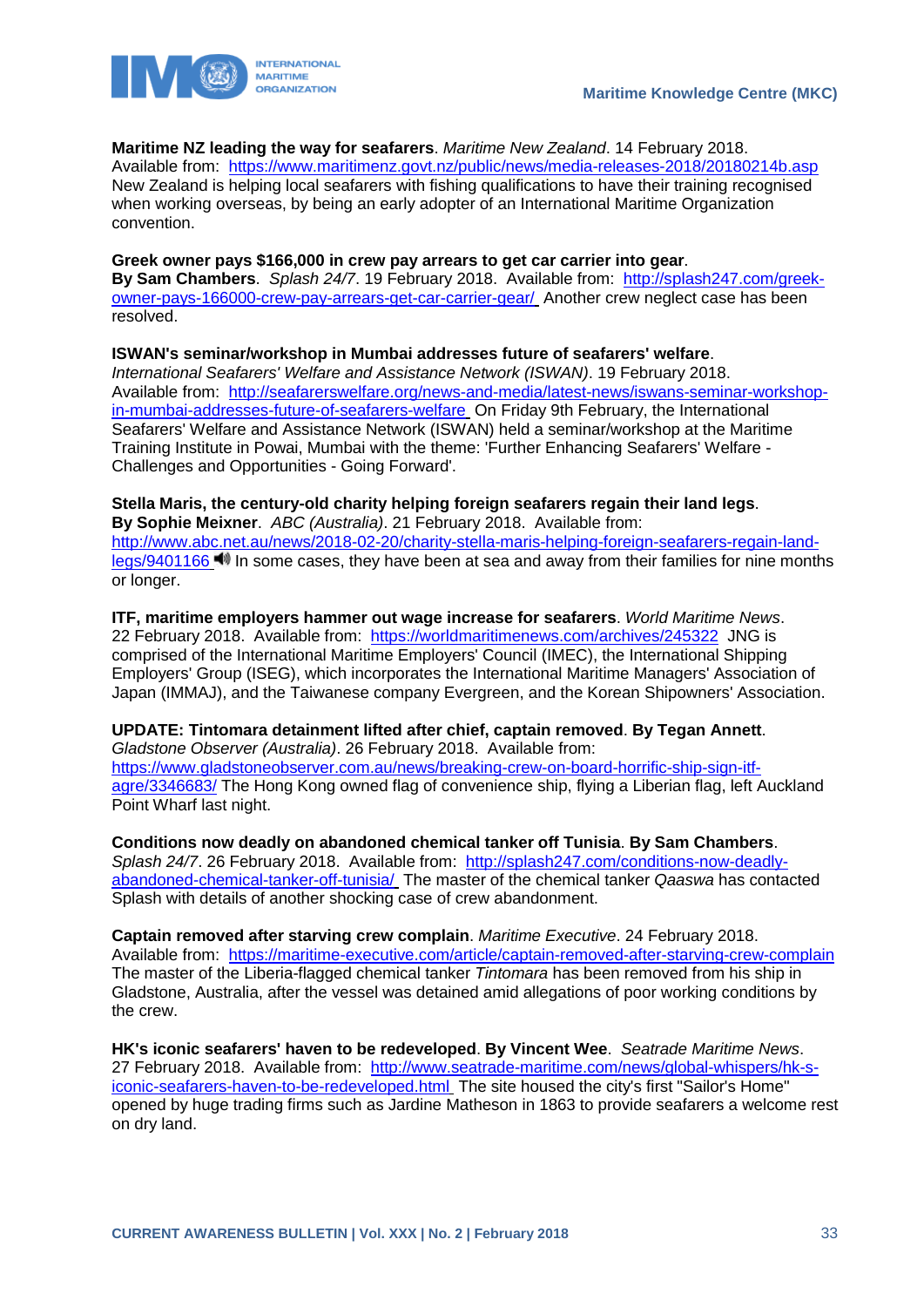

**Mediterranean Car Carriers Line involved in another case of crew neglect**. **By Sam Chambers**. *Splash 24/7*. 28 February 2018. Available from: [http://splash247.com/mediterranean-car-carriers](http://splash247.com/mediterranean-car-carriers-line-rocked-by-another-case-of-crew-neglect/)[line-rocked-by-another-case-of-crew-neglect/](http://splash247.com/mediterranean-car-carriers-line-rocked-by-another-case-of-crew-neglect/) Greece's Mediterranean Car Carriers Line (MCCL) is in the news again after it was revealed that the crew on another of its five ships have not been paid for the last four months.

**MLC hours of work and rest wording questioned**. *Maritime Executive*. 27 February 2018. Available from: [https://www.maritime-executive.com/article/mlc-hours-of-work-and-rest-wording](https://www.maritime-executive.com/article/mlc-hours-of-work-and-rest-wording-questioned#gs.zFYyhXA)[questioned#gs.zFYyhXA](https://www.maritime-executive.com/article/mlc-hours-of-work-and-rest-wording-questioned#gs.zFYyhXA) Maritime risk prevention firm, Prevention at Sea (PaSea), has raised concerns about the different interpretations attributed to MLC 2006 Regulation 2.3 Hours of work and hours of rest, para. 5(b) and para. 6.

# <span id="page-34-0"></span>*SEARCH & RESCUE*

**MH370: search ship disappears for three days**. **By Naaman Zhou**. *The Guardian*. 6 February 2018. Available from: [https://www.theguardian.com/world/2018/feb/06/mh370-search](https://www.theguardian.com/world/2018/feb/06/mh370-search-ship-disappears-for-three-days)[ship-disappears-for-three-days](https://www.theguardian.com/world/2018/feb/06/mh370-search-ship-disappears-for-three-days) Seabed Constructor, which has been looking for missing plane, turned off its monitoring system.

**Guidelines for SAR plans onboard passenger ships**. *Safety4Sea*. 13 February 2018. Available from: <https://www.safety4sea.com/guidelines-for-sar-plans-onboard-passenger-ships/> The need for a uniform basis for the establishment of plans for cooperation between passenger ships and search and rescue (SAR) services in accordance with SOLAS regulation V/7.3, is very important.

### <span id="page-34-1"></span>*SHIP RECYLING*

**Cash buyer criticizes blacklisting: "It's not realistic"**. **By Niklas Krigslund**. *ShippingWatch*. 2 February 2018. Available from: <https://shippingwatch.com/carriers/article10263265.ece> The world's biggest cash buyer of end-of-life ships, GMS, thinks that Norway's oil fund has blacklisted four carriers on an uninformed basis.

**The Shame Game**. **By Michael Grey**. *Lloyd's List*. 8 February 2018. Available from: <https://lloydslist.maritimeintelligence.informa.com/LL1121083> We need to show the world's biggest ship recyclers that we will encourage their improvements, not constantly bleat about their deficiencies.

**World's largest investor not convinced by the Hong Kong convention**. **By Tomas Kristiansen**. *ShippingWatch*. 13 February 2018. Available from:

<https://shippingwatch.com/secure/carriers/Container/article10303786.ece> Unlike a significant portion of the shipping sector, the Council on Ethics at the world's biggest independent investor, Norway's Government Pension Fund Global, does not believe that a Hong Kong certification in and of itself is enough to approve a scrapping facility.

**Maersk CEO: Alang yards catching up with Chinese, Turkish rivals**. *World Maritime News*. 15 February 2018. Available from: <https://worldmaritimenews.com/archives/244398/> Shipbreaking yards in Alang, India seem to be on the track of transformation toward becoming compliant with high safety and environmental standards, according to the Chief Executive Officer.

**Ship Recycling: The Relevance of the Basel Convention**. **By Dr Kanu Priya Jain, Coordinator, Responsible Ship Recycling, GMS**. *Maritime Executive*. 20 February 2018. Available from: <https://www.maritime-executive.com/editorials/ship-recycling-the-relevance-of-the-basel-convention> The Basel Convention on the Control of Transboundary Movements of Hazardous Waste and Their Disposal, also known as the Basel Convention was adopted in 1989 and came into force in 1992.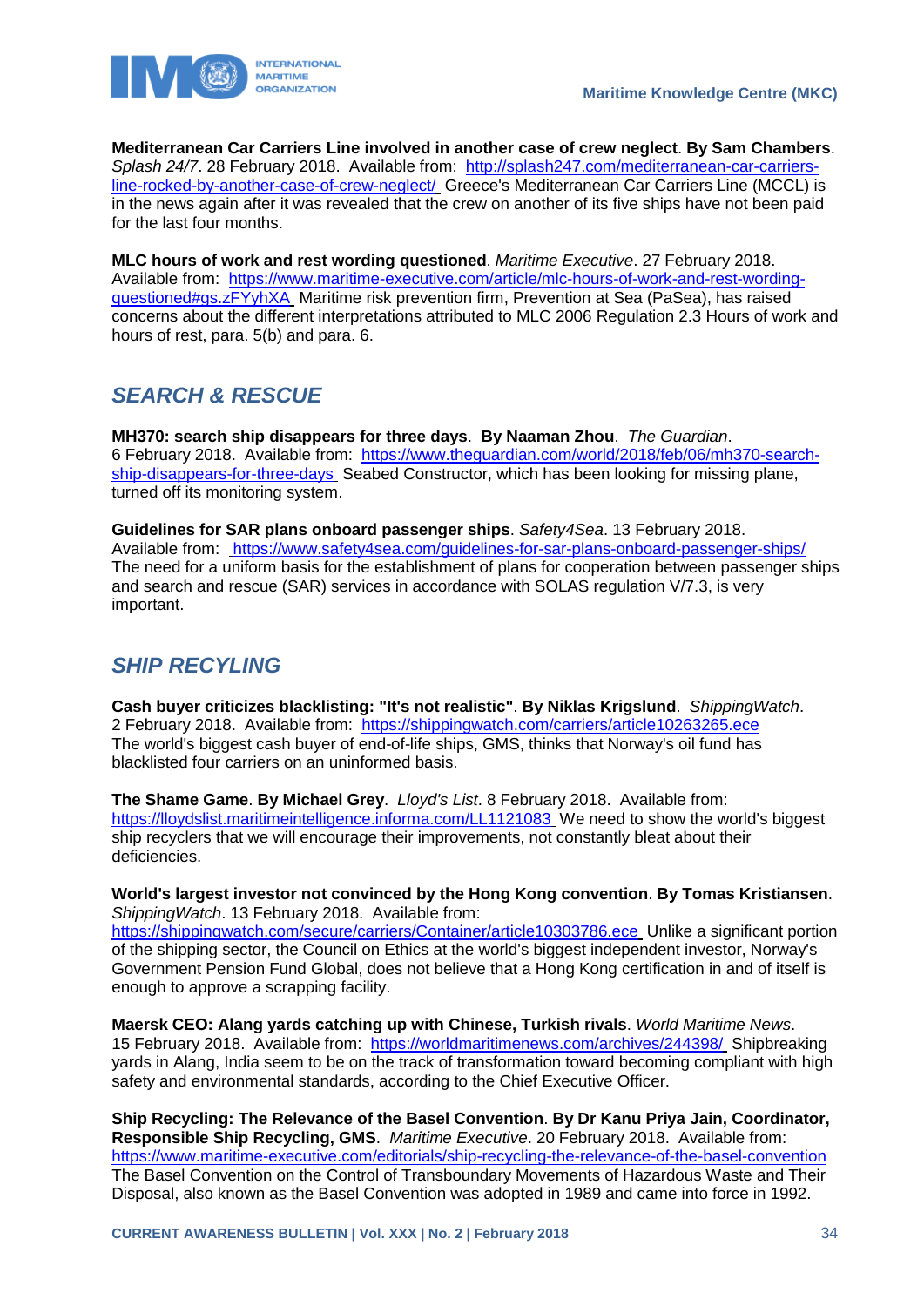

**Platform publishes list of ships dismantled worldwide in 2017**. *NGO Shipbreaking Platform*. 20 February 2018. Available from: [http://www.shipbreakingplatform.org/press-release-platform](http://www.shipbreakingplatform.org/press-release-platform-publishes-list-of-ships-dismantled-worldwide-in-2017/)[publishes-list-of-ships-dismantled-worldwide-in-2017/](http://www.shipbreakingplatform.org/press-release-platform-publishes-list-of-ships-dismantled-worldwide-in-2017/) According to new data released today, 835 large ocean-going commercial vessels were sold to the scrap yards in 2017.

# <span id="page-35-0"></span>*SHIPBUILDING & SHIPREPAIR*

**A historic moment for Teekay - and for Arctic exploration**. *Teekay Corporation*. 31 January 2018. Available from: [http://teekay.com/blog/2018/01/31/eduard-toll-teekays-first](http://teekay.com/blog/2018/01/31/eduard-toll-teekays-first-icebreaker-lng-carrier-newbuilding-delivered/)[icebreaker-lng-carrier-newbuilding-delivered/](http://teekay.com/blog/2018/01/31/eduard-toll-teekays-first-icebreaker-lng-carrier-newbuilding-delivered/) *Eduard Toll* is the fourth of 15 Arc7 LNG carriers being built for the Yamal LNG project and Teekay's first of six LNG Carrier Newbuildings contracted to service the project.

**ILO to adopt improved code of practice for shipbuilding and ship repair**.

*IndustriALL Global Union*. 1 February 2018. Available from: [http://www.industriall-union.org/ilo-to](http://www.industriall-union.org/ilo-to-adopt-improved-code-of-practice-for-shipbuilding-and-ship-repair-0)[adopt-improved-code-of-practice-for-shipbuilding-and-ship-repair-0](http://www.industriall-union.org/ilo-to-adopt-improved-code-of-practice-for-shipbuilding-and-ship-repair-0) Expert representatives of governments, employers and workers from around the world gathered at the ILO in Geneva, Switzerland, from 22 to 26 January, to improve and adopt a revised code of practice on safety and health in shipbuilding and ship repair.

**Indian and Russian shipbuilders sign MoU to develop "eco-friendly" vessels**. *Ship & Bunker*. 5 February 2018. Available from: [https://shipandbunker.com/news/world/260677-indian-and](https://shipandbunker.com/news/world/260677-indian-and-russian-shipbuilders-sign-mou-to-develop-eco-friendly-vessels)[russian-shipbuilders-sign-mou-to-develop-eco-friendly-vessels](https://shipandbunker.com/news/world/260677-indian-and-russian-shipbuilders-sign-mou-to-develop-eco-friendly-vessels) India's Cochin Shipyard Limited (CSL) says it has signed a memorandum of understanding (MoU) with Russia's United Shipbuilding Corporation (USC) to collaborate on the design and development of "eco-friendly" transportation on Inland and Coastal Waterways.

**Japan to fund research on IoT and AI for shipbuilding industry**. **By Tae-Jun Kang**. *Lloyd's List*. 6 February 2018. Available from: <https://lloydslist.maritimeintelligence.informa.com/LL1121171> Subsidy recipients will study how to apply IoT and AI technologies to manufacturing processes within the shipbuilding industry.

**Ship design developments and impact on PH shipping**. *Manila Times*. 10 February 2018. Available from: <http://www.manilatimes.net/ship-design-developments-impact-ph-shipping/379286/> At the Tripartite Shipbuilding Forum in Nantong, China, last November, attendees arrived at an agenda on tweaking ship designs to address climate problems and counter cybersecurity problems.

**Industry welcomes four new ocean-going vessels capable of running on methanol**.

**By Sarah Carter**. *ShipInsight*. 15 February 2018. Available from: [https://shipinsight.com/industry](https://shipinsight.com/industry-welcomes-four-new-ocean-going-vessels-capable-running-methanol/)[welcomes-four-new-ocean-going-vessels-capable-running-methanol/](https://shipinsight.com/industry-welcomes-four-new-ocean-going-vessels-capable-running-methanol/) Waterfront Shipping Company (WFS), Marinvest/Skagerack Invest (Marinvest), IINO Kaiun Kaisha (IINO), Mitsui & Co, and the NYK Group (NYK) are proud to announce their investment to build four new ocean-going vessels powered by clean-burning methanol fuel.

**Europe takes first steps in electrifying world's shipping fleets**. **By Paul Hokenos**.

*Yale Environment 360*. 22 February 2018. Available from: [http://e360.yale.edu/features/europe](http://e360.yale.edu/features/europe-takes-first-steps-in-electrifying-worlds-shipping-fleets)[takes-first-steps-in-electrifying-worlds-shipping-fleets](http://e360.yale.edu/features/europe-takes-first-steps-in-electrifying-worlds-shipping-fleets) Since early 2015, a mid-sized car ferry, the *MS Ampere*, has been traversing the Sognefjord in western Norway from early morning to evening, seven days a week — without a whiff of smokestack exhaust or a decibel of engine roar.

**Why we are reshaping the ship**. **By Craig Eason**. *Fathom News*. 24 February 2018. Available from: <http://www.fathom-news.com/why-we-are-reshaping-the-ship/>  $\blacksquare$  Maritime technology firms have become adept at painting a pretty picture of the future of shipping.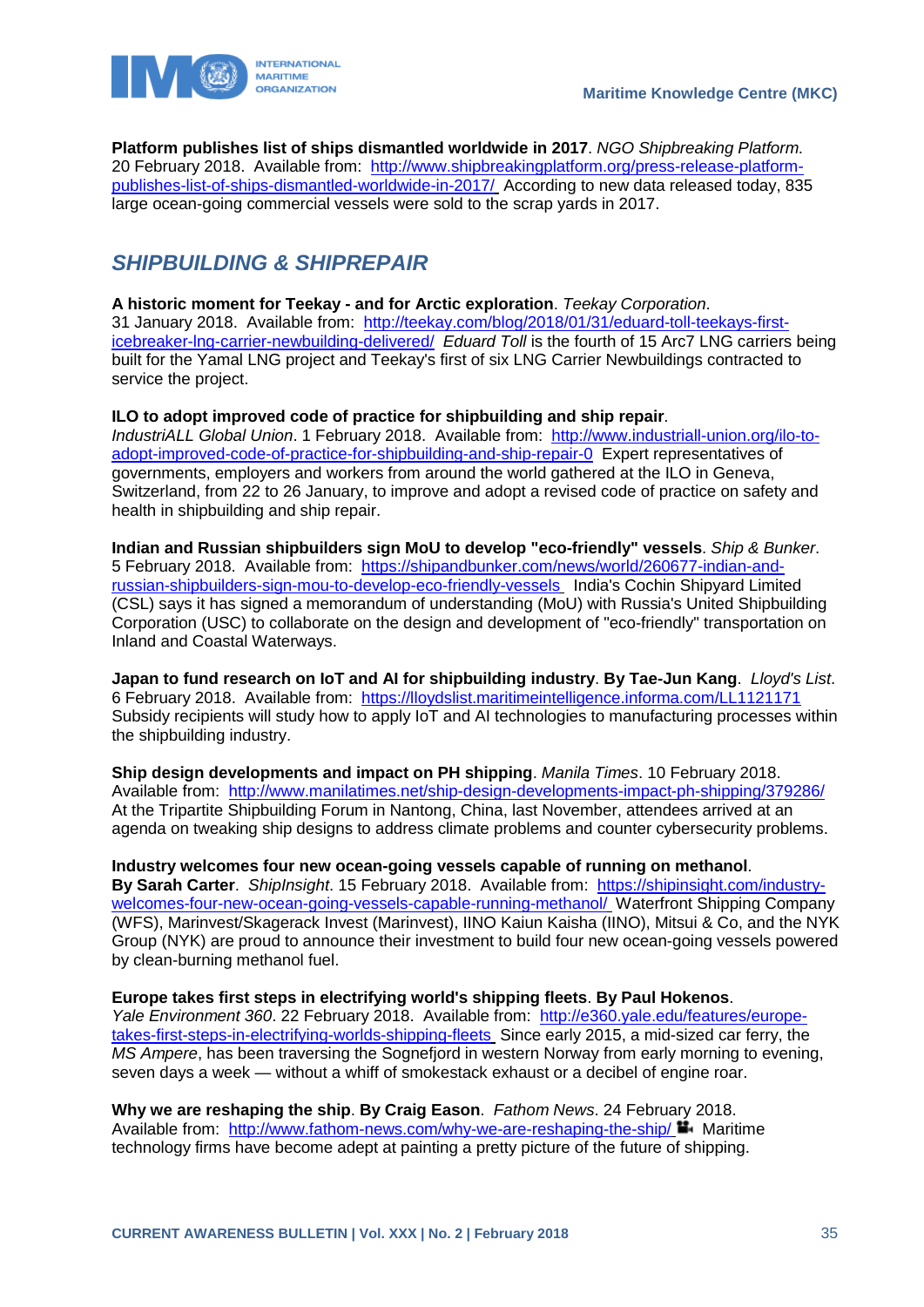

# <span id="page-36-0"></span>*SHIPPING*

**Gender Diversity Handbook**. *Women's International Shipping & Trading Association (WISTA)*. 31 January 2018. Available from: [http://www.wista.net/sg/news/news/news\\_id,2614](http://www.wista.net/sg/news/news/news_id,2614) More than a manual, the booklet aims to sensitize junior and senior officers to the challenges women seafarers may face.

**Lisa Lutoff-Perlo: A Champion of Diversity**. **By Wendy Laursen**. *Maritime Executive*. 31 January 2018. Available from: [https://maritime-executive.com/features/lisa-lutoff-perlo-a](https://maritime-executive.com/features/lisa-lutoff-perlo-a-champion-of-diversity)[champion-of-diversity](https://maritime-executive.com/features/lisa-lutoff-perlo-a-champion-of-diversity) In 2014, when Lisa Lutoff-Perlo took over as CEO and President of Celebrity Cruises, she was the first and only woman to lead one of Royal Caribbean Cruises' brands and the first and only female CEO of a publicly traded cruise line on the New York Stock Exchange.

**Cargill signs four new strategic partnerships to advance sustainability in the ocean shipping industry**. *Cargill*. 1 February 2018. Available from: [https://www.cargill.com/2018/cargill-signs-four-new](https://www.cargill.com/2018/cargill-signs-four-new-strategic-partnerships)[strategic-partnerships](https://www.cargill.com/2018/cargill-signs-four-new-strategic-partnerships) Efforts will reduce emissions; improve safety and efficiency of international shipping.

**TEU Tokens - First Cryptocurrency for container shipping is launched**. **By Gavin van Marle**. *gCaptain*. 31 January 2018. Available from: [http://gcaptain.com/teu-tokens-first-cryptocurrency-for](http://gcaptain.com/teu-tokens-first-cryptocurrency-for-container-shipping-is-launched/)[container-shipping-is-launched/](http://gcaptain.com/teu-tokens-first-cryptocurrency-for-container-shipping-is-launched/) Container shipping could see the first widespread use of a cryptocurrency this week

**Lack of due diligence now could prove an expensive mistake in the future, warns Coldharbour Chief Executive**. *Ship Management International*. 1 February 2018. Available from: [http://shipmanagementinternational.com/lack-of-due-diligence-now-could-prove-an-expensive](http://shipmanagementinternational.com/lack-of-due-diligence-now-could-prove-an-expensive-mistake-in-the-future-warns-coldharbour-chief-executive/)[mistake-in-the-future-warns-coldharbour-chief-executive/](http://shipmanagementinternational.com/lack-of-due-diligence-now-could-prove-an-expensive-mistake-in-the-future-warns-coldharbour-chief-executive/) Many ship operators require a far better understanding of ballast water treatment technologies and their shortcomings in real-life applications, Coldharbour Marine Chief Executive, Andrew Marshall, has warned.

**LPG as marine fuel: The World LPG Association supports the shipping industry to meet emission regulations**. *Hellenic Shipping News*. 1 February 2018. Available from: [http://www.hellenicshippingnews.com/lpg-as-marine-fuel-the-world-lpg-association-supports-the](http://www.hellenicshippingnews.com/lpg-as-marine-fuel-the-world-lpg-association-supports-the-shipping-industry-to-meet-emission-regulations/)[shipping-industry-to-meet-emission-regulations/](http://www.hellenicshippingnews.com/lpg-as-marine-fuel-the-world-lpg-association-supports-the-shipping-industry-to-meet-emission-regulations/) Increasing concern over the impact of human activities on our environment is encouraging the maritime transport industry to move towards using alternative fuels on board ships as a prime source of energy for propulsion and electricity generation.

**Quo vadis, PH maritime industry? By Brenda V.Pimentel**. *Manila Times*. 3 February 2018. Available from: <http://www.manilatimes.net/quo-vadis-ph-maritime-industry/377955/> This question was asked by the Movement for Maritime Philippines (MMP) in a forum last week to express concern over the leadership vacuum at the Maritime Industry Authority (Marina) after Engr. Marcial Amaro 3rd's dismissal as its administrator.

**Malta Marittima helps establish national maritime 'cluster'**. *Times of Malta*. 4 February 2018. Available from: [https://www.timesofmalta.com/articles/view/20180204/business-news/Malta-](https://www.timesofmalta.com/articles/view/20180204/business-news/Malta-Marittima-helps-establish-national-maritime-cluster.669733)[Marittima-helps-establish-national-maritime-cluster.669733](https://www.timesofmalta.com/articles/view/20180204/business-news/Malta-Marittima-helps-establish-national-maritime-cluster.669733) Malta Marittima Agency has been established by Legal Notice 41 of 2016 and 90 of 2017 with the goal of establishing the national maritime cluster in Malta.

**Is there intelligent life in shipping? By Andrew Craig-Bennett**. *Splash 24/7*. 5 February 2018. Available from: <http://splash247.com/intelligent-life-shipping/> "Is there intelligent life on Earth?" read a graffito on the wall of the Old Schools Building, Downing Street, Cambridge, circa 1972.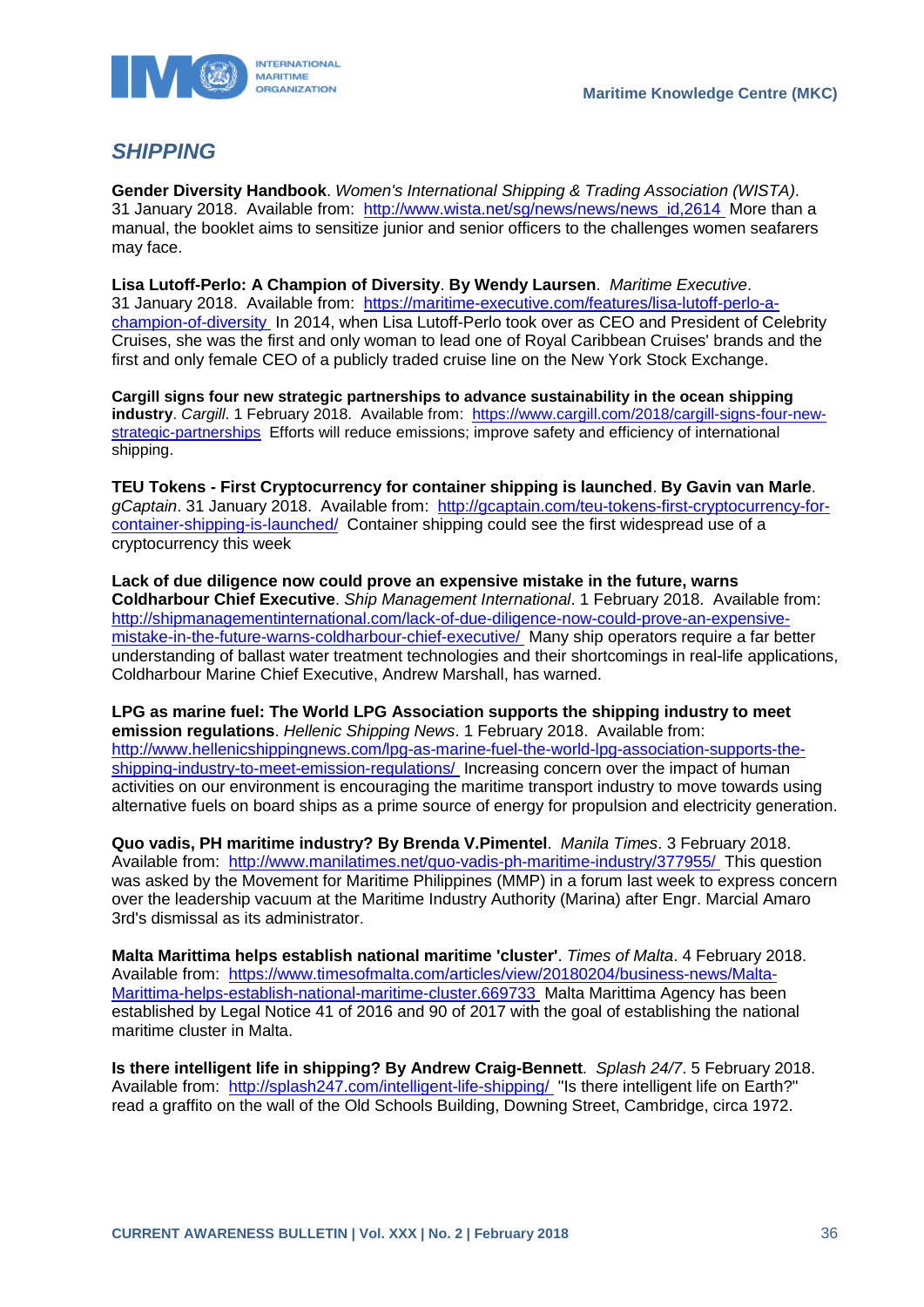

### **New head of Norwegian carriers wants shipping to take more climate responsibility**.

**By Søren Pico**. *ShippingWatch*. 5 February 2018. Available from: <https://shippingwatch.com/secure/carriers/article10277811.ece> Harald Solberg is back in the Norwegian Shipowners' Association after a short stint at the Norwegian royal house.

**Zero-Emission Vessels 2030. How do we get there?** *Lloyd's Register*. 5 February 2018. Available from: <https://www.lr.org/en/insights/articles/zev-report-article/> LR and University Maritime Advisory Services (UMAS) released 'Zero-Emission Vessels 2030' in December 2017, a study aiming to demonstrate the viability of zero-emission vessels (ZEVs) - identifying what needs to be in place to make them a competitive solution for decarbonisation.

**Clarkson's Stopford sees tech-driven, high efficiency future model for shipping**. **By Vincent Wee**. *Seatrade Maritime News*. 5 February 2018. Available from: [http://www.seatrade](http://www.seatrade-maritime.com/news/asia/clarkson-s-stopford-sees-tech-driven-high-efficiency-future-model-for-shipping.html)[maritime.com/news/asia/clarkson-s-stopford-sees-tech-driven-high-efficiency-future-model-for](http://www.seatrade-maritime.com/news/asia/clarkson-s-stopford-sees-tech-driven-high-efficiency-future-model-for-shipping.html)[shipping.html](http://www.seatrade-maritime.com/news/asia/clarkson-s-stopford-sees-tech-driven-high-efficiency-future-model-for-shipping.html) The shipping business model must change if it is to survive.

**Live Animal Export: Emissions reprieve? By Lynn Simpson**. *Splash 24/7*. 6 February 2018. Available from: <http://splash247.com/live-animal-exports-emissions-reprieve/> Dr Lynn Simpson ponders whether environmental rulings might spell the end of much of the livestock carrier fleet.

### **Chamber president launches HiLo to overhaul safety at sea**. **By Holly Birkett**.

*UK Chamber of Shipping*. 6 February 2018. Available from: [https://www.ukchamberofshipping.com/latest/watch-chamber-president-launches-hilo-overhaul](https://www.ukchamberofshipping.com/latest/watch-chamber-president-launches-hilo-overhaul-safety-sea/)[safety-sea/](https://www.ukchamberofshipping.com/latest/watch-chamber-president-launches-hilo-overhaul-safety-sea/)  $\blacksquare$  Dr Grahaeme Henderson, President of the UK Chamber, last night launched HiLo, a predictive modelling tool for accident prevention in shipping.

**Norwegian flag hits ten year high**. *Norwegian Maritime Authority*. 7 February 2018. Available from: <https://www.sdir.no/en/news/news-from-the-nma/norwegian-flag-hits-ten-year-high/> At the end of January, 600 ships were registered in the Norwegian International Ship Register (NIS).

#### **How inspiring women will create a thriving maritime industry**. **By Jemima FitzMorris**. *Lloyd's List*. 7 February 2018. Available from:

<https://lloydslist.maritimeintelligence.informa.com/LL1121224> Companies that embrace diversity are far more likely to innovate and grow than those that take a narrower approach to inclusion.

**Small boats top emitters**. **By Vishaal Kumar**. *Fiji Times*. 8 February 2018. Available from: <http://www.fijitimes.com/story.aspx?id=433740> The total estimate of greenhouse gas (GHG) emitted from Fiji's shipping sector is about 227 kilotonne (KT).

**ETI launches new project to identify market barriers for investment in fuel efficient technologies for marine vessels**. **By David Butler**. *Energy Technologies Institute (ETI)*. 8 February 2018. Available from: [http://www.eti.co.uk/news/eti-launches-new-project-to-identify](http://www.eti.co.uk/news/eti-launches-new-project-to-identify-market-barriers-for-investment-in-fuel-efficient-technologies-for-marine-vessels)[market-barriers-for-investment-in-fuel-efficient-technologies-for-marine-vessels](http://www.eti.co.uk/news/eti-launches-new-project-to-identify-market-barriers-for-investment-in-fuel-efficient-technologies-for-marine-vessels) The ETI has launched a £1.8m project that aims to assist financiers to understand and confidently quantify the benefits in investing in fuel efficient technologies for existing and future marine vessels.

**Guy Platten to succeed Peter Hinchliffe at the International Chamber of Shipping**. **By Sam Chambers**. *Splash 24/7*. 8 February 2018. Available from: [http://splash247.com/guy-platten](http://splash247.com/guy-platten-succeed-peter-hinchcliffe-international-chamber-shipping/)[succeed-peter-hinchcliffe-international-chamber-shipping/](http://splash247.com/guy-platten-succeed-peter-hinchcliffe-international-chamber-shipping/) Guy Platten has confirmed via Twitter he has been selected to replace Peter Hinchcliffe at the International Chamber of Shipping (ICS).

#### **Globalisation & International Maritime Transport**. **By Balbhav Mishra**. *Sea News*.

9 February 2018. Available from: [http://seanews.co.uk/globalisation-international-maritime](http://seanews.co.uk/globalisation-international-maritime-transport/)[transport/](http://seanews.co.uk/globalisation-international-maritime-transport/) Globalisation has evolved with a realisation that resources and goods are not always produced in a location where there is an actual need for it.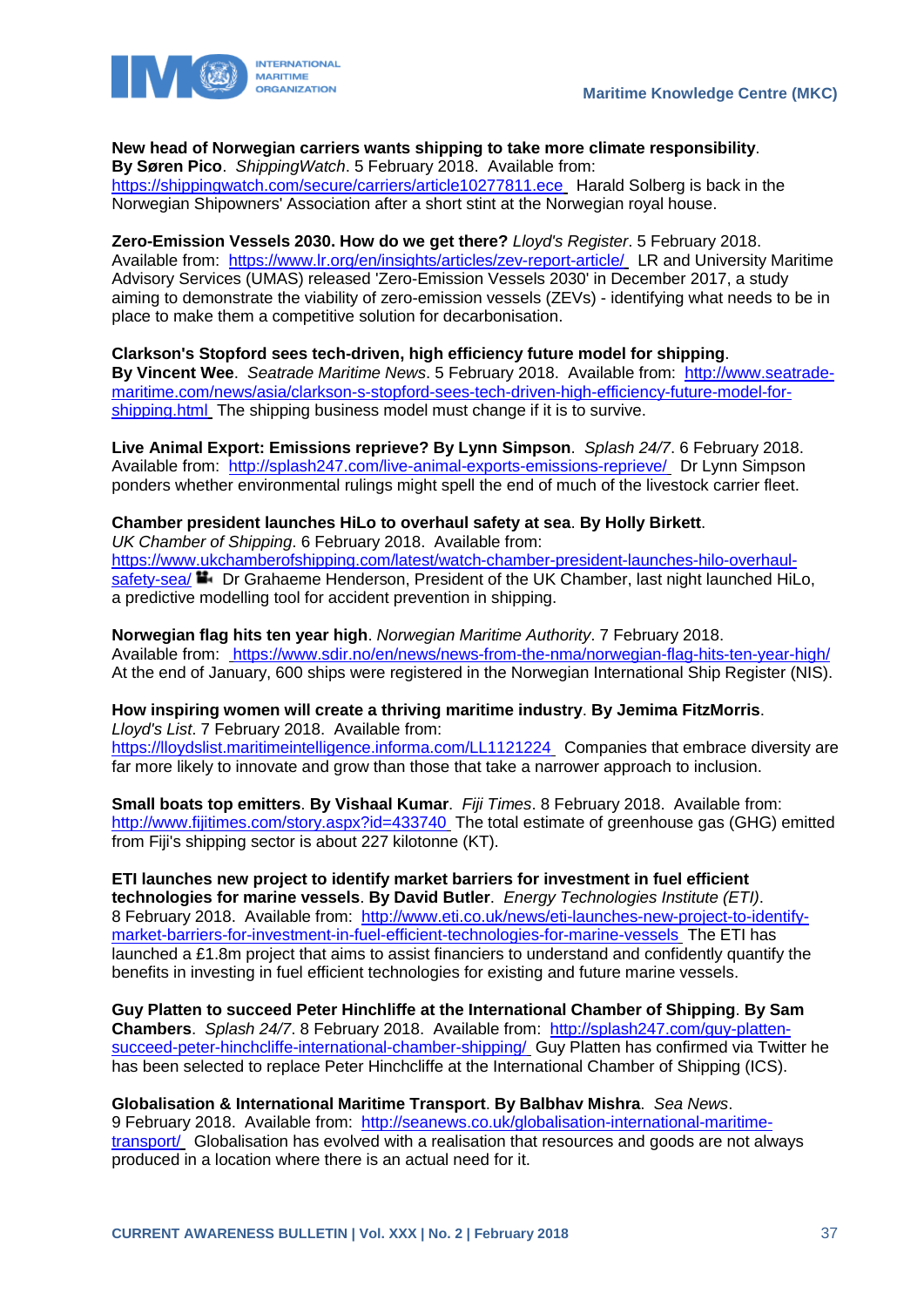

#### **People power and new technologies debated at First InterManager Ship Managers' Forum**. *Hellenic Shipping News*. 9 February 2018. Available from:

[http://www.hellenicshippingnews.com/people-power-and-new-technologies-debated-at-first](http://www.hellenicshippingnews.com/people-power-and-new-technologies-debated-at-first-intermanager-ship-managers-forum/)[intermanager-ship-managers-forum/](http://www.hellenicshippingnews.com/people-power-and-new-technologies-debated-at-first-intermanager-ship-managers-forum/) Blockchain in the shipping industry, the safety culture among crew members, and the changing world of maritime payments were all debated at InterManager's First Interactive Ship Managers' Forum this week.

**Ballast water treatment system testing under fire**. **By Wendy Laursen**. *Maritime Executive* . 10 February 2018. Available from: [https://maritime-executive.com/article/ballast-water-treatment](https://maritime-executive.com/article/ballast-water-treatment-system-testing-under-fire)[system-testing-under-fire](https://maritime-executive.com/article/ballast-water-treatment-system-testing-under-fire) Ballast water testing industry group GlobalTestNet has issued a statement after concerns were raised as a result of the recent closure of two test facility members, the Maritime Environment Resource Center (MERC) and DHI Singapore.

**The world's biggest container shipping line is now worried about Amazon and Alibaba**. **By Christian Wienberg and Alaric Nightingale**. *Bloomberg*. 12 February 2018. Available from: [https://www.bloomberg.com/news/articles/2018-02-12/amazon-threat-has-maersk-racing-to-stop](https://www.bloomberg.com/news/articles/2018-02-12/amazon-threat-has-maersk-racing-to-stop-clients-becoming-rivals)[clients-becoming-rivals](https://www.bloomberg.com/news/articles/2018-02-12/amazon-threat-has-maersk-racing-to-stop-clients-becoming-rivals) The world's biggest container shipping line is trying to stop customers like Amazon.com Inc. and Alibaba Group Holding from becoming competitors in just a few years' time.

**Managing data and losing skills**. **By Panos Patsadas**. *Splash 24/7*. 13 February 2018. Available from: <http://splash247.com/managing-data-losing-skills/> There are a few prominent figures in shipping, who see the digital transformation as the next big revolution in the industry.

**WTO sees strong short-term container shipping growth**. **By Kari Reinikainen**. *Fairplay*. 13 February 2018. Available from: [https://fairplay.ihs.com/container/article/4297621/wto-sees](https://fairplay.ihs.com/container/article/4297621/wto-sees-strong-short-term-container-shipping-growth)[strong-short-term-container-shipping-growth](https://fairplay.ihs.com/container/article/4297621/wto-sees-strong-short-term-container-shipping-growth) The World Trade Organisation (WTO) says container shipping is enjoying strong current growth, as container port throughput outperformed the other six sub-indices of a bullish outlook indicator.

**Supertankers could change U.S. oil export game**. **By Patti Domm**. *CNBC*. 13 February 2018. Available from: [https://www.cnbc.com/2018/02/13/saudi-owned-supertanker-taking-2-millions](https://www.cnbc.com/2018/02/13/saudi-owned-supertanker-taking-2-millions-barrels-of-us-oil-into-world-market.html)[barrels-of-us-oil-into-world-market.html](https://www.cnbc.com/2018/02/13/saudi-owned-supertanker-taking-2-millions-barrels-of-us-oil-into-world-market.html) The first oil supertanker, capable of carrying 2 million barrels of crude, was being loaded in Louisiana this week, signalling the next phase in the U.S. transition to becoming a major energy exporter.

**21 icebreaker escort operations performed in eastern part of Gulf of Finland during 24 hours on February 12-13**. *Port News*. 13 February 2018. Available from: <http://en.portnews.ru/news/253491/> 21 vessels were escorted by icebreakers in the eastern part of the Gulf of Finland during 24 hours on February 12-13, says Ice Operations Headquarters of the Baltic Sea Ports Administration.

**Investors urge shipping to improve its governance**. **By Niklas Krigslund**. *ShippingWatch*. 14 February 2018. Available from: <https://shippingwatch.com/carriers/article10307892.ece> Carriers face stricter ethical requirements than in the past.

**Protectionism makes a comeback in international shipping**. *Maritime Executive*. 14 February 2018. Available from: [https://www.maritime-executive.com/article/protectionism-makes](https://www.maritime-executive.com/article/protectionism-makes-a-comeback-in-international-shipping)[a-comeback-in-international-shipping](https://www.maritime-executive.com/article/protectionism-makes-a-comeback-in-international-shipping) In the last six months, two nations passed laws that will reserve certain export cargoes for their own shipping industries.

**ICS responds to Indonesia cabotage decree**. **By Vincent Wee**. *Seatrade Maritime News*. 15 February 2018. Available from: [http://www.seatrade-maritime.com/news/asia/ics-responds-to](http://www.seatrade-maritime.com/news/asia/ics-responds-to-indonesia-cabotage-decree.html)[indonesia-cabotage-decree.html](http://www.seatrade-maritime.com/news/asia/ics-responds-to-indonesia-cabotage-decree.html) ICS has put in a robust response to an Indonesian ruling essentially putting in place a cabotage policy on certain specific dry bulk and vegetable oil cargoes.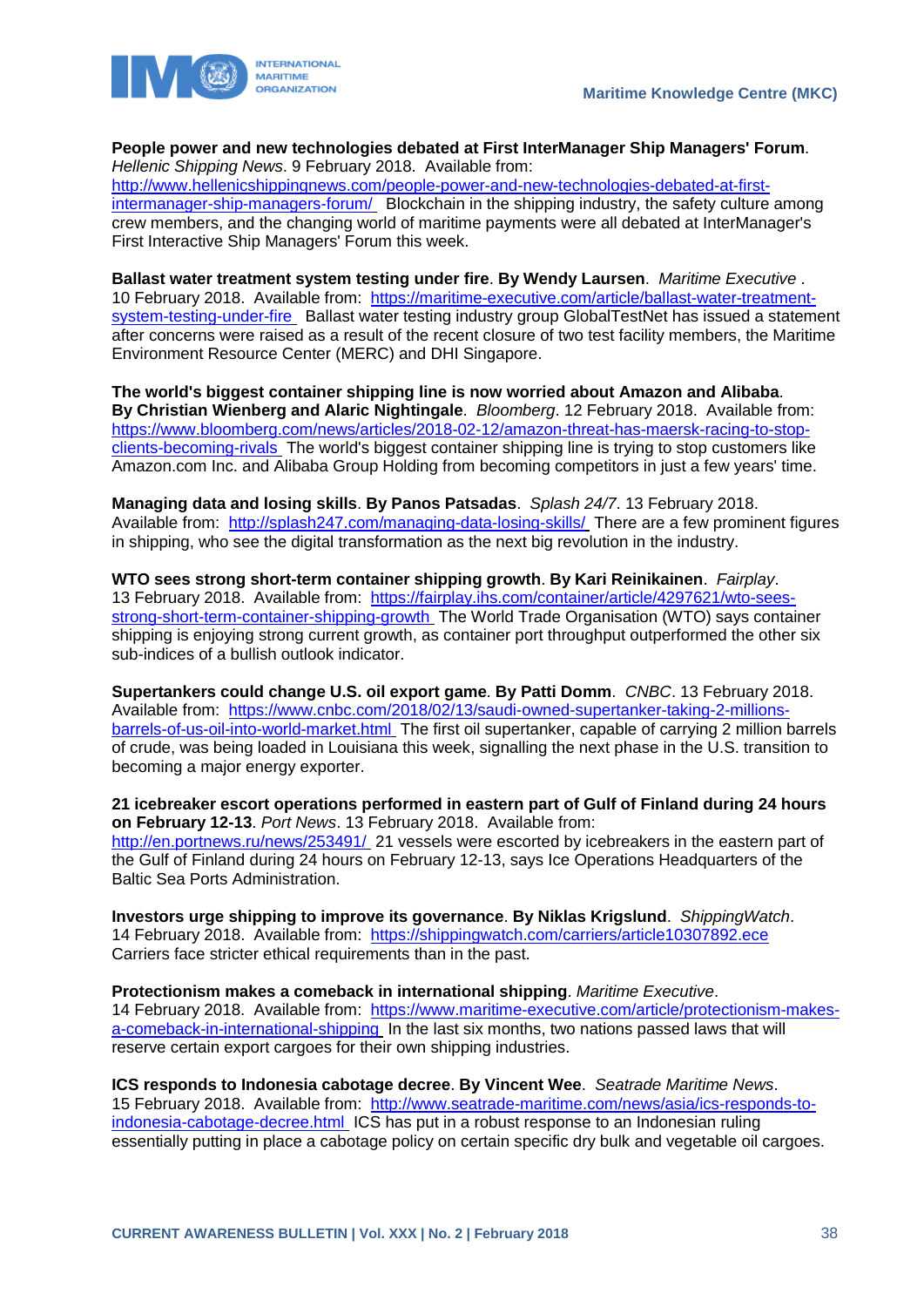

#### **Russian ports impose stricter ice class restrictions on tankers**. **By Victoria Klesty**.

*S&P Global Platts*. 14 February 2018. Available from: [https://www.platts.com/latest](https://www.platts.com/latest-news/shipping/london/russian-ports-impose-stricter-ice-class-restrictions-26891854)[news/shipping/london/russian-ports-impose-stricter-ice-class-restrictions-26891854](https://www.platts.com/latest-news/shipping/london/russian-ports-impose-stricter-ice-class-restrictions-26891854) Three key Russian ports in the Gulf of Finland are set to expand ice class restrictions later in February as ice keeps building in the region, according to a Russian shipping agent Wednesday.

#### **Responsible shipping practices needed to keep invasive species out of Oman seas**.

*Times of Oman*. 14 February 2018. Available from: <http://timesofoman.com/article/128261>If ships take it upon themselves to deal with the ballast water responsibly, then the threat of invasive species can be countered, experts said.

**Paperless class approval system on trial**. *The Motorship*. 15 February 2018. Available from: <http://www.motorship.com/news101/industry-news/paperless-class-approval-system-on-trial> A threedimensional PDF technology that could significantly reduce the amount of time spent comparing and adapting drawings during class approvals is being tested in Germany.

#### **Maersk CEO cannot imagine self-sailing box ships in his lifetime**. **By Christian Wienberg**. *ShippingWatch*. 16 February 2018. Available from:

<https://shippingwatch.com/secure/carriers/Container/article10316382.ece> Maersk Group CEO says that the workforce of Maersk has reached a minimum and there is no more room to get rid of humans on container ships.

**The long-awaited acceptance of LNG is ever more in evidence**. **By Malcolm Latarche**. *ShipInsight*. 16 February 2018. Available from: [https://shipinsight.com/long-awaited-acceptance-lng](https://shipinsight.com/long-awaited-acceptance-lng-shipping-industry-ever-evidence/)[shipping-industry-ever-evidence/](https://shipinsight.com/long-awaited-acceptance-lng-shipping-industry-ever-evidence/) As the realisation that the 2020 global cap on sulphur is drawing inexorably closer gradually dawns, the long-awaited acceptance of LNG by the shipping industry is ever more in evidence.

**Disruption, disruption and more disruption**. **By Barry Parker**. *Seatrade Maritime News*. 16 February 2018. Available from: [http://www.seatrade-maritime.com/news/americas/disruption](http://www.seatrade-maritime.com/news/americas/disruption-disruption-and-more-disruption.html)[disruption-and-more-disruption.html](http://www.seatrade-maritime.com/news/americas/disruption-disruption-and-more-disruption.html) The "traditional" ways of doing business, and the tools for effecting transactions, commerce generally, and vessel operations, are no longer static was the message Hellenic-American/ Norwegian-American Joint Shipping Conference.

**Low-carbon shipping: will 2018 be the turning point? By Dominik Englert**. *World Bank*. 16 February 2018. Available from: [https://blogs.worldbank.org/transport/low-carbon-shipping-will-](https://blogs.worldbank.org/transport/low-carbon-shipping-will-2018-be-turning-point)[2018-be-turning-point](https://blogs.worldbank.org/transport/low-carbon-shipping-will-2018-be-turning-point). As highlighted in a previous blog post, international maritime transport has not kept pace with other transport modes in the fight against climate change.

**Slow steaming to reduce CO2 emissions, key for 2018**. **By Priyanka Ann Saini**. *Sea News*. 16 February 2018. Available from: [http://seanews.co.uk/slow-steaming-to-reduce-co2-emissions](http://seanews.co.uk/slow-steaming-to-reduce-co2-emissions-key-for-2018/)[key-for-2018/](http://seanews.co.uk/slow-steaming-to-reduce-co2-emissions-key-for-2018/) With the IMO tightening up on environmental regulations in the maritime sector, many new technologies and techniques are being undertaken to reduce emissions and the environmental impact.

**The Science Hour: Cleaner Fuel for Ships**. *BBC World Service*. 17 February 2018. Available from: <http://www.bbc.co.uk/programmes/w3csvt13>  $\blacksquare$  Sulphur belching out of vessels' smokestacks is a serious health problem for coastal communities around the world.

**NYSHEX CEO: Digitization is the new normal**. *World Maritime News*. 19 February 2018. Available from: <https://worldmaritimenews.com/archives/244804> An unreliable and extremely volatile spot market and non-binding contracts in the container shipping industry, which has emerged from a considerably turbulent period over the past couple of years, has prompted the establishment New York Shipping Exchange (NYSHEX), an exchange portal for shippers and carriers.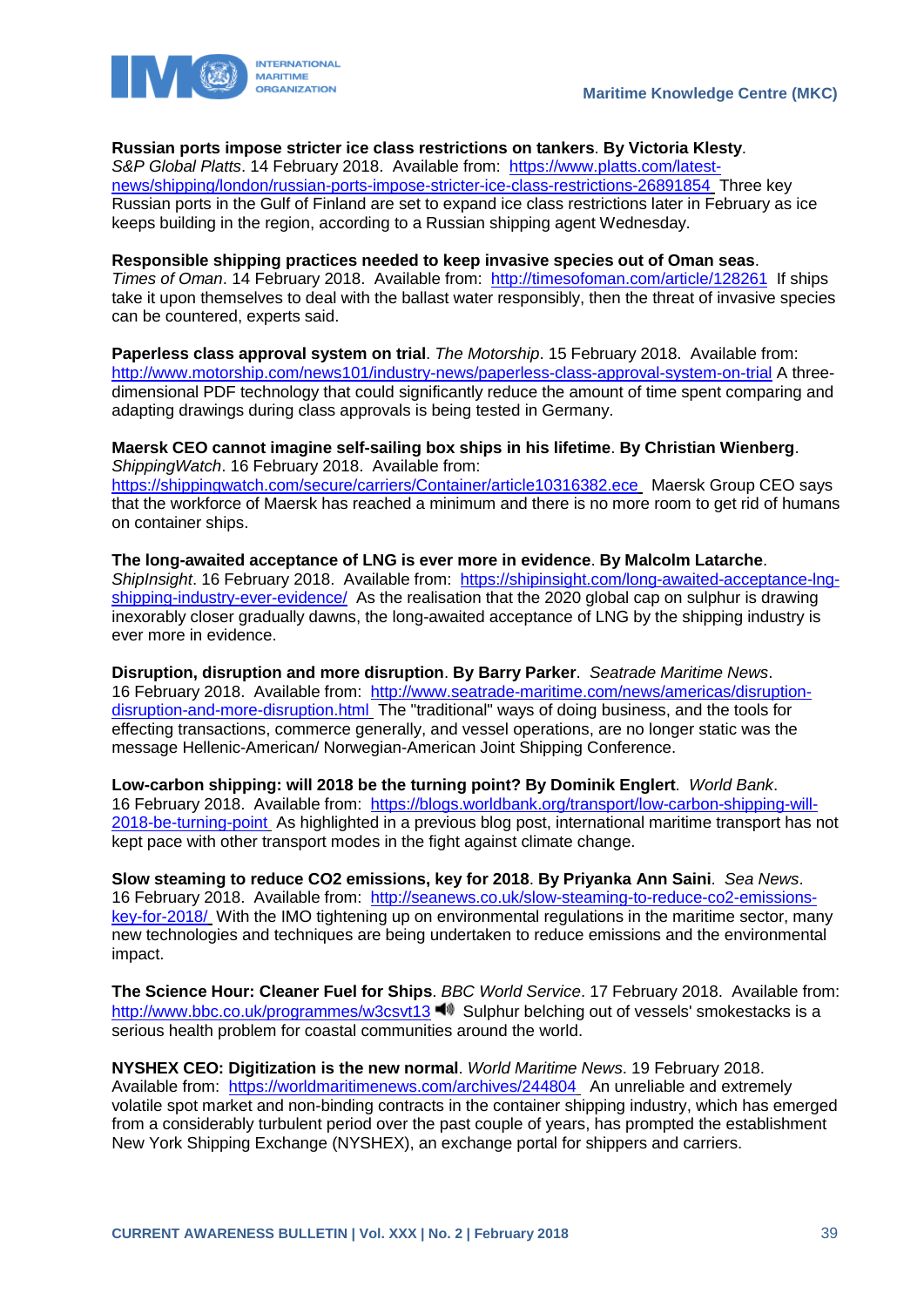

#### **Overboard: balancing supply and demand in global maritime trade**. **By Ross Davies**.

*Ship-Technology.Com*. 19 February 2018. Available from: [https://www.ship](https://www.ship-technology.com/features/overboard-balancing-supply-demand-global-maritime-trade/)[technology.com/features/overboard-balancing-supply-demand-global-maritime-trade/](https://www.ship-technology.com/features/overboard-balancing-supply-demand-global-maritime-trade/) In its latest review on the maritime transport sector, the United Nations Conference on Trade and Development notes that seaborne trade rallied in 2016.

**ING and EIB provide EUR 300m to finance green shipping**. *European Investment Bank (EIB)*. 19 February 2018. Available from: [http://www.eib.org/infocentre/press/releases/all/2018/2018-036](http://www.eib.org/infocentre/press/releases/all/2018/2018-036-ing-and-eib-provide-eur-300m-to-finance-green-shipping) [ing-and-eib-provide-eur-300m-to-finance-green-shipping](http://www.eib.org/infocentre/press/releases/all/2018/2018-036-ing-and-eib-provide-eur-300m-to-finance-green-shipping) The facility is available to clients with significant European interests, and can be used for projects with a green innovation element covering the construction of new vessels or retrofitting of existing vessels.

**Number of bunker alerts 'increased significantly' in 2017; may surge on current trends: VPS**. **By Surabhi Sahu and Wendy Wells**. *S&P Global Platts*. 20 February 2018. Available from: [https://www.platts.com/latest-news/shipping/singapore/number-of-bunker-alerts-increased](https://www.platts.com/latest-news/shipping/singapore/number-of-bunker-alerts-increased-significantly-26894703)[significantly-26894703](https://www.platts.com/latest-news/shipping/singapore/number-of-bunker-alerts-increased-significantly-26894703) Global fuel testing company Veritas Petroleum Services said the number of bunker alerts it issued in 2017 was the highest since 2014 and the number of marine fuel quality issues detected was expected to surge going forward if current trends continued.

**World's biggest investor presents green requirements for shipping**. **By Tomas Kristiansen**. *ShippingWatch*. 21 February 2018. Available from:

<https://shippingwatch.com/secure/carriers/article10331071.ece> Until now, compliance with human rights has been decisive for the Norwegian Government Pension Fund Global's ethical choices to buy or sell shares, environmental policies at companies will now also be made a formal part of the requirements.

**First Women in Maritime Taskforce meeting held**. *Maritime UK*. 21 February 2018. Available from: [https://www.maritimeuk.org/media-centre/news/news-first-women-maritime](https://www.maritimeuk.org/media-centre/news/news-first-women-maritime-taskforce-meeting-held/)[taskforce-meeting-held/](https://www.maritimeuk.org/media-centre/news/news-first-women-maritime-taskforce-meeting-held/) The maritime sector held the first meeting of its new Women in Maritime Taskforce today (Wednesday 21st February).

**UK shipping minister calls for bold action on gender equality**. **By Helen Kelly**. *Lloyd's List*. 21 February 2018. Available from:

[https://lloydslist.maritimeintelligence.informa.com/LL1121497/UK-shipping-minister-calls-for-bold](https://lloydslist.maritimeintelligence.informa.com/LL1121497/UK-shipping-minister-calls-for-bold-action-on-gender-equality)[action-on-gender-equality](https://lloydslist.maritimeintelligence.informa.com/LL1121497/UK-shipping-minister-calls-for-bold-action-on-gender-equality) The UK shipping minister Nusrat Ghani has called for bold action on gender equality in the maritime industries.

**Environment over economy key to China's containerised trade outlook**. **By Sam Williams.** *Splash 24/7*. 22 February 2018. Available from: [http://splash247.com/environment-economy-key](http://splash247.com/environment-economy-key-chinas-containerised-trade-outlook/)[chinas-containerised-trade-outlook/](http://splash247.com/environment-economy-key-chinas-containerised-trade-outlook/) China is the most important market for the global container industry.

**US shale oil and shipping: Expect the unexpected?** *Clarksons Shipping Intelligence Network*. 23 February 2018. Available from: <https://sin.clarksons.net/features/details/50261> Sometimes in shipping, as in life, things come along that nobody really expects.

**Finland brought experts of arctic shipping together in Helsinki as part of its Chairmanship programme for the Artic Council**. *Finnish Transport Safety Agency (TRAFI)*. 26 February 2018. Available from:

[https://www.trafi.fi/en/about\\_trafi/news/6012/finland\\_brought\\_experts\\_of\\_arctic\\_shipping\\_together\\_in](https://www.trafi.fi/en/about_trafi/news/6012/finland_brought_experts_of_arctic_shipping_together_inhelsinki_as_part_of_its_chairmanship_programme_for_the_artic_council) helsinki as part of its chairmanship programme for the artic council The objective of the Polar Code adopted by the International Maritime Organisation (IMO), which entered into force at the beginning of 2017, is to improve the safety of ships operating in the Polar waters and to reduce their harmful impacts on the environment.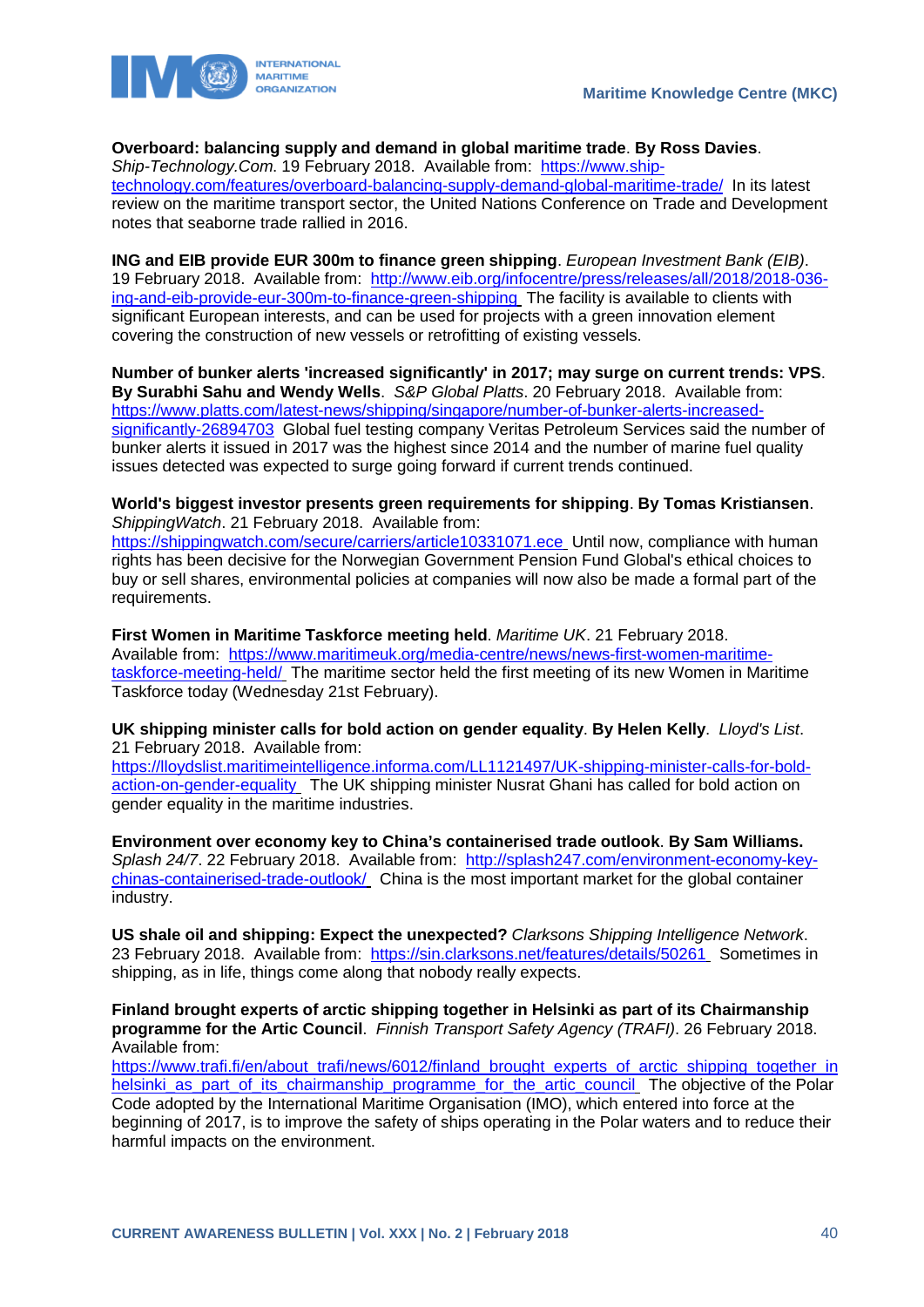

**Speed limits: why won't the shipping industry commit? By Elly Earls**. *Ship-Technology.Com*. 26 February 2018. Available from: [http://www.ship-technology.com/features/speed-limits-wont](http://www.ship-technology.com/features/speed-limits-wont-shipping-industry-commit/)[shipping-industry-commit/](http://www.ship-technology.com/features/speed-limits-wont-shipping-industry-commit/) New research has shown that reducing operational speed of ships has a direct impact on greenhouse gas (GHG) emissions.

**Emission from commercial ships - how feasible is the transition from heavy fuel to low sulphur fuel**. **By Baibhav Mishra**. *Sea News*. 26 February 2018. Available from: [http://seanews.co.uk/emission-from-commercial-ships-how-feasible-is-the-transition-from-heavy-fuel](http://seanews.co.uk/emission-from-commercial-ships-how-feasible-is-the-transition-from-heavy-fuel-to-low-sulphur-fuel/)[to-low-sulphur-fuel/](http://seanews.co.uk/emission-from-commercial-ships-how-feasible-is-the-transition-from-heavy-fuel-to-low-sulphur-fuel/) Atmospheric pollution by commercial ships is a topic of global concern, which has prompted international organisations governing maritime laws to draft legislations for cutting emissions.

**Test facility researchers condemn ballast treatment pessimism**. *Maritime Executive*. 26 February 2018. Available from: [https://www.maritime-executive.com/editorials/test-facility](https://www.maritime-executive.com/editorials/test-facility-researchers-condemn-ballast-treatment-pessimism)[researchers-condemn-ballast-treatment-pessimism](https://www.maritime-executive.com/editorials/test-facility-researchers-condemn-ballast-treatment-pessimism) We, the staff of the Golden Bear Research Center, wish to provide some perspective as a ballast water management system type-approval testing facility to an article that appeared in The Maritime Executive titled Ballast Water Treatment System Testing Under Fire on February 10.

**In Depth: MPA Singapore riding the digitalization wave**. *World Maritime News*. 26 February 2018. Available from: <https://worldmaritimenews.com/archives/245831> Digital transformation of the maritime industry means that companies will now be able to leverage digital solutions such as data analytics, Internet-of-Things (IoT) and smart systems, which are expected to boost productivity and cut costs.

**Baltic states lead by example on sulphur emission strategies**. **By John Pagni**. *Fairplay*. 27 February 2018. Available from: [https://fairplay.ihs.com/safety-regulation/article/4297916/baltic](https://fairplay.ihs.com/safety-regulation/article/4297916/baltic-states-lead-by-example-on-sulphur-emission-strategies)[states-lead-by-example-on-sulphur-emission-strategies](https://fairplay.ihs.com/safety-regulation/article/4297916/baltic-states-lead-by-example-on-sulphur-emission-strategies) As the debate over how to meet the International Maritime Organization's (IMO's) 2020 0.5% sulphur limit rages on, the Baltic states are proving how such a challenge can be overcome now that they've met their own ultra-low target.

**Bank names saints and sinners in shipping**. **By Niklas Krigslund**. *ShippingWatch*. 28 February 2018. Available from: <https://shippingwatch.com/secure/carriers/article10332657.ece> As the pressure grows on shipping companies to improve their ethics, an American bank has caused a stir by ranking owners according to their corporate governance.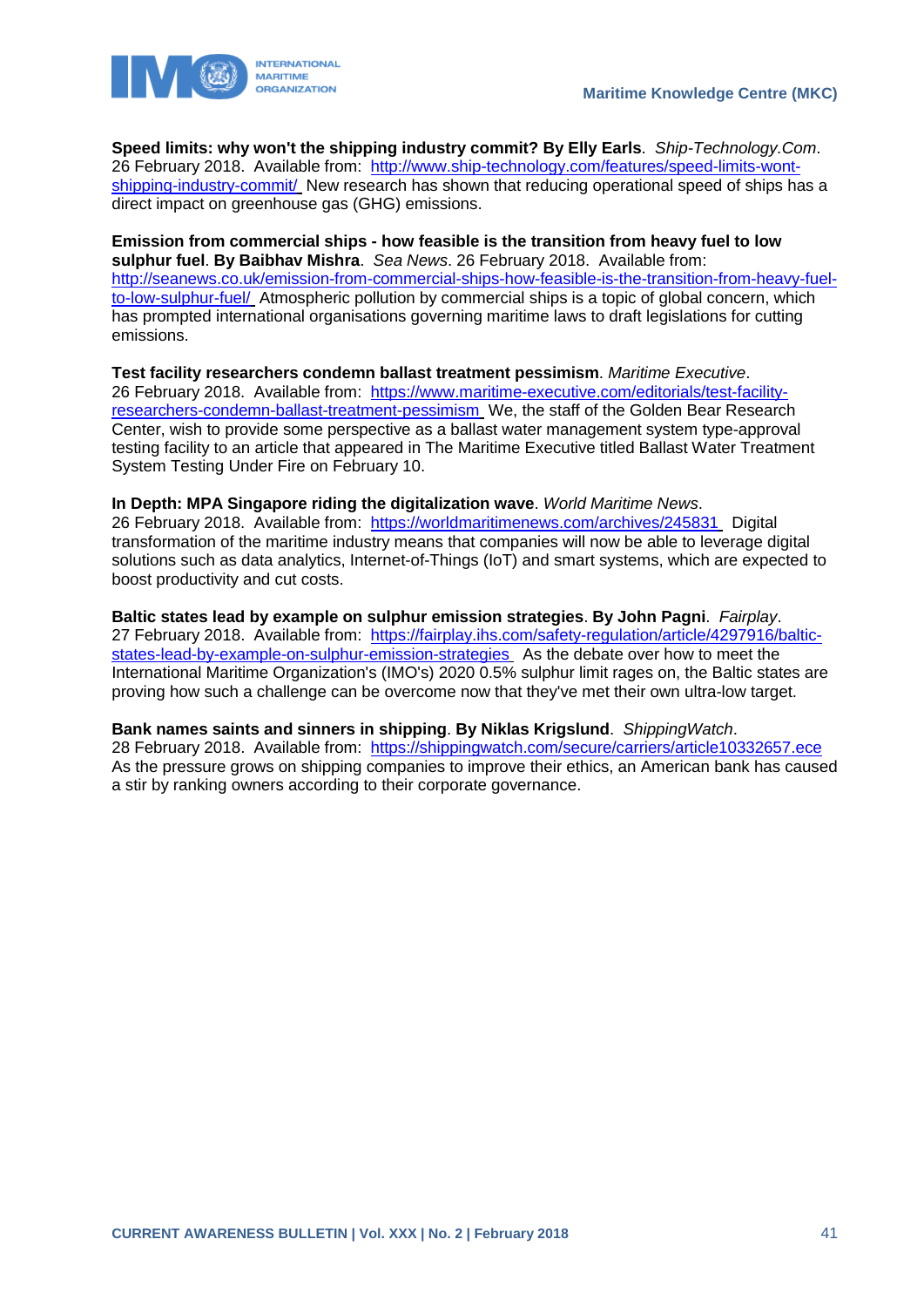

# <span id="page-42-0"></span>*RESEARCH*

**Maritime NOx emissions over Chinese seas derived from satellite observations**. **By J. Ding, R. J. van der A et al**. *Geophysical Research Letters*. (2018). Available from: <http://dx.doi.org/10.1002/2017GL076788>By applying an inversion algorithm to NOx satellite observations from OMI (Ozone Monitoring Instrument), monthly NOx emissions for a 10-year period (2007 to 2016) over Chinese seas are presented for the first time.566

**Frequency of Microplastics in Mesopelagic Fishes from the Northwest Atlantic**. **By A. M. Wieczorek, L. Morrison et al**. *Frontiers in Marine Science*. (2018). Available from: <https://www.frontiersin.org/article/10.3389/fmars.2018.00039>Microplastics are a ubiquitous pollutant in our seas today and are known to have detrimental effects on a variety of organisms.

**Committed sea-level rise under the Paris Agreement and the legacy of delayed mitigation action**. **By M. Mengel, A. Nauels et al**. *Nature Communications*. (2018). Available from: <https://doi.org/10.1038/s41467-018-02985-8> Sea-level rise is a major consequence of climate change that will continue long after emissions of greenhouse gases have stopped.

### **Biodegradation of marine oil spills in the Arctic with a Greenland perspective**.

**By L. Vergeynst, S. Wegeberg et al** . *Science of The Total Environment*. (2018). Available from: <https://www.sciencedirect.com/science/article/pii/S0048969718302110>New economic developments in the Arctic, such as shipping and oil exploitation, bring along unprecedented risks of marine oil spills.

**Turning the tide on trash: Empowering European educators and school students to tackle marine litter**. **By B. L. Hartley, S. Pahl et al**. *Marine Policy*. (2018). Available from: <https://www.sciencedirect.com/science/article/pii/S0308597X17305122> Marine litter is a global environmental problem, and working with educators and school students has much potential to facilitate greater public understanding of the solutions and to enable action.

**Tracking the global footprint of fisheries**. **By D. A. Kroodsma, J. Mayorga et al**. *Science*. (2018). Available from: <http://science.sciencemag.org/content/359/6378/904.abstract> As the human population has grown in recent decades, our dependence on ocean-supplied protein has rapidly increased.

**\*\*\*\*\*\*\*\*\*\*\*\*\*\*\*\*\*\*\*\*\*\*\*\*\*\*\*\*\*\*\*\*\*\***